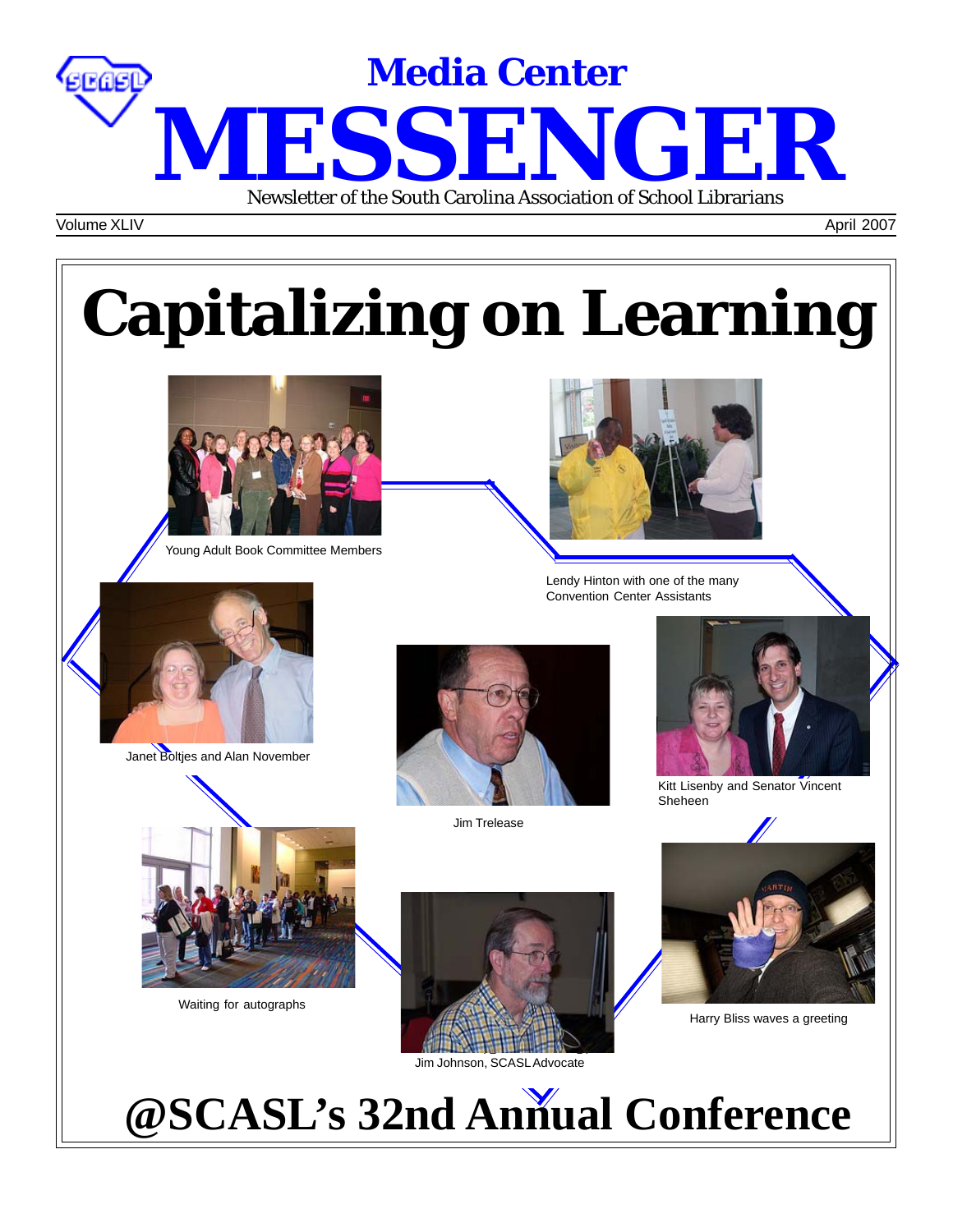*From the President:*



# **A "Capital" Year of Service…Milestones and Reflections**

The 2006-07 school year has presented many opportunities and challenges for SCASL. In my fall letter, I outlined an overall goal with a focus on *Literacy, Leadership and Advocacy*. As an organization, I believe significant progress has been made toward the overall goal that sustains the mission of SCASL and leads to organizational growth and

advocacy. I am pleased to report that most of the activities I identified have been accomplished. Some of the highlights are noted here:

- The legislative campaign, Strive for \$25, has been a tremendous support for drawing attention to the needs of school libraries and allowing communication with legislators.
- The first leadership program is underway to identify and train future leaders.
- Reinstatement of the statewide Read-In was a successful and fun event.
- Improved efficiencies are in place for handling the association's finances.
- Professional advice and review of the organization's governing documents is underway to ensure effective operations and management.
- An improved Website design is nearly complete to facilitate improved information-sharing and communication.
- Several new features were integrated into the annual conference to enhance its appeal and overall services.

All of these accomplishments were needed to make SCASL a viable professional organization. They would not have been possible without the dedication and hard work of the Executive Board and each of you. However, the work is not yet complete. These successes are just the beginning of a larger effort that must be sustained to keep the organization growing. I urge each of you to actively work on behalf of SCASL to ensure its continued progress. Service is a good thing. It puts professional concern and commitment into practice. As the new leadership team begins its work (July), it will be important that you support them and make yourself available to work on behalf of the association's causes.

Plans are underway to continue addressing professional needs of the membership. The **Annual Summer Institute** will be held June 12 at the Columbia Metropolitan Convention Center. The topic of the institute continues the focus on the need for quality school library collections with Karen Lowe as the presenter. You will find registration information in this issue of the *Media Center Messenger*. I look forward to seeing each of you there.

As you make plans to conclude your school year, I would ask that you take some time to begin looking ahead and identifying priorities. Many times in the push-and-pull of doing our work, we lose sight of the very reason for our work—our patrons. Their needs should be paramount in shaping the programs and services available through the school library media center. I was reading through one of my husband's company newsletters recently and found a very interesting article titled the "Ten Commandments of Customer Service" that has implications for our philosophy of patron service. It says that

A customer is…

- 1. The most important person in any business.<br>2 Not dependent on us we are dependent on
- 2. Not dependent on us...we are dependent on them.<br>3. A part of our business...not an outsider.
- 3. A part of our business…not an outsider.
- 4. Not an interruption to our work…they are the purpose of it.
- 5. Doing us a favor…we are not doing them a favor by serving them.
- 6. Not someone to argue or match wits with.
- 7. Not a cold statistic…they are human beings with feelings and emotions just like us.
- 8. A person who sends us their wants…it is our job to fill those wants.
- 9. Someone who deserves the most courteous and attentive treatment we can give them.
- 10. The lifeblood of this and every other business.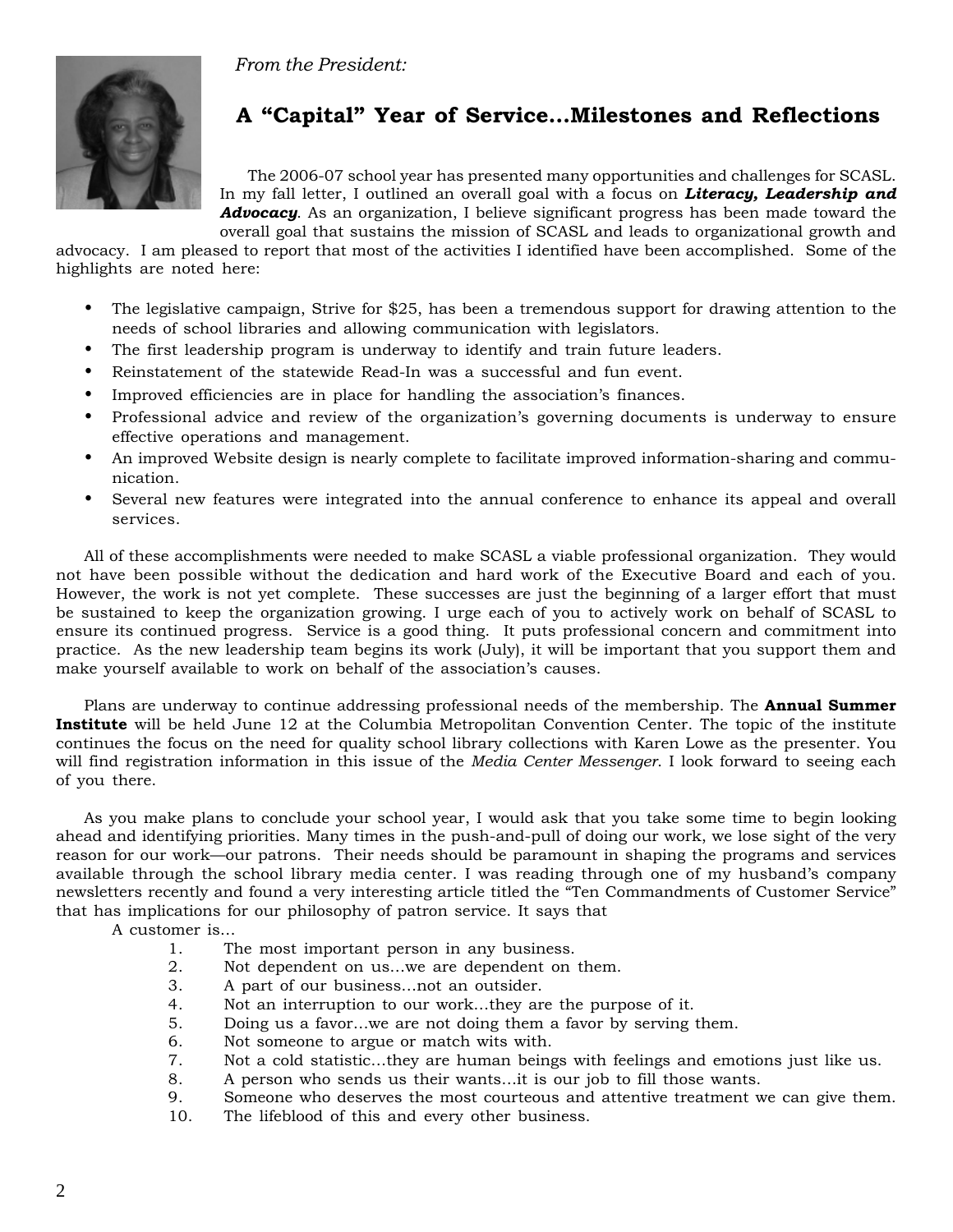Perhaps these commandments will help you refocus your efforts and provide a framework for getting the upcoming year started with renewed vigor and a positive attitude of service.

It has been a pleasure serving as your president this year. The contrasts between my first presidency and this year are quite different. Management now requires more and more time of the leaders and more professional sacrifices to address the organization's business. With a sizeable membership, the need for programming and professional support and advocacy activities, the presidency could easily be a full-time position. I appreciate the cooperation and assistance I have received and look forward to continuing my support of the organization in any way that I can.

# *Ida W. Thompson, President ithompson@richlandone.org*

Calendar of Events

A Baker's Dozen April 21, 2007 School Library Media Month April 2007 National Library Week April 15 - 21, 2007 National Library Legislative Day May 1-2, 2007, Washington, DC ALA Annual Conference June 21-27, 2007, Washington DC AASL National Conference October 25-28, 2007, Reno, Nevada

# MISSION STATEMENT

The South Carolina Association of School Librarians advocates professional excellence, facilitates collaboration, and develops leadership to ensure that school library media programs are integral to teaching and learning in every South Carolina school.

# **Time for "thank you's."**

As always, in this final issue for the year, the names are listed throughout of all those folks who work for SCASL and you during the year; the committee chairs and their members, the officers and ex officio members of the Executive Board. If you know them personally, take time to thank them for their time and efforts. They are what make SCASL a viable organization that works for you!

# **Keep in Touch**

## **SCASL:**

Email: *ksutusky@sc.rr.com* Write: Kathy Sutusky, Executive Secretary, SCASL, P.O. Box 2442, Columbia, SC 29202 Phone: 803-782-3956 Web Page: SCASL.net

## **SCASL listserv:**

To subscribe: Address: *listserv@listserv.sc.edu* Subject: Leave blank Message: Subscribe SCASL-LS yourfirstname yourlastname

To send a message: Address: *SCASL-LS@listserv.sc.edu* Type: your subject

Type your message and send.

# **The** *Media Center Messenger***:**

Send all suggestions, corrections, articles, and ideas to *jmoggles@hughes.net*

# *Other important addresses:*

**SC Dept. of Education:** www.state.sc.us/sde/ **SCLA:** www.scla.org **SC State Library:** www.state.sc.us/scsl **ALA:** www.ala.org

**AASL:** www.ala.org/aasl

# **Contents**

| Media Literacy Update  4                   |  |
|--------------------------------------------|--|
| School Library Media Services 5            |  |
|                                            |  |
|                                            |  |
|                                            |  |
| SCASL Award Winners  10                    |  |
| Intellectual Freedom Award  11             |  |
|                                            |  |
|                                            |  |
|                                            |  |
| David Goble Named Director of SCSL  15     |  |
|                                            |  |
|                                            |  |
| Larry Gunn - Idea Man of the Year! 18      |  |
|                                            |  |
| USC-SLIS. Dr. Hastings  22                 |  |
|                                            |  |
| On the Care and Feeding of a Black Dog  24 |  |
| What I Do That Makes Me LOVE My Job!  26   |  |
| SCASL Summer Institute  27                 |  |
|                                            |  |
| South Carolina Rural Schools               |  |
| Denied Right to Intellectual Freedom  29   |  |
|                                            |  |
|                                            |  |
|                                            |  |
|                                            |  |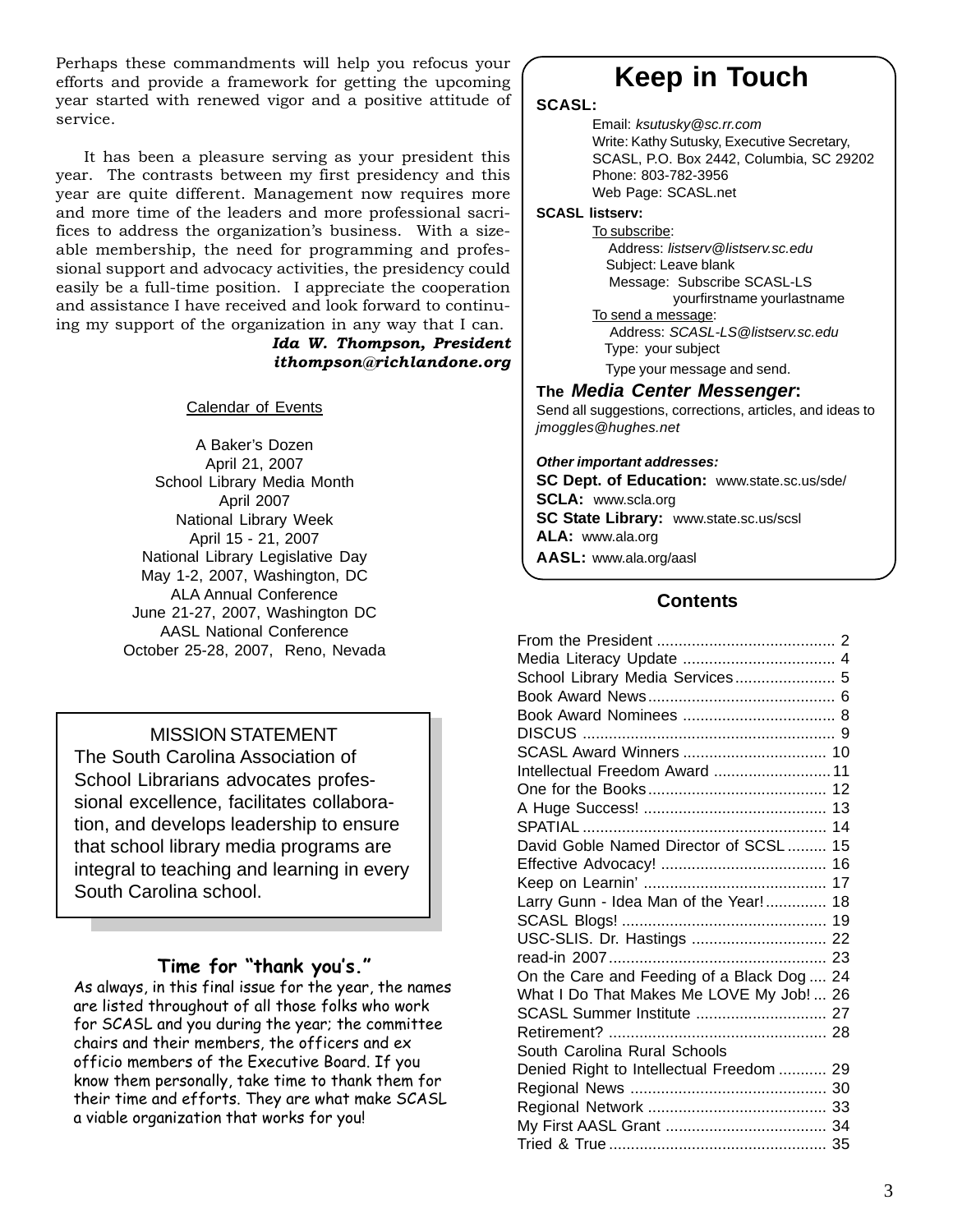# **Media Literacy Update**

Frank Baker, Media Literacy Consultant, *www.frankwbaker.com, fbaker1346@aol.com*

Recently, a fifth grader raised her hand during one of the workshops I was conducting at her school. She asked: "What does deceptive mean?" She had heard me use that word in a presentation about the techniques used by toy advertisers. I thought to myself that I had used that word without fully defining it for my audience of elementary students. I assumed they would know what it means. I did tell her what it means and later I reflected on how important I think it is for students of this age to ask questions about media.



At the heart of media literacy, says Elizabeth Thoman of the Center for Media Literacy, is the principle of inquiry. Yet many of our students don't question what they read, view or listen to. They haven't acquired the critical thinking and viewing skills we all want them to have in a 21st century world.

If you've been following the news, you may already know that the Partnership for 21st Century Skills has issued its recommendations to schools nationwide: reform the curriculum to ensure students are prepared for jobs in 2007 and beyond. The president of the organization said recently, "Today's students need to be critical thinkers, problem solvers and effective communicators who are proficient in both core subjects and new 21st century skills. I urge educators, business and community leaders and policymakers to work together to create a 21st century skills initiative for every school district in America. We owe our school children nothing less." If you want to know more about this initiative, log on to *http://www.21stcenturyskills.org.* Information and media literacy are contained in the English curriculum map found here: *http://www.21stcenturyskills.org/images/ stories/matrices/ictmap\_english.pdf*. As you begin to reflect on another year, I hope you will continue to consider the opportunities for you and your teachers to incorporate media literacy into the curriculum.

I was fortunate to have been invited to be part of the State Department of Education's English language arts curriculum revision writing team. I can honestly say it was some of the hardest work I had ever done. Interestingly, the ELA standards traditionally have been devoted to print, even though the National Council for Teachers of English has endorsed "non-print texts" since the early 1970's. In December 2006, I conducted two "Best Practices" workshops for SDE and some of my recommendations for ELA (and school library media specialists) can be found on a special web page I developed: *http://www.frankwbaker.com/elahandouts.htm*

Because I often find myself presenting inside a school library media center, I take the opportunity to scan the shelves to determine if the collection contains anything related to media literacy. Unfortunately, I am finding little. So, if you are weeding your collection in the coming months, or creating a list of desired titles, I hope you may consider some of the wonderful new texts about media and media literacy (for teachers and students). *http://www.frankwbaker.com/recbooks.htm*

Finally, this summer, the National Media Education Conference has an exciting agenda and its theme is "iPods, Blogs and Beyond: Evolving Media Literacy for the 21st Century." As a former board member of the sponsoring organization, the Alliance for a Media Literate America, I can tell you that the St. Louis, MO event (June 22-27) will provide you with a valuable chance to hear from experienced media educators who are doing exciting things in the classroom. (I do realize that this coincides with ALA). For more info about the NMEC program and related costs, go to:

*http://www.amlainfo.org/nmec2007*

I always enjoy hearing from school media specialists, so send me an email if you have a comment, question or concern: *fbaker1346@aol.com*

# **Frank Baker Among Finalists for National Award**

Education consultant Frank Baker is one of two local educators who have been selected as finalists in the 2007 Cable's Leaders in Learning Awards program. The annual awards program is sponsored by Time Warner Cable and Cable in the Classroom, the cable industry's education foundation. It aims to promote and encourage innovative learning practices by honoring individuals who have transformed an aspect of education. Frank is among 43 finalists selected from hundreds of applications received across the country. He is being recognized in the Media Literacy Education Award category for his more than 20 years promoting media literacy. That includes conducting annual workshops and creating the Media Literacy Clearinghouse Web site.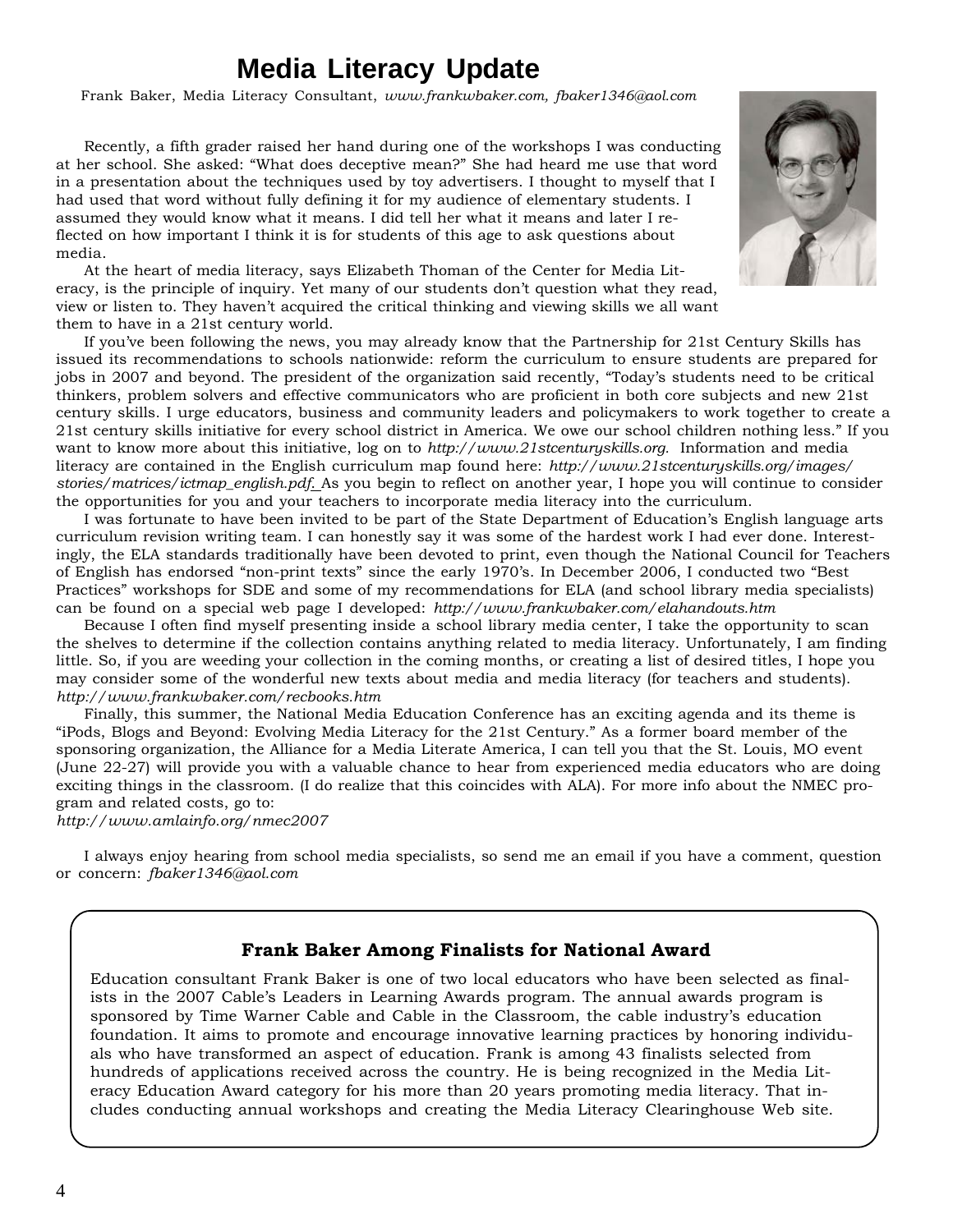

From the State Department of Education **School Library Media Services**

Martha Alewine, Consultant, School Library Media Services E-mail: malewine@ed.sc.rov

# **The Art of Saying Thank You**

On a recent trip to "browse" among the shelves at the local Barnes and Noble bookstore, I decided to check out the books on the sale shelves. I love a bargain and always find one or two gems among the titles whose prices have been slashed. This trip continued my good fortune when I spied a little book whose title I've used for this article.

I have repeatedly written and talked about the importance of creating advocates for your library media program. You've heard the same sentiment from our profession's leaders in SCASL and at the School of Library and Information Science. Applying the art of saying thank you is one simple way to begin creating advocates for your program. Think back to how you felt when someone gave you a pat on the back, either literally or figuratively, and said thank you for a job well done or for the gift or for the assistance with a project. Now imagine how you could "pay that good feeling forward" by saying thank you. According to Connie Leas, author of *The Art of Saying Thank You*, "A thank-you note is often the only reward people receive for special acts of kindness or a job well done" (Leas, 22).

With that in mind, how many people can you list who deserved a note of gratitude but, for whatever reason, never received one? Not definitive by any stretch of the imagination, here's my school-related suggested list:

- − Kitt Lisenby (and all the people who helped) for making conference such a success;
- − your principal for signing your travel request allowing you to attend conference; for his/her reading aloud to students; for his/her participation in, and support of, library media center activities;
- your assistant (if you're fortunate enough to have one) for carrying on in your absence while you were at conference, for helping with library displays/bulletin boards, for managing the circulation desk, for offering ideas and suggestions to improve the efficiency of the media center;
- − your spouse for taking care of the homefront while you were at conference;
- your student helpers (again, if you're fortunate enough to have them);
- your parent volunteers for helping with the book fair, for helping when you attended the State Read-in, and/or generally helping in the library;
- your PTO for supporting the library media center;
- your library colleagues for sharing their ideas and expertise;
- − the band director or choral director following a concert by the band or chorus;
- − the art teacher following a showing of student art work;
- − the drama teacher following a student theatrical production;
- − the cafeteria manager;
- − the school bookkeeper for helping you keep track of your budget expenditures;
- − the custodians for helping keep the media center and the school neat, clean, and attractive;
- − your district Board of Education members; and
- your students for their cooperation, their behavior, their participation in library activities, their suggestion of new books for the media center.

One last thought about thank-you notes. Take the time to send a handwritten note on nice paper. To send a quick email belittles the sentiment and may possibly say to the recipient that you really didn't "care enough to send the best." Our fast-paced lifestyle has fostered a real decline in handwritten personal notes and could, ultimately, mean the end of handwriting in general and especially to handwritten communication. Your extra effort will be greatly appreciated and valued by the recipients.

Thank you for all you do for your profession, your school and district, and most especially, for your students.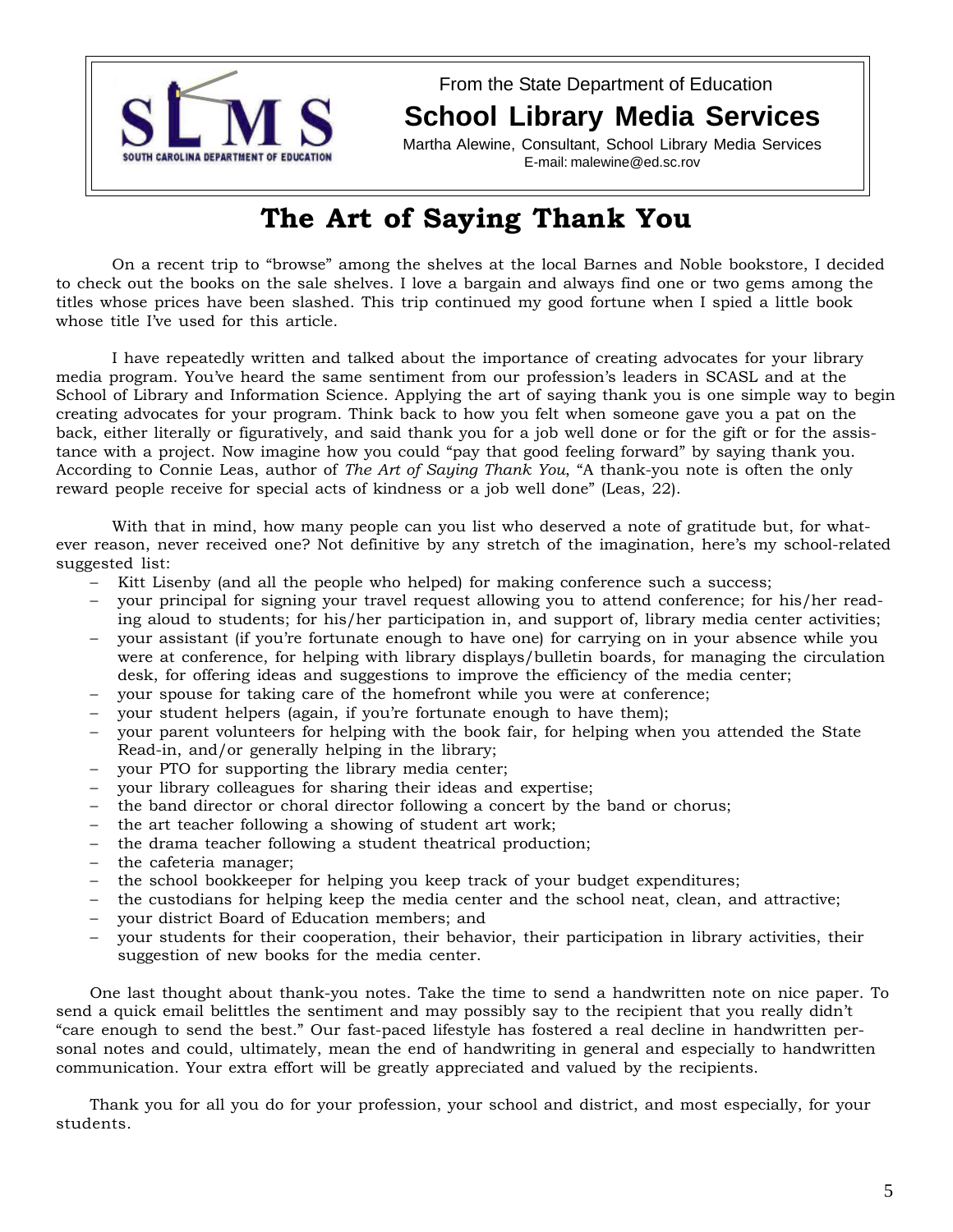

# **Book Award News**

Samantha McManus, Book Awards Chair, *smcmanus215@yahoo.com*



# **South Carolina Book Award Program Wrap Up**

Greetings from the Book Award Committee! Another successful year has ended with terrific titles once again winning the South Carolina Book Awards. Of course, the committee does such a fine job of ensuring that **every** title is terrific, that any one that wins is a guaranteed hit! I just want to thank everyone who participated in this year's book award program and encourage everyone to continue to support this wonderful event. I'd also like to express my thanks to the many members of the book award committee who dedicated their time and energy to the students of South Carolina through their participation in creating another great nominee list.

Our Picture Book Award continues to be a great success. This year, 235 schools cast a total of 49,727 votes. That is nearly double the number of votes cast last year! The winning title was *Bubble Gum, Bubble Gum* by Lisa Wheeler.

Other winners this year were:

Children's Book Award: *Up the Learning Tree* by Marcia K. Vaughan Junior Book Award: *So. B. It* by Sarah Weeks Young Adult Book Award: *The Truth About Forever* by Sarah Dessen

This year, a total of 838 schools reported votes, well over the 575 schools participating last year. A cumulative total of 76,610 votes were cast as compared to the 55,000 recorded last year. The Book Award Committee is very excited about this growth in participation, especially since we know that the reason the Book Award Program is so popular is because our friends and colleagues put forth the effort to promote the nominees in their schools. The new nominee lists and activity guides can be located at *www.scasl.net* under the Book Award link at the left of the page. Please visit these pages to find great ideas for teaching using the 2007-2008 nominees, other titles to suggest to students who fall in love with one of the books, and Websites that feature lesson plans, author links, and more.

## **Book Award Banner Program**

The Book Award Committee thanks each of the schools that submitted a banner based on one of the 2006- 2007 nominees this year. The judges were impressed with the variety of materials used and the many ways our students interpreted the books. One banner even came with batteries! Winners from this year's contest were:

## **Picture Book Award**

1st Place: *Crazy Hair Day* submitted by St. Andrew's Elementary 2nd Place: *Knuffle Bunny* submitted by Pocalla Springs Elementary 3rd Place: *Whose Garden Is It?* submitted by Heathwood Hall Honorable Mention: *Crazy Hair Day* submitted by Robert E. Howard Middle School Honorable Mention: *Miss Smith's Incredible Storybook* submitted by Pendergrass Fairwold School

## **Children's Book Award**

1st Place: *Buttermilk Hill* submitted by Howe Hall Arts Infused Magnet School 2nd Place: *Knockin' On Wood* submitted by Ninety-Six Elementary 3rd Place: *Great Sockathon* submitted by Moore Intermediate School

## **Junior Book Award**

1st Place: *Double Dutch* submitted by Oakbrook Middle School 2nd Place: *Double Dutch* submitted by A.R. Rucker Middle School 3rd Place: *Wenny Has Wings* submitted by White Knoll Middle Honorable Mention: *Becoming Naomi León* submitted by White Knoll Middle School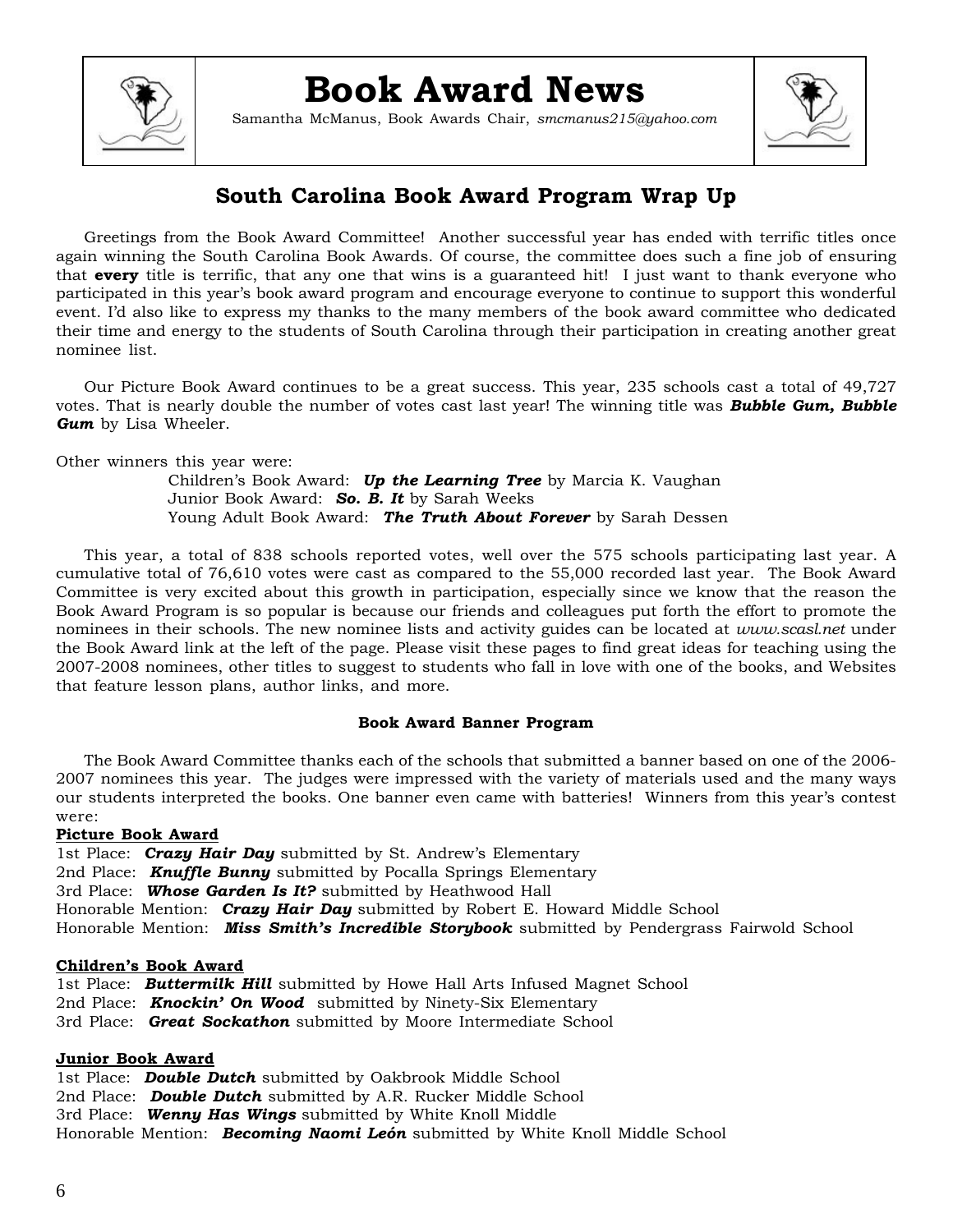### **Young Adult Book Award**

1st Place: *Jake, Reinvented* submitted by Ninety-Six High School 2nd Place: *Shadow of a Doubt* submitted by Oakbrook Middle School 3rd Place: *Sara's Ground* submitted by Hilton Head High School

Special thanks to Melinda Hartsook from Glenforest School in West Columbia, South Carolina, for receiving the banners this year, as well as to our judges who took time from conference events to evaluate the banners. Book award banner submission guidelines and the judging rubric are located at *http:// www.scasl.net/bkawards/banner.htm*

And very important thanks to the following committee members who devoted so much time and effort to their task in order that the library media specialists, teachers and students of South Carolina might have the best of the best for their enjoyment!

## **Picture Book Award Committee**

Lisa Conrath, Chair Daniel Beach, Vice Chair D'Etta Broam Susan Cassels Gwendolyn Davis Jenny Dilworth Sally Ficklen Lynne Holcombe Alleene Holland Sherwin L. Johnson Janet Kittrell Laura Linder Cerese Long Michelle Martin Donna Kaye Myles Teri Puryear Suzanne Rhoten Joanne Schwartz Lisa Ulmer Barbara Zinkovich

#### **Junior Book Award Committee**

Henry Hall, Chair Tambra Pingle, Vice Chair Teresa Blankenship Kelly Brown Kathleen Butler Brandy Caroway Dianna Deaderick Camellia Harris Lauren Harrison Peggy Harrison Charletha Heyward-King Julie Hornick Melanie Jackson E. Kim Livingston Beth Poole Susan Prettyman James Washick C. Alex Webster Shannon Wham Beverly Windham Marci Yates

## **Children's Book Award Committee**

Theresa Harmon, Chair Greta Flinn, Vice Chair Janell Alston Jill Altman Karen Bennett-Waterfield Lois Rauch Gibson Elisabeth Hall Eleanor Haton Deborah Henson Jennifer Jones Sheila Keaise Mary Anne Kohl Stephanie Nichols Debbie Poole Michael Seagle Deborah Sessions Marley Shaver Deborah Wolfe

#### **Young Adult Book Award Committee**

Charlene Zehner, Chair Mary Lou Elliott, Vice Chair Michal Brandon Sheri Carpenter Tiffany Flowers Galena Gaw Melinda Hartsook Sally Hursey Pam Lorentz Heather Loy Michelle Pope Leah Roche Mary Silgals Michelle Williams Emilie Woody



**SCASL Officers 2006 - 2007**

President - **Ida Thompson** President-Elect - **Kitt Lisenby** Secretary - **Valerie Byrd Fort** Treasurer - **Steve Reed**

**Standing Committees and Chairs** Advocacy **Lendy Hinton** Archives & History **Joyce Moore** Awards **Lizzie Padgett** Constitution & By-Laws **Lillian DeGuire** Book Awards **Samantha McManus** Editorial **Laura Jackson** Information Technology **Donna Teuber** Intellectual Freedom **Amanda LeBlanc** Legislative **Martha Taylor** Special Public/Independent **Schools Gina Reilly** Public Awareness **Judy Parham** Pre-Service **Pam Williams** Regional Network **Frankie O'Neal** Retired LMS **Blanche Fowler** Standards & Guidelines **Melanie Stewart** Supervisors' Section **Wayne Martin**

**Ex Officio Members** SCLA **Jane Connor** SDE **Martha Alewine** USC **Ann Perrault** Executive Secretary **Kathy Sutusky**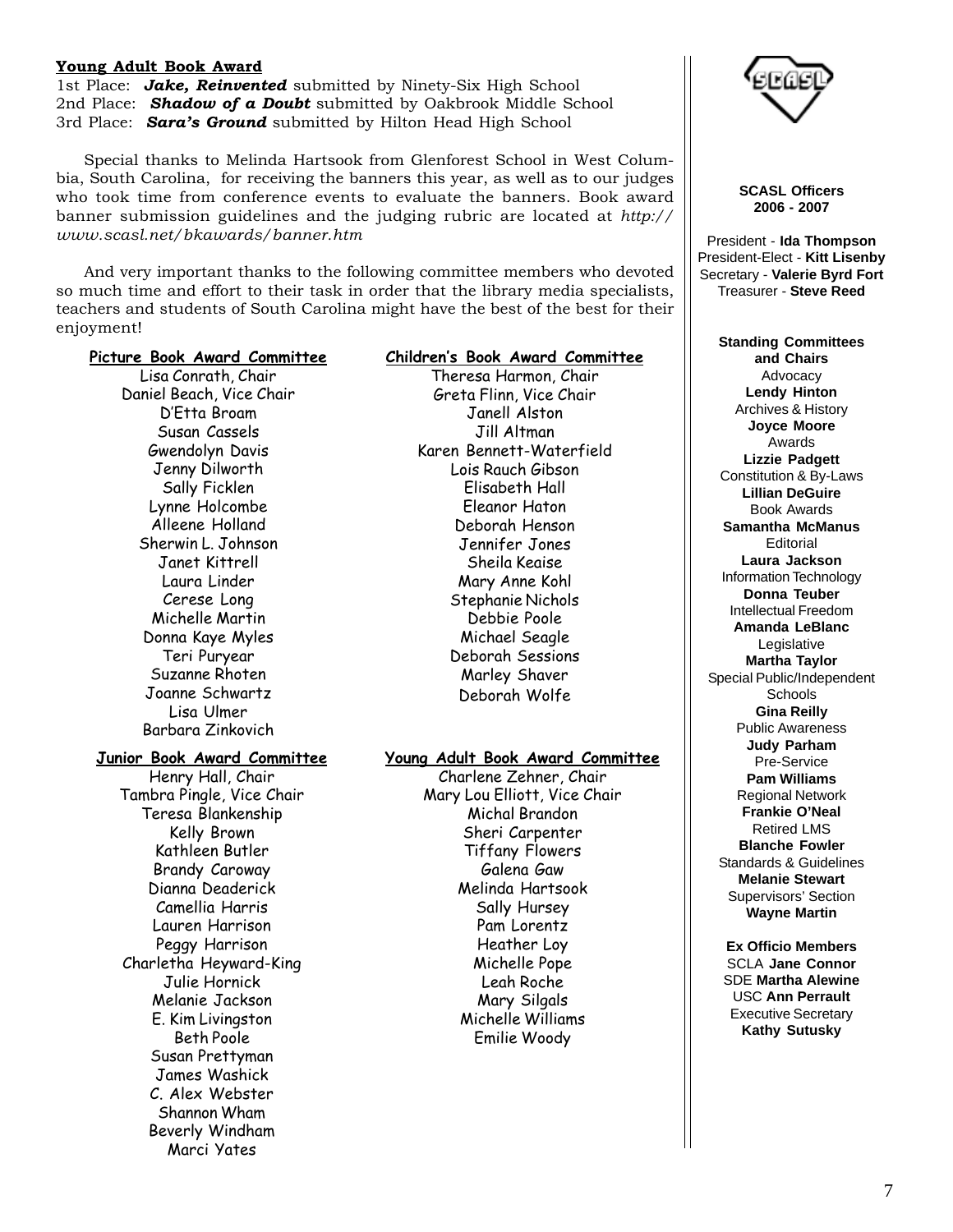# South Carolina Book Award Nominees



**Picture Book Award Nominees PreK - 2nd Grade**

**About Arachnids: A Guide for Children** Cathryn P. Sill **Actual Size** Steve Jenkins **Apples to Oregon** Deborah Hopkinson **Bad Kitty** Nick Bruel **The Bumblebee Queen** April Pulley Sayre **Carolna's Story: Sea Turtles Get Sick Too!** Donna Rathmell **Coming on Home Soon** Jacqueline Woodson **The Dog Who Cried Wolf** Keiko Kasza **Elephants Can Paint, Too!** Katya Arnold **Hachiko: The True Story of a Loyal Dog** Pamela S. Turner **If You Decide to Go to the Moon** Faith McNulty **Leaf Man** Lois Ehlert **Leonardo the Terrible Monster** Mo WIllems **Llama Llama Red Pajama** Anna Dewdney **My Big Brother** Mirian Cohen **My Teacher for President** Kay Winters **Not Norman: A Goldfish Story** Kelly Bennett **Papa, Do You Love Me?** Barbara M. Joosse **Precious and the Boo Hag** Pat McKissack **Reaching for the Moon** Buzz Aldrin **Sequoyah: The Cherokee Man Who Gave His People Writing** James Rumford **Sweet Tooth** Margie Palatini **Too Many Frogs!** Sandy Asher **Turtle Tide: The Way of Sea Turtles** Stephen R. Swinburne **When Charlie McButton Lost Power** Suzanne Collins



**Children's Book Award 3rd - 6th Grade**

**Abby Takes a Stand** Pat McKissack **Ballpark: The Story of America's Baseball Fields** Lynn Curlee **Brothers in Hope: The Story of the Lost Boys of Sudan** Mary Willilams **Defiance** Valerie Hobbs **Each Little Bird That Sings** Deborah Wiles **Escape from Saigon: How a Vietnam War Orphan Became an American Boy** Andrea Warren **Escape to West Berlin** Maurine F. Dahlberg **The Greatest Skating Race: A World War II Story from the Netherlands** Louise Borden **Hidden Child** Isaac Millman **A House of Tailors** Patricia Reilly Giff **Lowji Discovers America** Candace Fleming **The Missing Manatee** Cynthia C. DeFelice **The Old Willis Place: A Ghost Story** Mary Downing Hahn **Only Emma** Sally Warner **The Penderwicks: A Summer Tale of Four Sisters, Two Rabbits, and a Very Interesting Boy** Jeanne Birdsall **Rosa** Nikki Giovanni **Show Way** Jacqueline Woodson **Stumptown Kid** Carol Gorman **Tackling Dad** Elizabeth Levy **When Ratboy Lived Next Door** Chris Woodworth



**Junior Book Award 6th - 8th Grade**

**Bound** Donna Jo Napoli **Chicken Boy** Frances O'Roark Dowell **The Cloud Chamber** Joyce Maynard **Cryptid Hunters** Roland Smith **Day of Tears: A Novel in Dialogue** Julius Lester **Double Identity** Margaret Peterson Haddix **Eyes of the Emperor** Graham Salisbury **Hitch** Jeanette Ingold **In Darkness, Death** Dorothy Hoobler **Last Shot: A Final Four Mystery** John Feinstein **The Liberation of Gabriel King** Kelly L. Going **The Lightning Thief** Rick Riordan **Princess Academy** Shannon Hale **The Revealers** Doug Wilhelm **# The Safe-Keeper's Secret** Sharon Shinn **The Sea of Trolls** Nancy Farmer **The Secet of Castle Cant** K.P. Bath **Shakespeare's Secret** Elise Broach **Sixth-Grade Glommers, Norks & Me** Lisa Papademetriou **Soul Surfer** Bethany Hamilton

*#Title shared with Young Adult Book Award*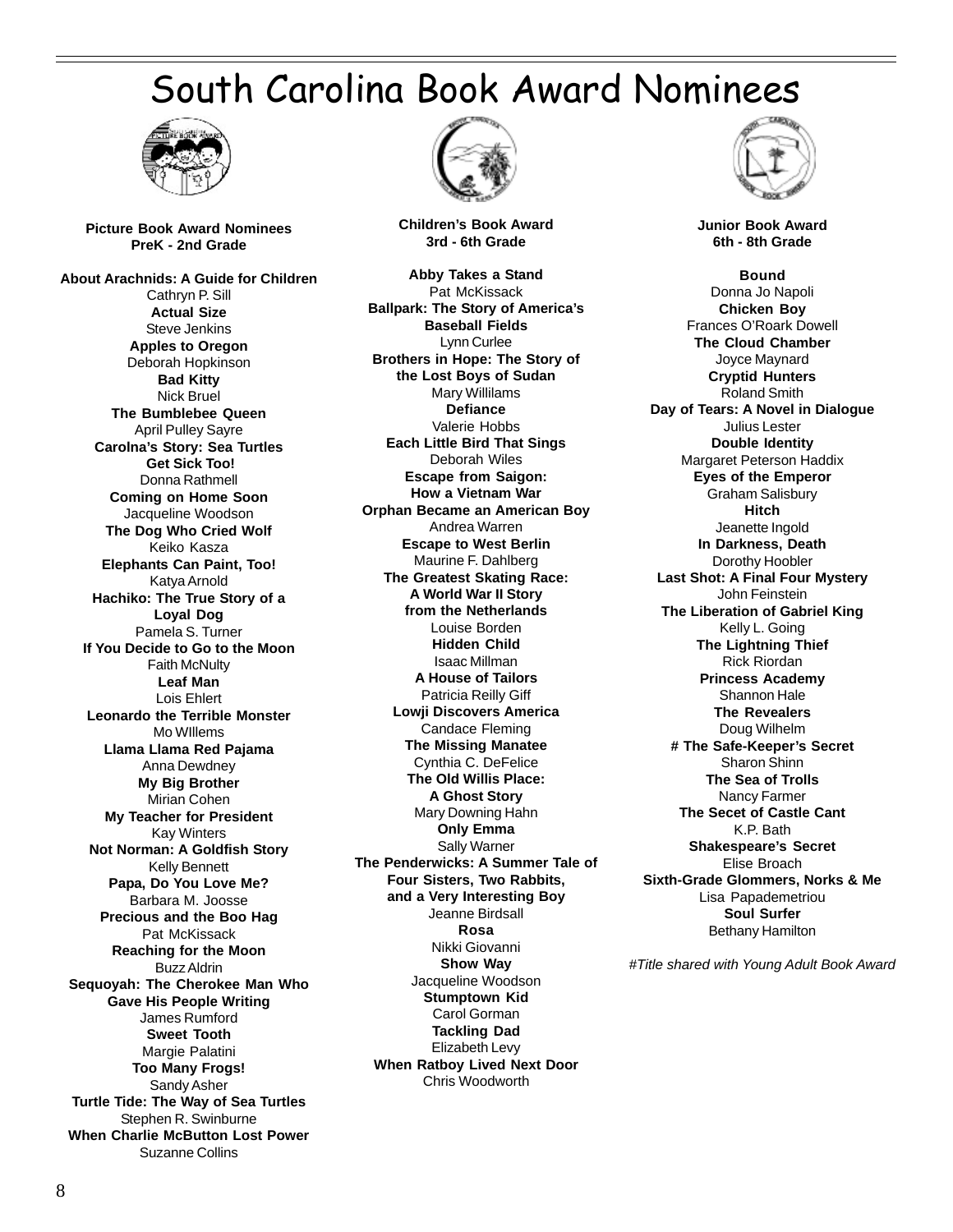# 2007 - 2008



**Young Adult Book Award 9th - 12th Grade**

**13 Little Blue Envelopes** Maureen Johnson **Caught in the Act** Peter Moore **Code Orange** Caroline B. Cooney **Dark Angel** David Klass **Double Helix** Nancy Werlin **Elsewhere** Gabrielle Zevin **Fake ID** Walter Sorrells **Invisible** Pete Hautman **Jude** Kate Morgenroth **Names Will Never Hurt Me** Jaime Adoff **Prom** Laurie Halse Anderson **Rob&sara.com** P.J. Petersen & Ivy Ruckman **Runner** Carl Deuker **# The Safe-Keeper's Secret** Sharon Shinn **Stealing Henry** Carolyn MacCullough **Things Change** Patrick Jones **Twilight** Stephenie Meyer **Uglies** Scott Westerfeld **Upstream** Melissa Lion **Who Am I Without Him?** Sharon Flake

# Title shared with Junior Book Award

# New Look! New Logo! New Web Site!

The school year is now winding down and summer will be here before you know it!! We are very excited about the launch of both our new logo and our new Web site. We have listened to you by incorporating many of your suggestions (from the Database Assessment Survey results) into the new site design. We will also be giving you an opportunity for comments and further suggestions. The following are features of our new DISCUS Web site:

- An updated logo with a new tag line "Your Information Place" reflecting our thoughts about what DISCUS should be for all South Carolinians.
- $\div$  Refreshing new colors.
- Clean concise interface designed to enhance access to the databases as well as the training, promotional and technical materials.
- $\div$  Great interactive features built into the new site utilizing Web 2.0 technology. From the home page, you'll see a link for joining the DISCUS community. Becoming part of the community allows you to participate in discussions and share ideas with colleagues and other DISCUS users. An RSS feed on the community will keep you updated on new posts as they arrive.
- "How Do I Find?" tag cloud (another interactive feature) allows users to contribute by entering descriptive words to describe the resources on the Web site. These descriptive words, known as tags, provide an opportunity for users to participate in "defining" the information available within the databases.

As always, the DISCUS staff welcomes the opportunity to assist you in promoting the use of DISCUS resources to your school's students, parents and teachers throughout the year.

Finally, we wish to thank all 2007 SCASL Conference attendees who stopped by the State Library exhibit booth and provided feedback about the DISCUS Program. We received many positive comments and suggestions. Our door prize winner was: Alice Reid, Media Specialist Berkeley County School District

> Amy Duernberger, Aduernberger@statelibrary.sc.gov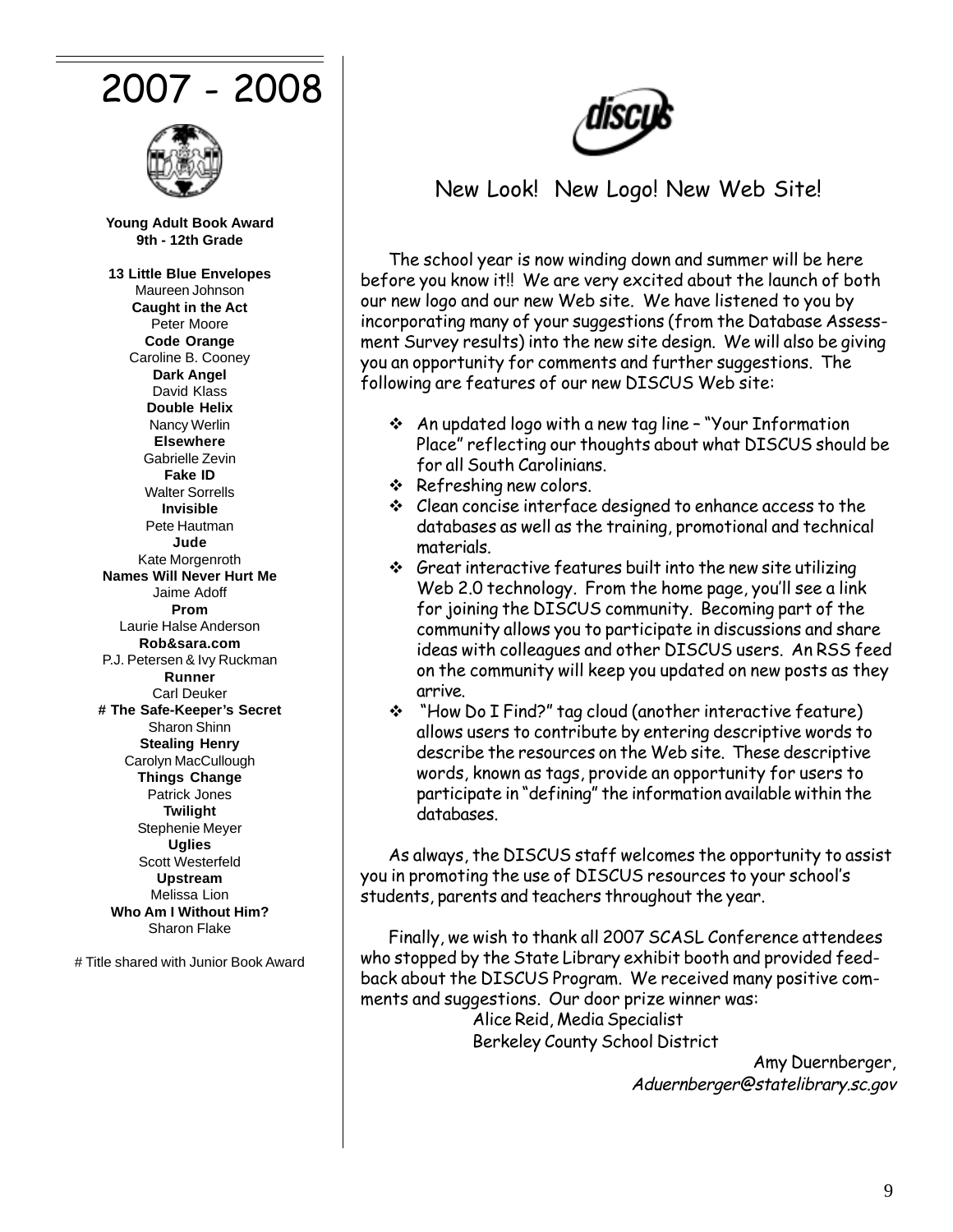# **SCASL Award Winners 2006 - 2007**



# **Media Specialist of the Year**

# **Carole McGrath, Wade Hampton High School**

The School Library Media Specialist of the Year honors a full-time media specialist on the basis of exemplary library media programs as well as active participation in SCASL and other professional organizations. Exemplary library media programs are those defined as reflecting the themes of collaboration, leadership, and technology integration.

Mrs. Carole McGrath, Media Specialist at Wade Hampton High School, was chosen as the School Library Media Specialist of the Year. Mr. Chris Christy, Representative of Hart, Inc., in his presentation to Mrs. McGrath, noted her outstanding work with all of the Hampton County Schools. One special initiative required that the schools undergo a formal assessment process. Spearheading this process, Carole

presented the findings to the school board. The results of this challenging process were that every school received funding for books!

Mrs. Melanie Hahn, Media Specialist at Honea Path Elementary School, and Mrs. Betsy Long, Media Specialist at Doby's Mill Elementary School, were finalists for this award.



# **Distinguished Service Award**

# **Harriet Pauling, Fairfield Middle School**

The Distinguished Service Award is a multi-faceted award that recognizes an individual or an organization for contributions to SCASL and/or school media programs throughout the state of South Carolina. The purpose of this prestigious award is to recognize one who has made an outstanding contribution to South Carolina school librarianship, school library media services, and/or SCASL.

This year's recipient, Mrs. Harriet O'Neal Pauling, has been a dedicated member of SCASL for over thirty years! Mr. Bob Rinaldi, representative of Sagebrush, said that Harriet not only serves as the "go-to" professional in her district, but she also quietly inspires other to make important strides in their professional growth. Harriet's

impact is far-reaching for she has consistently supported and "raised the bar" for others as they work toward National Board certification.



# **Nancy Jane Day Scholarship**

# **Teresa Clark Gray**

The Nancy Jane Day Scholarship is awarded annually to an SCASL member to reimburse the cost of a successfully completed college course taken for credit to improve job performance or to complete a graduate degree in library science. The scholarship honors Nancy Jane Day, who was the Supervisor of Library Services for the South Carolina State Department of Education for twenty-four years.

Teresa Clark Gray is the 2006-2007 recipient of this award. Maintaining a 4.0 average while also managing her responsibilities as wife and mother, she is completing her degree requirements in library science. She is looking forward to working as a media specialist, and she has a special interest in implementing research strategies

to promote the reading interests of fourth and fifth grade boys.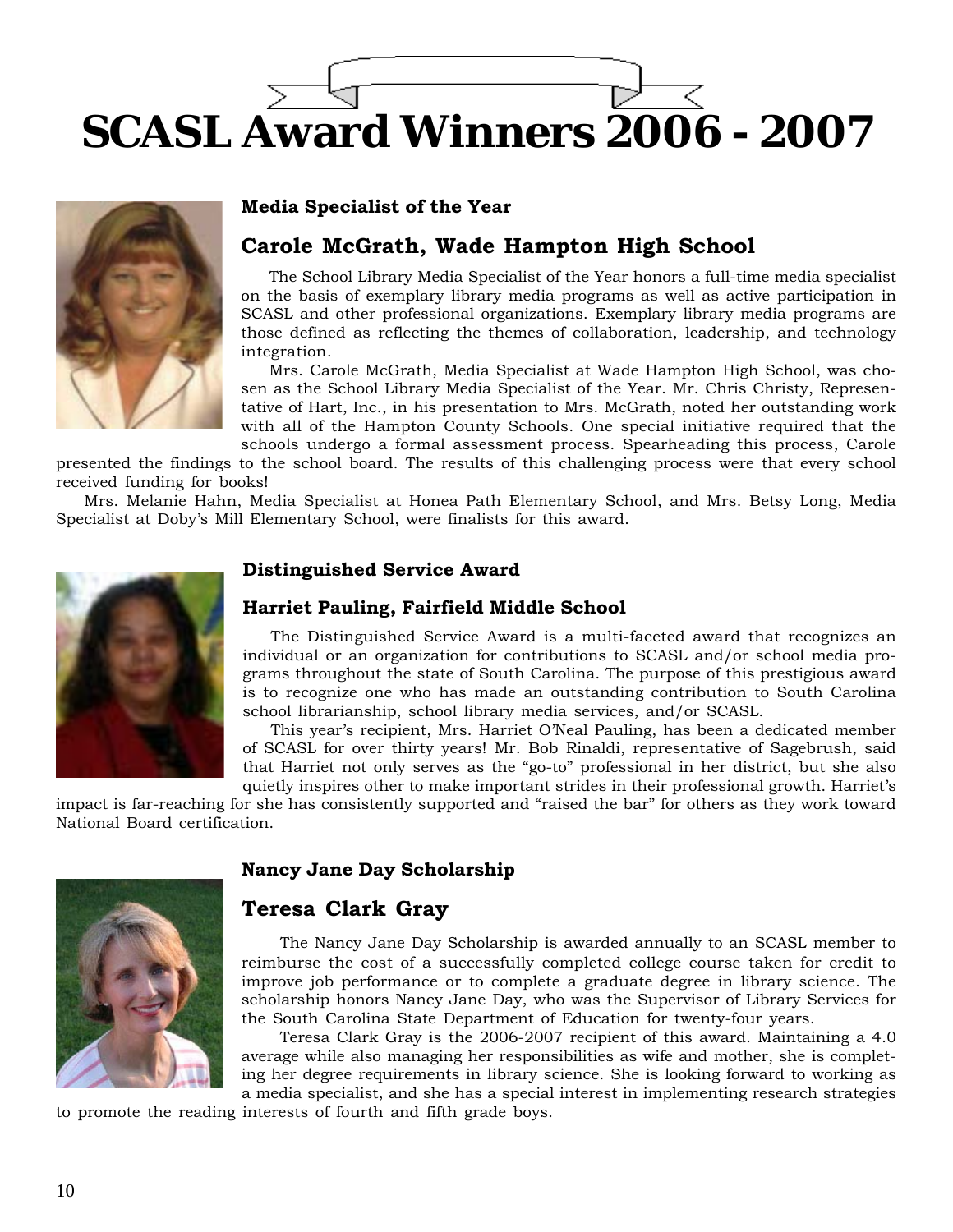

# **Margaret Ehrhardt Scholarship**

# **Brian Michael Smith, St. James High School**

The Margaret Ehrhardt Student Scholarship is given annually to a deserving high school senior library media center volunteer who has made an outstanding contribution to South Carolina librarianship, school library media services and/or SCASL. This year's recipient, Brian Michael Smith, was nominated by his media specialists at St. James High School in Murrell's Inlet, Barbara Schlidt and Steven Reed.

Brian writes that books helped him "learn things about people because in books you get to see how the characters think and evolve". Brian wants to be a psycholo-

gist, and he feels that books showed him new aspects about life and people. Brian is continuing his studies at Clemson University.

## **Awards Committee Members:**

Lizzie Padgett, Chair, Melissa Adair, Susan Adams , Debbie Heimbrook, Betty Jordan, Judy Parham, Vonnie Smith

# **Intellectual Freedom Award 2007 Presented to Michael Giller**

The Intellectual Freedom Award is sponsored by ProQuest/SIRS and is presented on alternate years by SCASL and SCLA. The awards are presented to individuals or groups who have met or resisted attempts at censorship and have otherwise furthered the cause of intellectual and academic freedom.

The SCASL Intellectual Freedom Committee is proud to announce this year's Proquest/SIRS Intellectual Freedom award winner, Michael Giller. Mr. Giller is Assistant Director at the South Carolina



Governor's School for the Arts in Greenville. He was nominated for his tireless promotion of the ideals of intellectual freedom, both in his classes with students and with special programming and displays. His devotion to the ideals led him to create a special film entitled "Know Your Enemy" intended to inspire and motivate students to defend their 1st Amendment rights. The film integrated information about banned and challenged books with clips from the 1960's Free Speech movement on the UC Berkeley campus, and students could see firsthand the importance of understanding their rights and the impact that students can have on an institution.

An "Open Mic" was held and students were invited to introduce their favorite banned book, the reasons it was chosen, and read an excerpt. There was schoolwide support for this event.

He presented a poster session at SCLA on promoting intellectual freedom.

 His nominator also commented on his everyday encouragement to students to become critical consumers of information, using a variety of opinions and views to become more tolerant citizens of our world. Congratulations to Michael Giller.

> *Amanda LeBlanc, Chair Intellectual Freedom Committee aleblanc@greenville.k12.sc.us*

**Intellectual Freedom Committee Members:** Amanda LeBlanc Chair, Randa Edmunds, Helen Chao, Betsy Russell, Helen Winningham, Gayla Williams, Nancy Self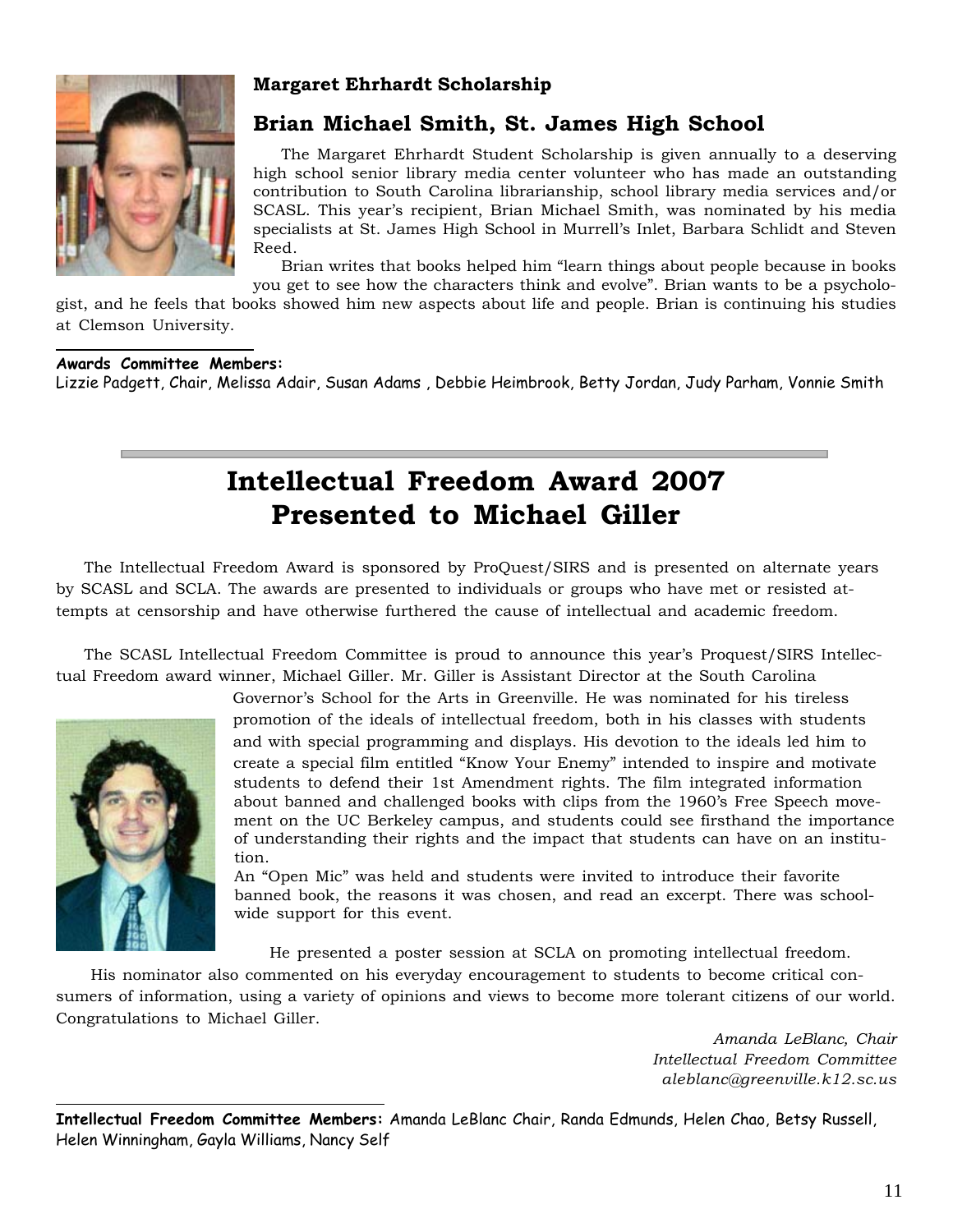# **ONE FOR THE BOOKS**

# *A SCASL Conference 2007 Retrospective*

Peggy Harrison, Brewer Middle School*,harrisonp@mail.gwd50.k12.sc.us*

# "This was the best conference ever!" "Oh," someone will reply, "you always say that."

Actually, I don't always make that statement, although I am frequently heard to say, "We've just had a wonderful conference!" The accolade with which I began this article has, in fact, only been uttered by me about four times in my more than twenty years of conferences. There have been many good and very good conferences; a great conference, like anything else truly deserving that qualifier, is not as frequent an occurrence.

Anticipation heightened and expectations rose with the hints appearing on the SCASL listserv in the fall. The excitement built as the details emerged more clearly in the call to conference. Conference fever was contagious, and the only cure for its sufferers was to obtain professional leave for as many of those three important days as possible.

The only whisper of concern dealt with possible parking problems. This conference would be the first held in the fairly new Columbia Metropolitan Convention Center, and were they really ready for us? After all, we are SCASL, the group that has already outgrown other fine facilities across our state. Would we find a place to stow our transportation without having to worry about ransoming towed-away vehicles?

Thanks to the foresight and planning of our officers and other conference organizers, the parking problem was really no problem at all—at most just a minor convenience. No other cloud appeared that threatened to rain on this annual parade.

The conference theme, "Capitalize on Learning  $\omega$  Your Library," was echoed throughout the preconference seminars, exhibits, concurrent sessions, exploratorium, and other offerings. From when I first entered the center, walking past the gorgeous, prominently displayed book banners (no more getting lost trying to find them tucked away in a corner), I thought, "The book is back!"

That first impression, reinforced by an informative preconference session featuring new titles for all levels that I attended at the Richland County Public Library, stayed with me throughout the conference. Technology is here to stay, and who would want it to go away?, but what better to blog and podcast about than books and reading?

Besides concurrent sessions that featured book clubs, book talks about the book award lists, professional books—we were really getting booked up at this conference—there was the read-aloud guru, Jim Trelease himself, presenting a keynote address, using statistics to support what we already know, that students need a print-rich environment to achieve their best, that students who read succeed.

Being the introvert that I am, the nomenclature 21st Century Soiree made me more than a little wary. I needn't have been alarmed. Hearing Sharon Draper, Coleen Salley and Dr. Walter Edgar speak was the highlight of the conference for me.

To cap off the best conference was the best Author Celebration Luncheon. Not only was the food as tasty as the company at the table was pleasant, but I won a door prize. Let me repeat that: I won a door prize. Did I tell you that…? (I suppose by now you have realized that I've never before heard my name called for a door prize.)

Kudos to all involved—the hard-working SCASL officers and member volunteers, the speakers, the guests, the presenters, the exhibitors, the convention center staff, and all of us attendees! This conference will go down in my book as the best ever—at least to date.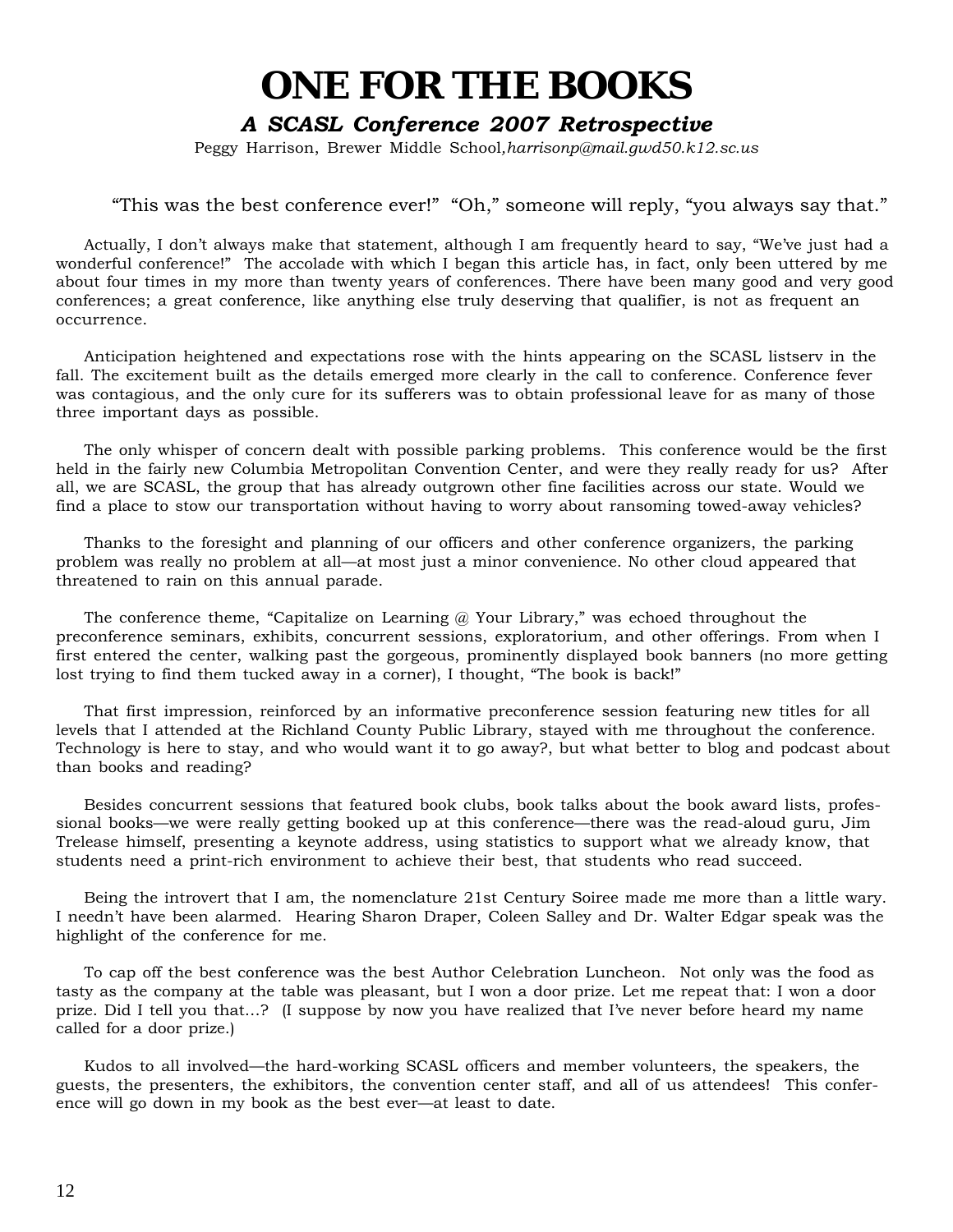

**Capitalize on Learning @ your library! A HUGE SUCCESS!**

**Kitt Lisenby, President-Elect**

Eight hundred and fifty of us made our way to Columbia to present, to volunteer, to network, to re-energize, and to gather wonderful new ideas to put into action in our own school library media centers. SCASL's 32nd Annual Conference was filled with extraordinary information and outstanding fellowship. Alan November and Jim Trelease gave us food for thought, while Coleen Salley, Sharon Draper, and Jacqueline Woodson inspired us with their enthusiasm. The soiree was a great success and all events led up to a wonderful final-day luncheon that was enthusiastically enjoyed by all participants--speakers included.

The locale was excellent as were the facilities. The entire 3-day program would not have been a success without the remarkable efficiency and help of the local arrangements folks and the technology staff of Richland School District One. The staff of the convention center was extremely helpful, friendly and courteous. They really extended themselves to accommodate our members.

I have read every single one of the evaluations and made notes to pass on to Val Byrd Fort, our new President-Elect, as she begins preparation for next year's conference. Do you know what you really liked? The spiral-bound conference program, the SCASL Conference notes, and the  $8\frac{1}{2}$  X 14 "cheat" sheet! We certainly do like the "little" things. And that made me think how important the "little" things are to our students, faculty, and administrators.

As I said at the luncheon, everyone should have the opportunity to see conference from "the other side!" The myriad details are beyond description. But cooperation and support make sure everything gets done.

 Be sure to send in your volunteer forms if you are interested in assisting with next year's conference or working on Executive Board committees. Thank you again to everyone who volunteered to do anything at conference; it would not have been the success it was without you!



Getting the conference off to a great start: (l.to r.) Richland District One Superintendent Dr. Allen Coles, member of the Columbia City Council Sam Davis, President-Elect Kitt Lisenby, President Ida Thompson, and Senator Vincent Sheheen.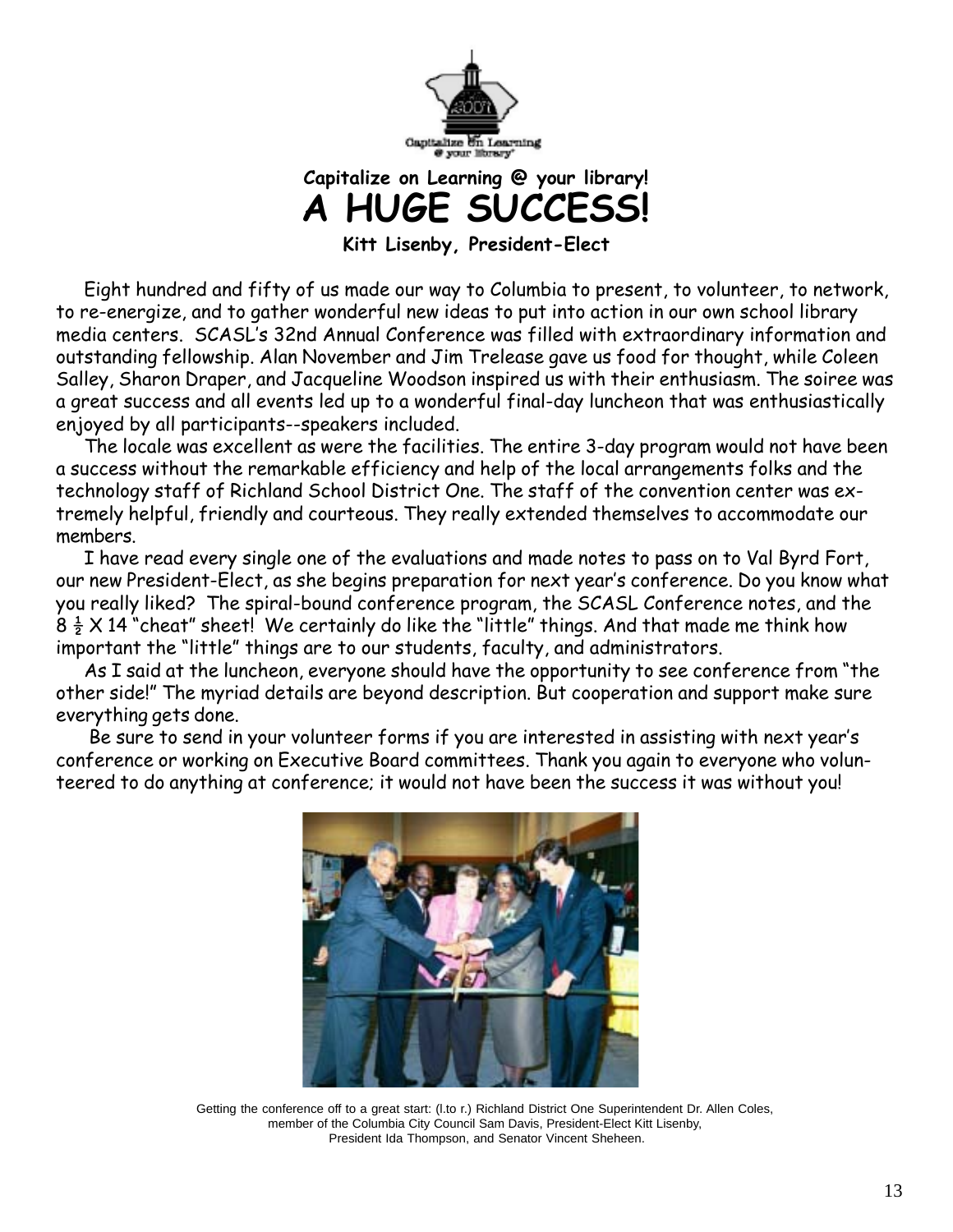# In a world of  $(i)$  nformation,

# **Where will your students find their place?...**



With the integration of career clusters into the middle and high school curricula and the EEDA Pathways to Success *(http://www.teachscpathways.org)*, students need exposure to as many careers as possible. The 21st century has already been labeled "The Knowledge Age" which makes it imperative that we, as information specialists, exercise our professional responsibility. We must educate our students about careers in technology and information management and build capacity in our profession for future leadership. To that end, SCASL is proud to sponsor the Student Professional Association for Technology, Information, And Libraries (SPATIAL).

SPATIAL goals are to encourage each member to participate in **co-curricular activities** that:

- Promote 21st century literacy (e.g., information, media, technological, digital, global, economic)
- Promote awareness of information needs of various career clusters
- Promote responsible citizenship, self-confidence and professional pride
- Promote awareness of realistic career choices
- Promote an understanding of the importance of interacting and cooperating with other students and organizations
- Promote an understanding of the relationship between information skills and career success
- Promote awareness of the information sciences and technologies and their benefits to society

The Student Professional Association for Technology, Information, And Libraries will use the 16 state-adopted career clusters *(http://www.careerclusters.org)* as its focus. Each year activities will be directed toward the information needs of one particular career cluster. The career cluster emphasis will provide the opportunity for collaboration with other student groups and will present numerous opportunities for all students. Student participants will be able to represent their schools in the SPATIAL competitive events program. The annual state-wide conference will showcase the leaders in each of the competitive events. The three categories and their events are: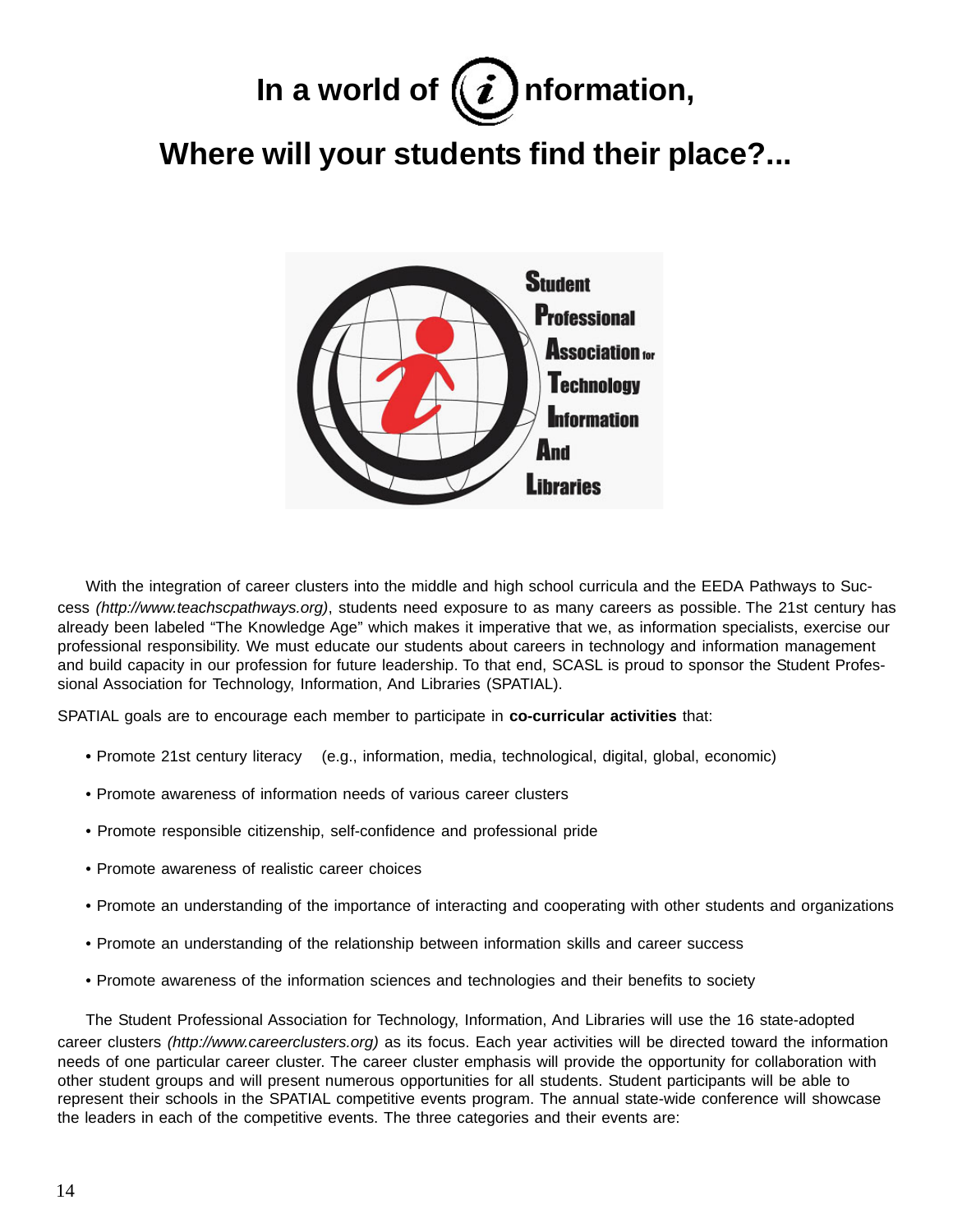# **Category I - Individual Events**

 Information systems terminology Bibliographic citation and plagiarism Copyright law Book talking Technical writing News writing News reporting Biographic writing Investigative writing Extemporaneous Writing Web-page design

# **Category II - Team Events**

**Category II - Team Events**

Battle of the books Researched speaking Researched persuasive speaking Extemporaneous speaking Community Awareness Career Information Display Parliamentary Procedure Creative Problem Solving Freedom of Information Debate Technological ethics

# **Category III - Recognition Events**

Outstanding SPATIAL Chapter Outstanding SPATIAL Chapter Newsletter Outstanding SPATIAL Member

Your ideas, input and support are important to the success of our students. Please join in helping us establish this exciting new program for students. SPATIAL is kicking off now for start up in schools for the 2007-08 school year. For more information about getting involved or starting up a local chapter at your middle or high school, go to *http:// www.geocities.com/spatialsc/SPATIAL.html* or email: *spatialsc@yahoo.com* to request information to start up a local SPATIAL chapter.



# **David Goble Named Director of the South Carolina State Library**

David S. Goble assumed his position as director of the South Carolina State Library as of March 19, 2007. In additional to extensive library service, his background includes both staff and management experience in the commercial world, service as a captain in the U.S. Marine Corps and service in the Vietnam conflict. Mr. Goble has a wide range of library service, both

public and academic, including stints at the Charlotte-Mecklenburg Public Library, North Carolina State University Libraries and the School of Information and Library Science at the University of North Carolina at Chapel Hill. Most recently he served as Dean of Libraries at Central Piedmont Community College in Charlotte where he initiated services using technology to provide library access 24/7 to its users including a Web-based library system, 24/7 reference service, and instant messagingbased reference.

SCASL welcomes David Goble and looks forward to working with him and his staff at the South Carolina State Library.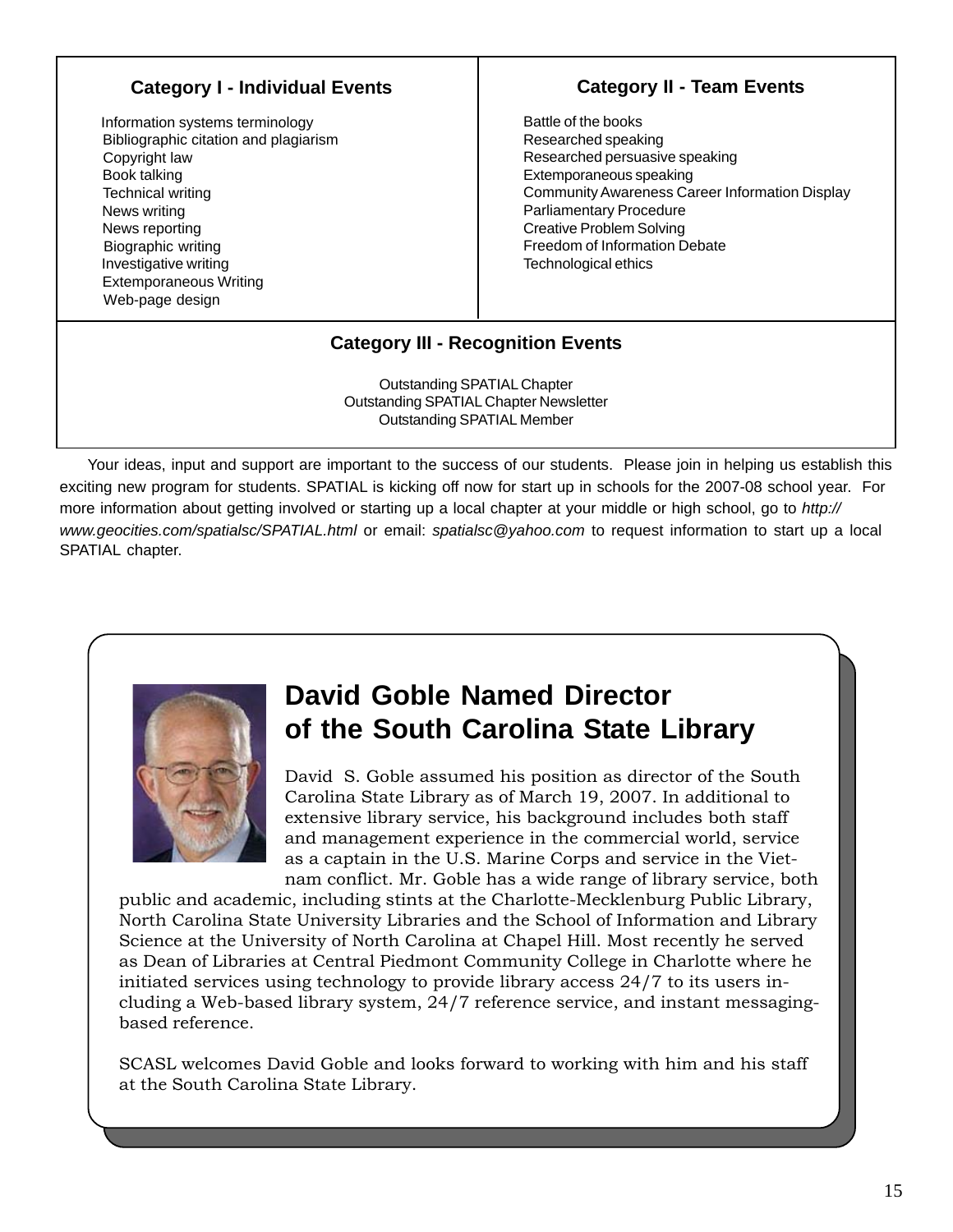# *Effective Advocacy!*

Martha Taylor, Legislative Chair, *marthataylor@anderson5.net*



**Legislative Committee Members:** Martha Taylor, Chair Jim Johnson, Legislative Consultant Ida Thompson, SCASL President Elizabeth Gregory Penny Hayne Lena Lee Fran O'Neal Kathy Sutusky SCASL Regional Network members

It's been an exciting year as we've ventured into **Strive for 25!** The advocacy work that so many of you have done has been truly outstanding. The media coverage and print publicity about our initiative have been great. As our legislative consultant Jim Johnson has said many times — this is only the beginning of an ongoing campaign. We are off to an excellent start.

One of the issues that SCASL is concerned with this year, in addition to our special funding request, is the "65-35% Solution." There are currently two bills in the S.C. House on this issue – H3348 and H3296. It is very important that library media specialists and programs be classified in the *instructional* side of these initiatives. The SCASL legislative committee is monitoring the progress of these bills and will provide information on them as this legislative year unfolds. We will alert the board and membership to any recommended advocacy actions via the SCASL-LS list, Regional Network, and the SCASL Web site.

For information about this type of budget legislation and how it affects school library media, the AASL Instructional Classification Toolkit is a great resource on the Web. Be sure to visit *http:// www.ala.org/ala/aasl/aaslproftools/toolkits/instructional.htm* to learn more about this critical issue. Dr. Nancy Zimmerman has provided national leadership on this topic. We are lucky to have her expertise here in South Carolina. You'll find this AASL link and many other valuable legislative and advocacy resources on the SCASL Web site.

Keep up your advocacy efforts with our elected officials and our school and district communities. Each one of us has the potential to make that magic connection that will bring us closer to our ultimate goal for our library media programs.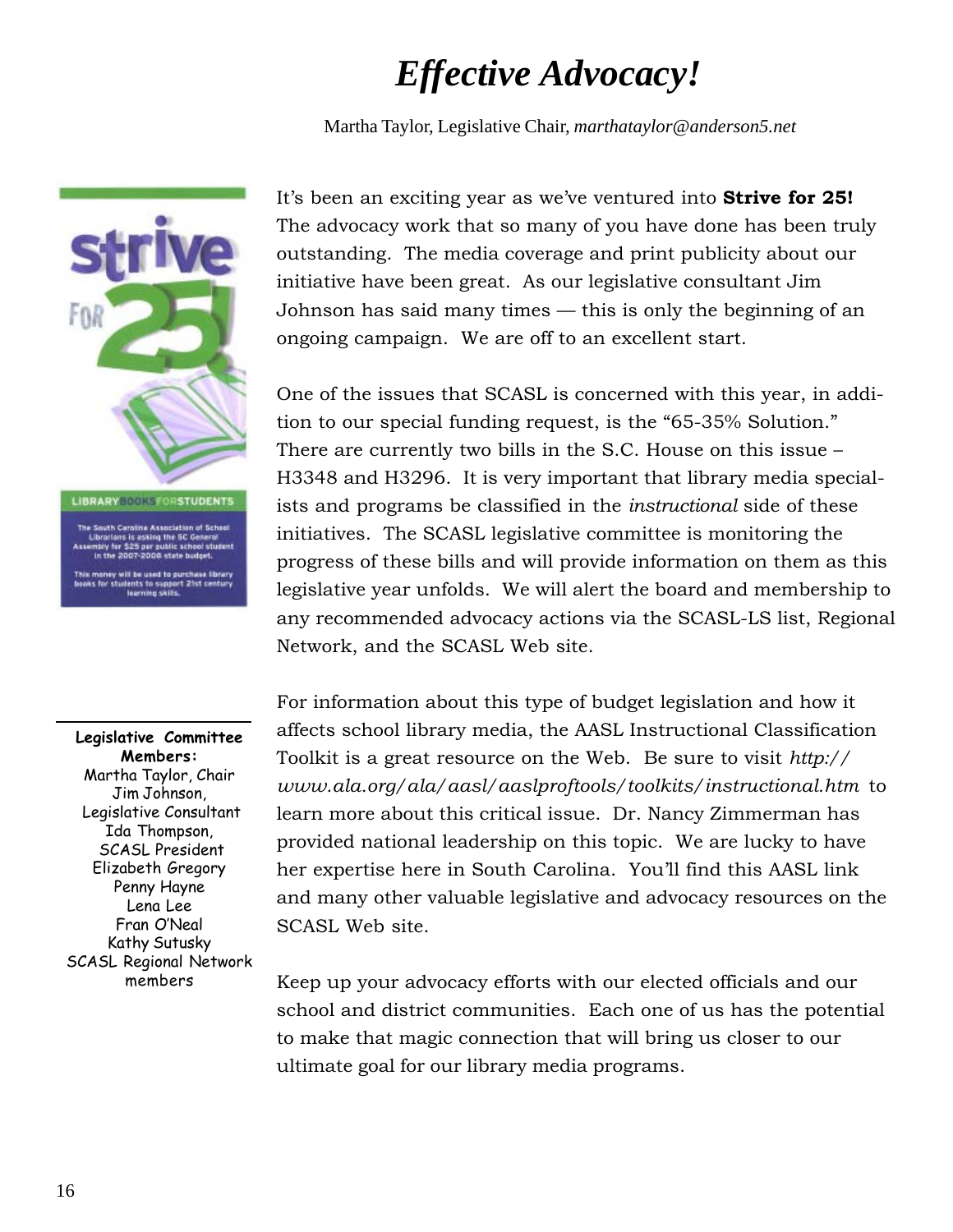# **Keep on Learnin'**

Amber Keeran, Jesse S. Bobo Elementary, *keeranal@spart6.org*

 Upon arrival at this year's SCASL conference and perusing the program of presentations, I found myself woefully dated on the technology front. It seemed that so many sessions contained the words "podcasting," "blogging," or "download." My first instinct was to hover towards the relative safety in the descriptions with "new reads" and "book clubs," of which there were still plenty to choose, thank goodness!

 I know I would have enjoyed those sessions highlighting books and I would have come away with ideas, just like every other year. But after Thursday's tours, I resisted the temptation of the safe and familiar and forced myself to explore the unknown, to learn what's really new – not just book titles – in the world of library media.

 All three sessions I attended on technology were informative and full of ideas – just like I want my SCASL conference to be! I learned that "blogging" doesn't have to concern politics (the only time I'd heard it mentioned was by my political extremist brother-in-law) and that my students *can* do it safely if I show them how. They can "blog" about the South Carolina Book Award nominees. They just might get excited about reading if they can get on a computer to respond to the books they read *and* it might help their writing skills, too.

 I found that I can help kids create video book reviews, much as I already do on tape, but it can go on a "podcast" now so they can watch it whenever they want from home to share with their families and friends. No computer at home? Hey, it might even get them to the *public* library at night to tune in – and there are a lot worse places for them to hang out at night.

 Then there was the idea to start a walking club with iPods and audiobooks. With all the talk of childhood obesity and the state's new health and fitness initiatives, my only fear was that everyone will be writing grants to get MP3 players (they probably already are – I'm just that woefully behind!). To get kids exercising and building listening skills with books was just too perfect. Who'd have thought we'd be collaborating most with the PE teacher?

 I'm still not sure how to "blog" or "podcast" or even download an "ebook," but I'm a little less frightened by the terms and a lot more excited to learn more about all of it. Now if I can just find time for my son to show me how to do it all!

 Am I giving up on books? No way. They'll always be my mainstay and the reason I'm a librarian. But to keep up with kids and prepare for the future, I need to truly be an information specialist. I need to practice what I would preach to the students and not be afraid to embrace it all.

Thanks, SCASL conference and fellow media specialists, for keeping the excitement alive!



# **A(ugusta) Baker's Dozen April 20-21, 2007**

Mark your calendar now for A(ugusta) Baker's Dozen this month. Author-illustrator Bryan Collier will be the featured guest for the 21st annual Celebration of Stories at the Main Library in Columbia.

This event is sponsored by the Richland County Public Library and the University of South Carolina School of Library and Information Science.

For details visit http://www.richland.lib.sc.us/baker.htm or call 803-929-3474.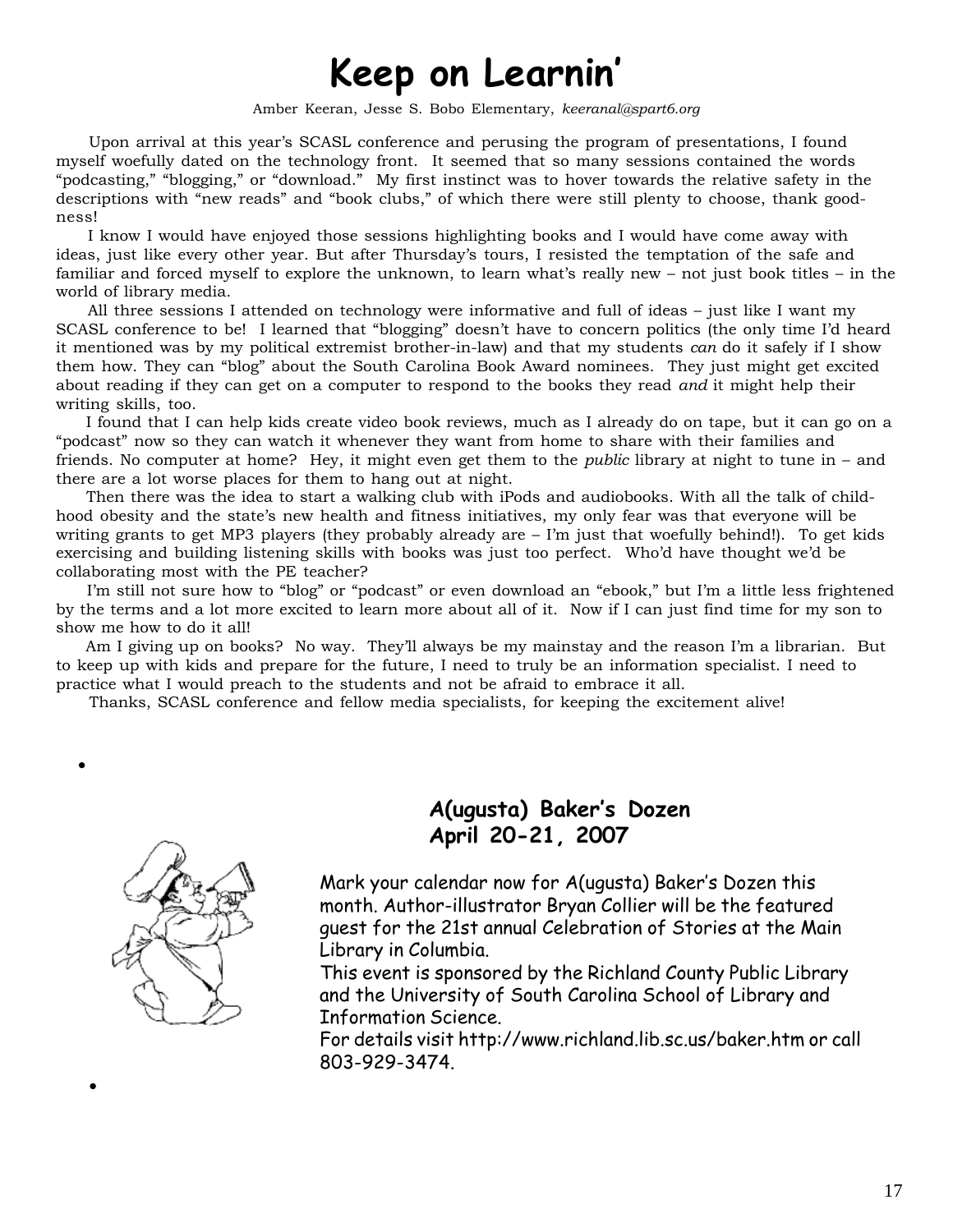# **Larry Gunn - Idea Man of the Year!**

*The following article was written by Erin Trostle, communications intern at Richland School District One.*



You won't find any paper-throwing, rowdy students on Lewis Greenview Elementary School's school bus route number 311.

Thanks to bus driver Larry Gunn, the elementary school students can be found sitting in their seats reading.

With the help of Greenview principal Delores Gilliard and Spanish teacher Amlynah Al-Muslin, Gunn started Books on Bus (known to students as B.O.B.). Books on Bus is a project that began with collecting nearly 150 books and sending letters home to the parents of children on bus 311. Those who did not respond received a home visit by Gunn himself

who further explained that parental-involvement was essential to Books on Bus. Gunn's reasons for initiaing B.O.B. included his desire to pass on the love of reading to children. "It's good to get them started at an early age", he said. "Reading provides comfort and improves comprehension and fluency." However, one of Gunn's biggest concerns was the behavioral problems on school buses. When students misbehave, there is a serious threat of danger posed by the distraction of students who act up.

"On a scale of one to ten," Gunn said, "I'd say the improvement has put the students on my bus up to a 10." With the incentive of a \$20 gift certificate to the student who reads the most books, it's easy to see why the students are on their best behavior. Gunn says that reading excites the students. His challenge is to monitor their comprehension of books by setting a standard for each grade level.

"The first-graders will draw a picture and the older students will write a few sentences or a paragraph explaining what their books were about," Gunn said. When asked if he'd like to see the program expand to other bus routes, he said, "It's up to the drivers." He indicated that he would like to see others become involved, but understands that some don't have the time or resources.

Gunn's desire to be a good role model to children only begins with B.O.B. He has also initiated Clean Sweep, a project that motivates the students in his Meadowlake subdivision bus route to build teamwork skills by volunteering to clean their neighborhood.

Larry Gunn has been employed by Richland One for two years and is currently working on his master's degree in management.

# **Start Spreading the News**

Recently, a colleague shared a Family Circus comic with me that read "To be a librarian, all you have to learn is how to say 'SHH!' While I laughed aloud at this lighthearted depiction of our profession, it also made me pause to think about all the people who think there is truth in that statement. It is very disheartening to defend a profession that you love to people who do not have a clue about what you do.

How do we change this? We must take a proactive approach! Are you passionate about your career and do you enjoy talking to others about it? Then the SCASL Pre-Service Education Committee just might be the right fit for you. We are looking for media specialists to represent the diverse regions of our state who are willing to speak to pre-service and in-service audiences about who we are and what we do. Please feel free to contact me about how you can get involved. In the great words of Helen Keller, "Alone we can do so little. Together we can do so much."

> Pamela Williams, SCASL Pre-Service Chair *padams2218@aol.com*

#### **Pre-Service Committee Members:**

Pamela Williams, Chair, Virginia McCraw, Susan Cathey, Ann Morris, Vicky Culbertson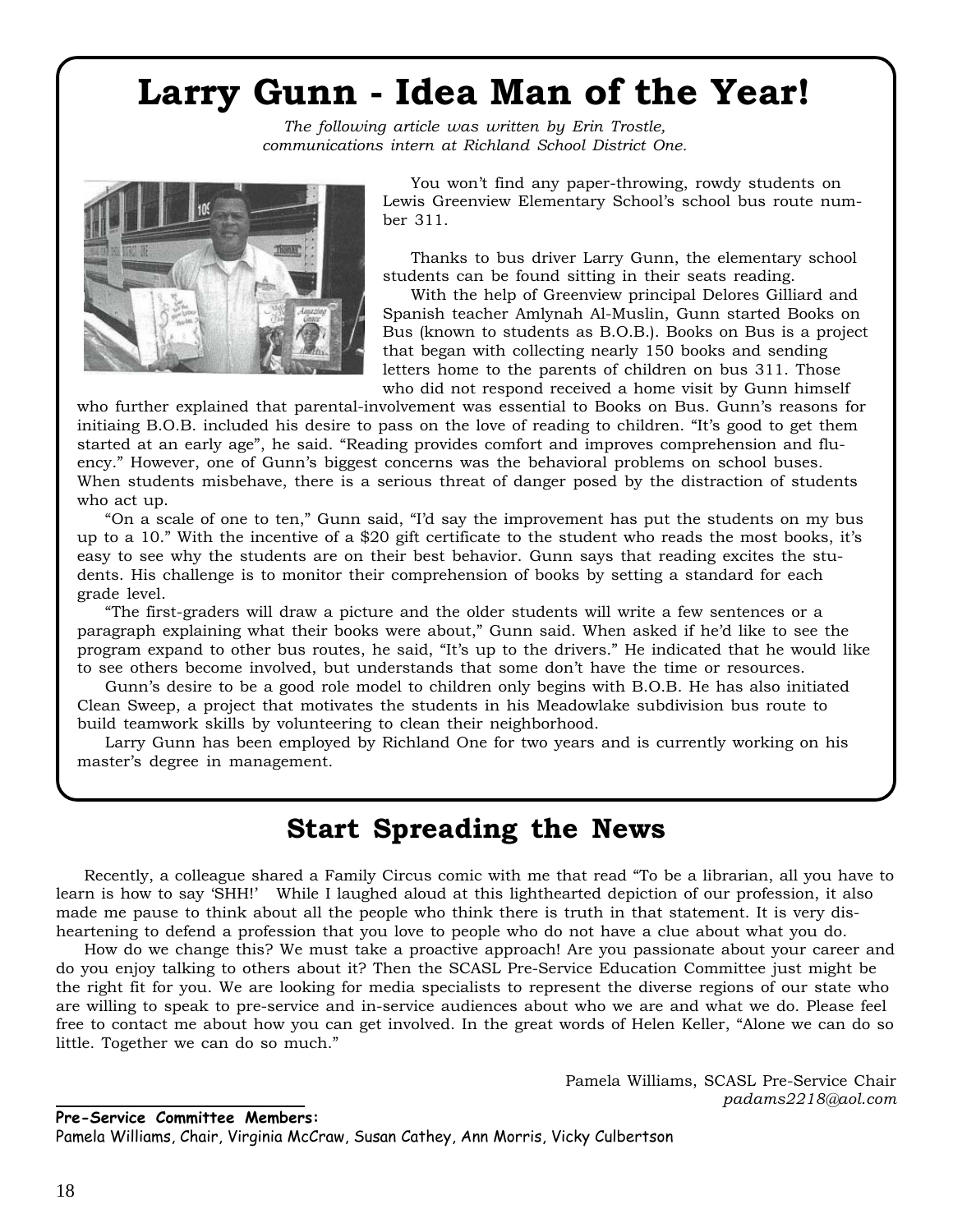# **SCASL Blogs!**

Catherine Nelson, *cnelson@rock-hill.k12.sc.us*

At the SCASL Conference this year, we were most definitely able to "Capitalize on Learning @ Your Library" even from afar. That's right folks, SCASL went Web 2.0. Through the Web 2.0 portal of a SCASL Blog and a Flickr account, attendees and non-attendees were able to experience the conference, regardless of where they were!

## **A Brief History**

For those who know me, I am an avid fan of MANY blogs and podcasts. I have no less that 135 feeds that I follow in blogs alone. Please allow me to name a few that I follow:

 "2 Cents Worth" by David Warlick "Neverending Search" by Joyce Valenza "SC Politics Today" by The State (Newspaper) "AASL Weblog" by Alice Yucht (among others) "Tame the Web: Libraries and Technology" by Michael Stephens "Blue Skunk Blog" by Doug Johnson "Alan November Weblog" by Alan November "Moving at the Speed of Creativity" by Wesley Fryer "Weblogg-ed: The Read/Write Web in the Classroom" by Will Richardson "Kathy Schrock's Kaffeeklatsch" by Kathy Schrock

And these are just a few of the 135 feeds I follow. I also follow many podcasts, but I think I'll cover that in another MCM. The focus of this article is on blogging and the "SCASL Blogs!" Weblog.

To tell this story, I need to start at the beginning. I began paying attention to blogs nearly two years ago. I recognized in 2003 and 2004 that the term "blog" was rapidly becoming a buzzword, and so I needed to understand it. During the summer of 2005, I attended my first National Education Computing Conference (NECC) (in Philadelphia that year) and Web 2.0 was all the rage. I noticed all the sessions that filled up quickly or offered standing room only were about Web 2.0 applications like blogging and podcasting. To see what all the excitement was about, I went to some of those sessions. Immediately I saw the impact they could have on classrooms, but the presenters of these wonderful sessions could also offer me continuous growth in knowledge through their blogs. I suddenly realized that blogs could offer me a whole new level of professional development—continuous professional development. So I returned home to begin visiting their blogs. Many blogs offer a blogroll, or a listing of blogs that author likes to read, so I began visiting their favorites, too. My bookmarks or "favorites" list became long and tedious, and I would have a difficult time remembering which ones I had already visited each day.

### **Learning to Manage Blog Subscriptions with an Aggregator**

But during my time spent reading, I learned about aggregators, and how all my favorite blogs could be sent to me through an aggregator. Bloglines was the first one I used, and to this day I have continued using it, even though I am now aware of Google Reader and the Yahoo aggregators that are also free and supposedly easy to use. I visited Bloglines, set myself up a free account and began adding the blogs I liked to read to my Bloglines account. Many of the aggregators have online tutorials to help you if you need it.

Bloglines allows me to manage my feeds, and I can read them when I have time. It is easy to see with a quick glance whether anything has been newly posted on the blogs, and, in all honesty, it is so much BETTER to visit ONE SITE rather than 135 sites to see new content. Now I visit my Bloglines most of the time daily (generally in the evenings at home) and can read or skim through new items fairly quickly. On occasion, I'll link out of the Bloglines to see what kind of comments others are making, or bravely make my own comment on their site. Bloglines offers hyperlinks to allow a visit to a subscribed blog, where you can read and comment by writing your thoughts back to them.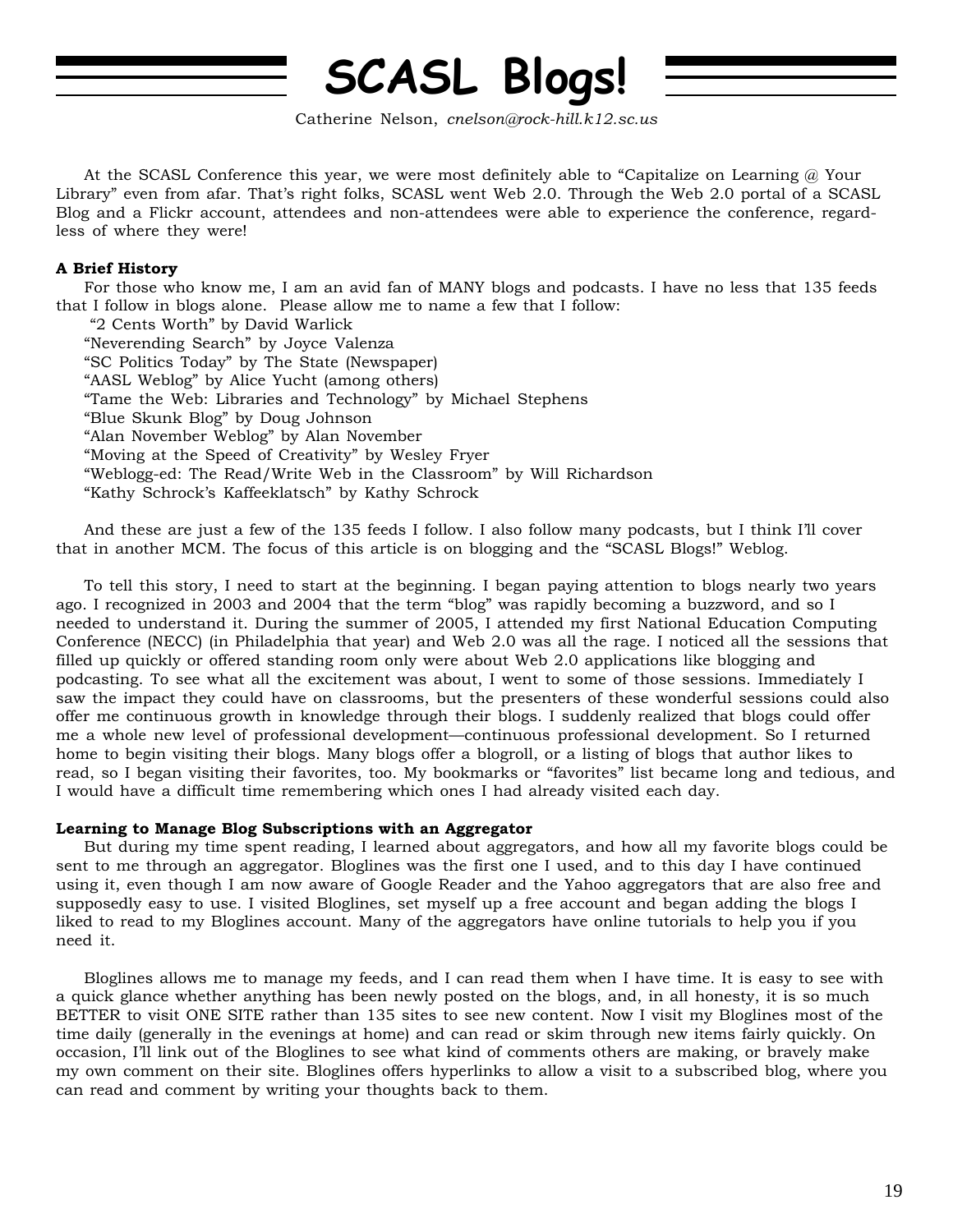The professional growth I have obtained over the past two years from my Bloglines alone is immeasurable. I have decided I like my blog and podcast subscriptions even better than email, which I never thought I'd say. But it is true. The list above is just a sampling of the blogs I follow, and most of those are related somehow to the library or educational technology profession. But I also have subscriptions to literature, teaching, Christianity, local news, my son's college (DePaul), and even weather-related blogs or podcasts. I admit that I am addicted.

#### **The Birth of "SCASL Blogs!"**

Now for the SCASL Blogs! Weblog. How did it come to be? As an avid fan of David Warlick, I noticed that he was encouraging folks to blog about conferences they attend. It is his belief that networking can occur through blogs too, and he wanted anyone who was attending a conference to register it, blog about it, and tag each post so that it could be tracked through his site (Hitchhikr.com) or through the Technorati site (Technorati.com). Now this was way above my comfort level, but I did visit these sites to begin to understand what he was taking about. At Hicthhikr, I discovered that I could "virtually" attend a wealth of conferences that were related to educational technology, school libraries, and Web 2.0 applications, without ever leaving school or home. On the Hitchhiker site, David Warlick writes (and I quote):

*"...In changing times, we need to raise our heads out of the water every once in a while, take a drink of kool-aid, network, learn, and energize. Yet, we can't always make it to the conferences we need to attend to mix with the people we need to see — face-to-face. This is why Hitchhikr was invented, to provide you with a virtual space where, thanks to blogs, podcasts, and RSS, we can connect, share, respond, and grow knowledge out beyond the place and time of the event...."*

Since I had benefitted immensely from visiting this site to see what is happening at conferences of interest to me, I decided to propose to the SCASL Board a blog for our conference. I approached Donna Teuber, the Instructional Technology Chair, about it, and she sent the proposal for review at the next SCASL Board meeting. It was approved in January, and I went right to work on creating the blog. I registered our conference on Hitchhikr, and created our Blog. I proposed introducing it at the conference in an Exploratorium session at the opening reception, which was accepted and listed as a part of the program. All I had to do was wait for the conference to arrive. I had a friend from Columbia, Chris Craft (Open Source Classroom), of the blogosphere also coaching me through the possibilities, too. So I had every confidence that this would happen.

Now in between my registering the conference with Hitchhiker and the actual conference opening reception/exploratorium, I had a major yearbook deadline. I can remember getting a call from Martha Taylor on the Monday before the conference, asking me the blog's address, passwords, etc., and all I could tell her at that time was that I was in the middle of my final yearbook deadline, and that I could not even think about a blog until I finalized the yearbook, which would happen on Tuesday, the next day. I asked her to just trust me, and believe that I would take care of it, and that I would "invite" the entire SCASL executive board to be guest authors for the blog Tuesday p.m.

Meanwhile, on Monday, March 5, David Warlick posted on his blog (2 Cents Worth) that the SCASL Conference was that same week, and that the week immediately following our conference, the North Carolina Association of Educational Communications Conference was taking place. He told all his readers that he would be at the North Carolina conference (his home state) but would be following ours since it is registered with Hitchhikr. So suddenly, one of my favorite blogosphere names was talking about US! But he wasn't coming to our conference, only lurking. So the gauntlet had been thrown, so to speak. I felt an AMAZING amount of pressure to make this effort successful. He wasn't coming, but he would be lurking.

So, on Tuesday, March 6, I busily got ready for the exploratorium, making posters, banners, handouts, and sending "invitations" as promised to the SCASL Board. I arrived at the conference center only to find that I had no power or screen in the reception hall where the exploratoriums were, even though I was prepared to plug in my laptop and projector to demonstrate, show-n-tell, and give "quick and dirty" directions to anyone who wanted to listen. I decided not to worry anyone about the power issue or screen, but someone let those Richland One local arrangements people know, because next thing I knew, I had power and a makeshift screen ready to go. I cannot say enough about how hard those local arrangements people worked, all for one small, insignificant exploratorium session. They were such a godsend!!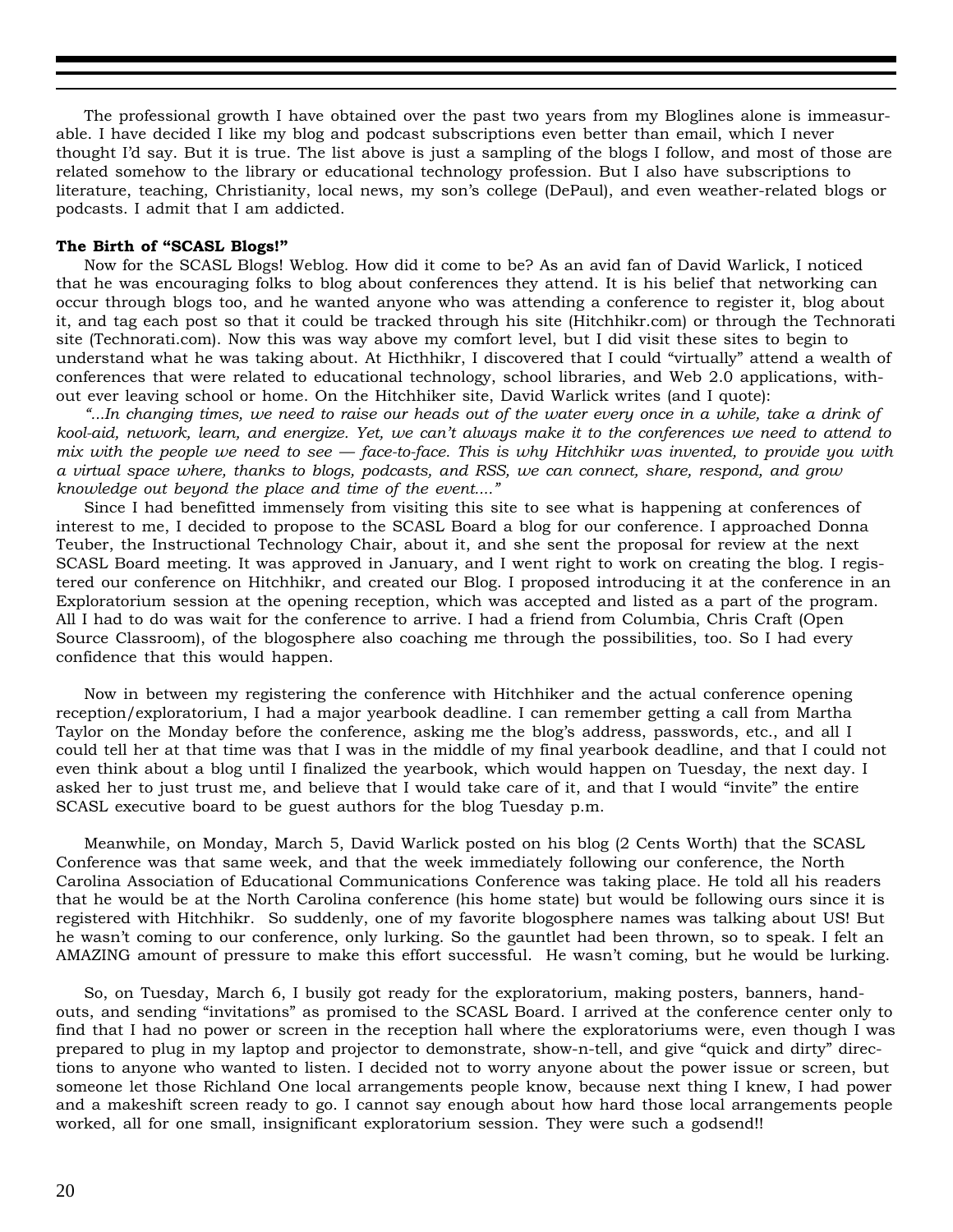On Wednesday, March 7, at 5:30, we launched the SCASL Blogs! Weblog. Anyone who expressed an interest in authoring blog posts about sessions was signed up on the spot. These volunteer authors were taught how to login, make a post, and tag it with the Technorati tag "SCASL07" so that visitors hitting the Hitchhikr site (like, perhaps, David Warlick?) or anyone who came across our tag on the Technorati site could virtually attend our conference. I also made announcements on the SCASL listserv regarding the ability to follow what was happening at the conference through the blog or our Flickr site!

#### **Who gets credit?**

We had many pictures posted to our Flickr account (which is an image hosting site), and these were tracked on the blog along with summaries and announcements from the conference. I know that I blogged sessions, as did Janet Boltjes and Martha Taylor. I learned quickly that I am way too wordy to blog sessions. My posts seem more like lists and facts, while Janet and Martha have provided much better summaries. Donna Teuber assisted as well, uploading images or assisting others to upload pictures. I believe all of us actually uploaded pictures. Had to, because I know that I did not post all 169 images that can be found on that site. Thanks to anyone and everyone who shared pictures or information regarding sessions that were blogged. It was an exciting endeavor, and I'm still amazed that we pulled it off. But I never doubted my colleagues who joined to make this a successful adventure. I thank you all!

#### **Join us to blog next year's conference!**

It was a lot of fun, and I'm pretty sure we'll do it again next year. I just hope I can get more SCASL Conference attendees to participate and blog about the sessions they attend. We are in the same location, and the Columbia Metro Convention Center offers free wireless! We didn't get every session covered, but we did get enough, and Alan November, one of our keynote speakers was VERY impressed! With his vote of confidence, I can feel assured that our SCASL Blogs! mission was definitely accomplished. We will resurrect the SCASL Blogs! for next year's conference, so plan to help out next year!! Who knows, it may take on a life of its own now that is has been birthed!

Websites to note:

- · "SCASL Blogs!" http://scasl.wordpress.com
- · "Technorati" (tracking SCASL) http://www.technorati.com/search/scasl07
- · "Hitchhikr" http://www.hitchhikr.com/
- · "Flickr" (tracking SCASL Pictures) http://www.flickr.com/photos/scasl/
- · "Bloglines" http://www.bloglines.com/
- · "Open Source Classroom" http://opensource.christophercraft.com/

# **FREE Upstate Technology Conference, July 10-12, 2007**

Dr. Annette Lamb from Indiana University's Library Science program and EduScapes will be the keynote speaker on technology integration. This is a free technology conference open to media specialists, teachers, administrators, district personnel, student teachers, etc.

To register to attend go *http://www.greenville.k12.sc.us/utc*

For more information, contact:

Amanda S. LeBlanc, Intellectual Freedom Chair Media Services Coordinator, Greenville County Schools *aleblanc@greenville.k12.sc.us*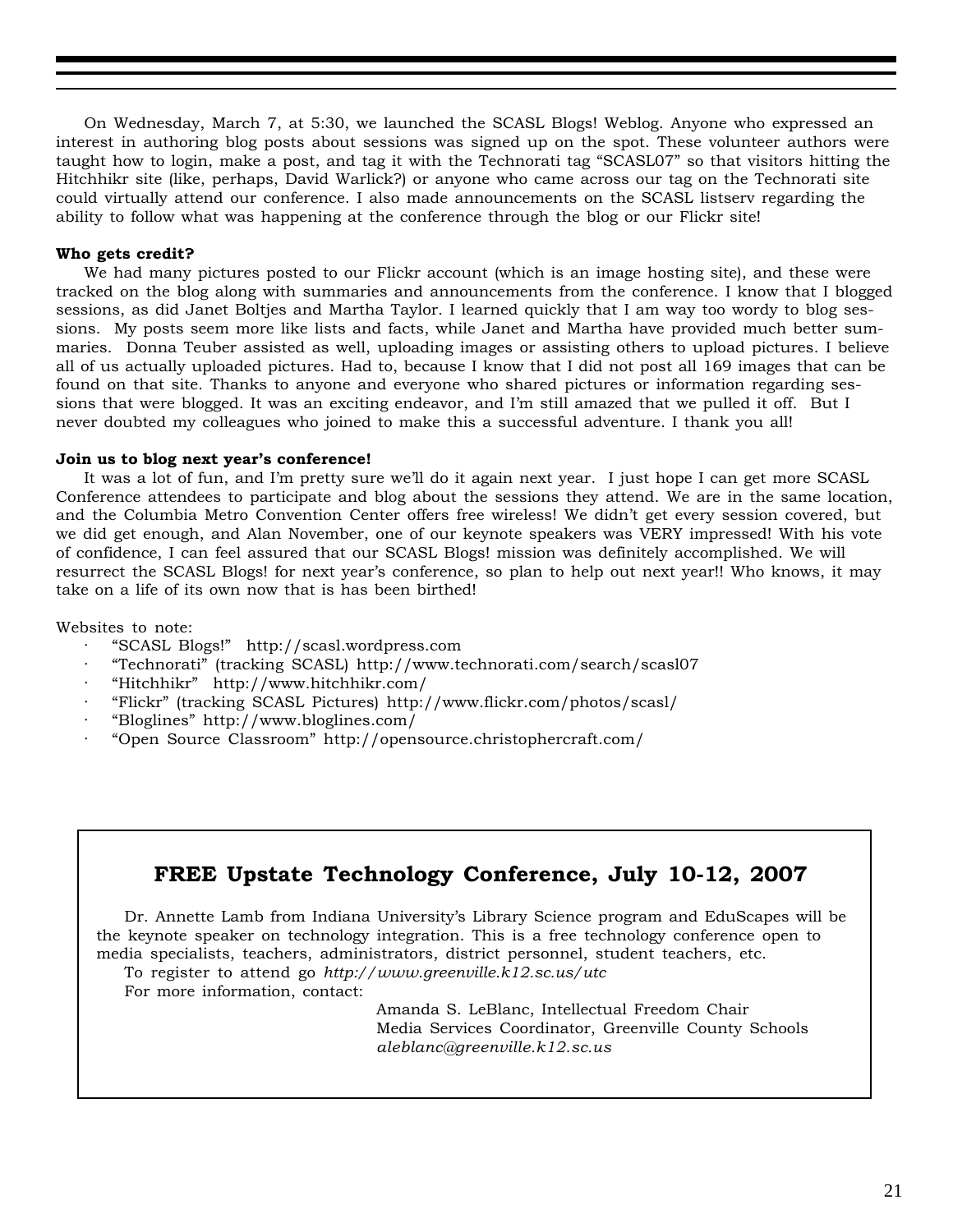

*USC School of Library and Information Science*

*Dr. Samantha Hastings, Director*

The rectings from Davis College and the wonderful School of Library & Information Science. IT am still aglow from the wonderful experience of my first South Carolina Association of School Librarians conference. You all sur am still aglow from the wonderful experience of my first South Carolina Association of sure that Ida Thompson and her team received the gold stars they so richly deserved for such a great meeting!

I gathered as many stickers as I could for the sessions I was able to attend at SCASL. Your program was just full of important and timely material and I was delighted to learn some new things. One of the most exciting is the SPATIAL initiative. SPATIAL is the brain work of Martha Alewine and Chuck Baker and stands for Student Professional Association for Technology, Information and Libraries. A temporary website is at *http://www.geocities.com/spatialsc/SPATIAL.html* I encourage you to help sponsor this initiative as it addresses all of our concerns for ensuring we have Library and Information Professionals in the future. Recruitment for our field is of national concern and the federal Institute of Museum and Library Services has it as one of their program priorities. If SPATIAL works for South Carolina students and helps them understand how they may fit in the information and knowledge society, then we may well serve as a model for others.

In addition to our rocking booth in the exhibit hall put together by Ellen Shuler and Helen Fellers at the South Carolina Center for Children's Books and Literacy and Nonie Price, I at enjoyed meeting so many of our alums n addition to our rocking booth in the exhibit hall put together by Ellen Shuler and Helen Fellers at the South Carolina Center for Children's Books and Literacy and Nonie Price, I also enjoyed meeting so many of our alums at the lovely SLIS Alumni Tea that Nonie planned for daily on K12 education. There is no more powerful group than School Media Librarians. You really are the connective tissue, the bridge between resources, curricula, teachers and students. I admire you and thank you for taking such responsibility with grace and intelligence. I look forward to the next SCASL meeting. In the meantime, don't hesitate to let me know if there is anything I can do for you.

I can't close this column without mentioning two incredible happenings. First is Spring in Columbia. Wow! Every hour the colors get more varied and brighter and I find myself watching the awakening with great interest. In celebration, don't miss the Spring Fling at my house on April 13 at 6:00 p.m. Second is ICOMM week with the Dean's Lecture with Ken Heycock following Beta Phi Mu inductions and awards ceremony on Thursday night, April 19.

heck out our two new courses that you may be interested in: J797S: Opensource Soft ware is offered Summer II session and J797x: Web 2.0 Technologies and Libraries is scheduled for fall. Another incredible resource is DISCUS for K12 *http:// www.scdiscus.org/school.html* with two new podcasts for Academic One File and the History Resource Center: US.

In closing, keep up the great work, enjoy the spring, feed the birds and hug a librarian!

Yours, Dr. Sam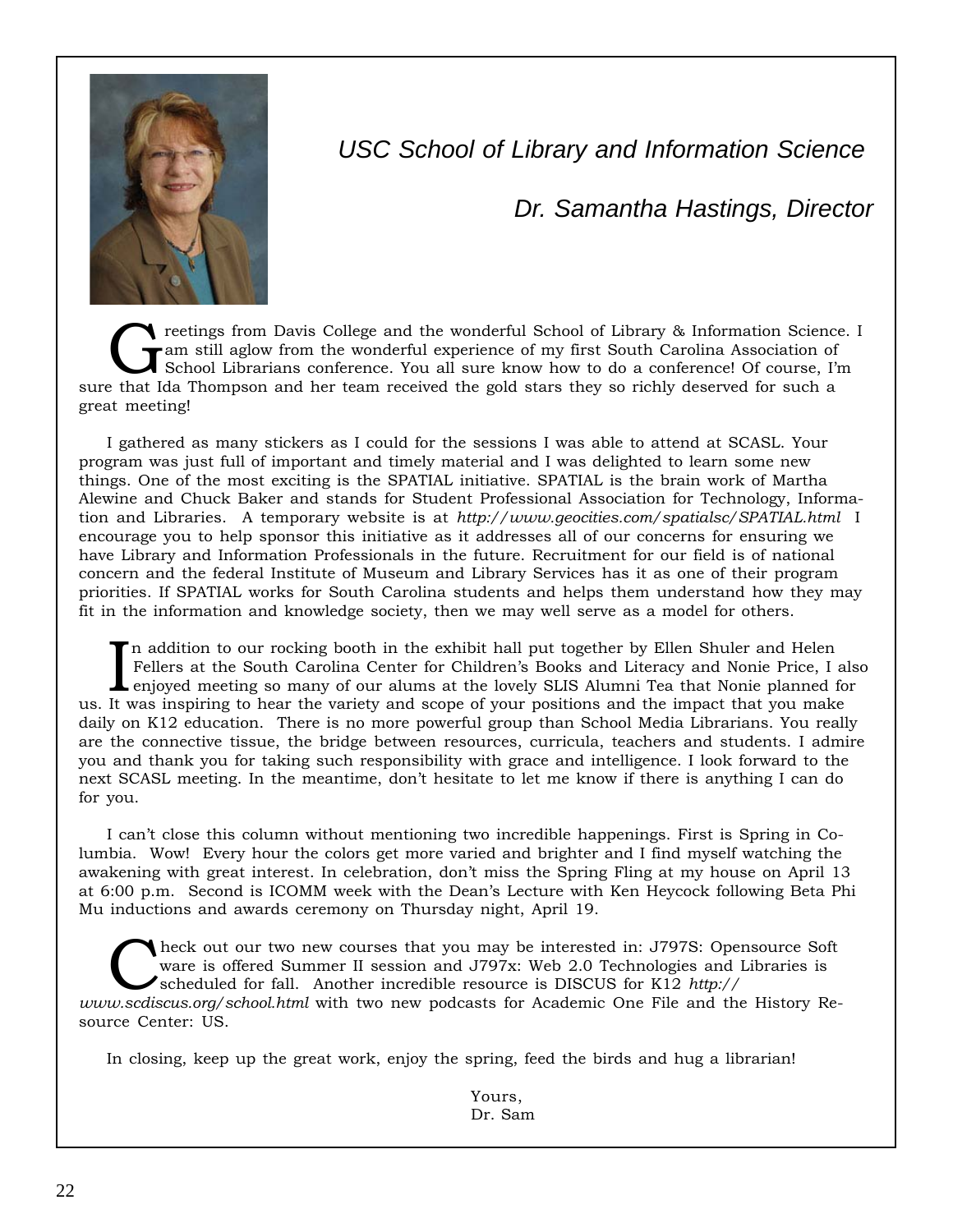# read-in **<sup>2007</sup>**

# **Wednesday, March 28, 2007**



Crayton Middle School joins in the march.



Hopkins holds its banner high.



Cocky and the Clemson Tiger help Ida Thompson at the podium.





It was a happy crowd. They filled the capitol steps.

It was an impressive crowd that finally gathered at the steps of the capitol in Columbia, South Carolina. The parade of some 1,700 students began at the State Library at 10:00 o'clock in the morning and proceeded en masse to the capitol steps where students, teachers and celebrants gathered for greetings, a celebration of books, music and excitement. The Eau Claire High School Drumline and cadets from Eau Claire, Lower Richland and Columbia high schools made the event even more exciting. SCASL president Ida Thompson was supported in her greetings by Cocky and the Clemson Tiger.

The Read-In is a demonstration of support of literacy, school libraries, and reading for fun and enjoyment. It is a visible representation to the legislature of this state and the public in general of what library media specialists strive for and support throughout the year.

Join Read-In 2008 next year! Be a part of this unique event!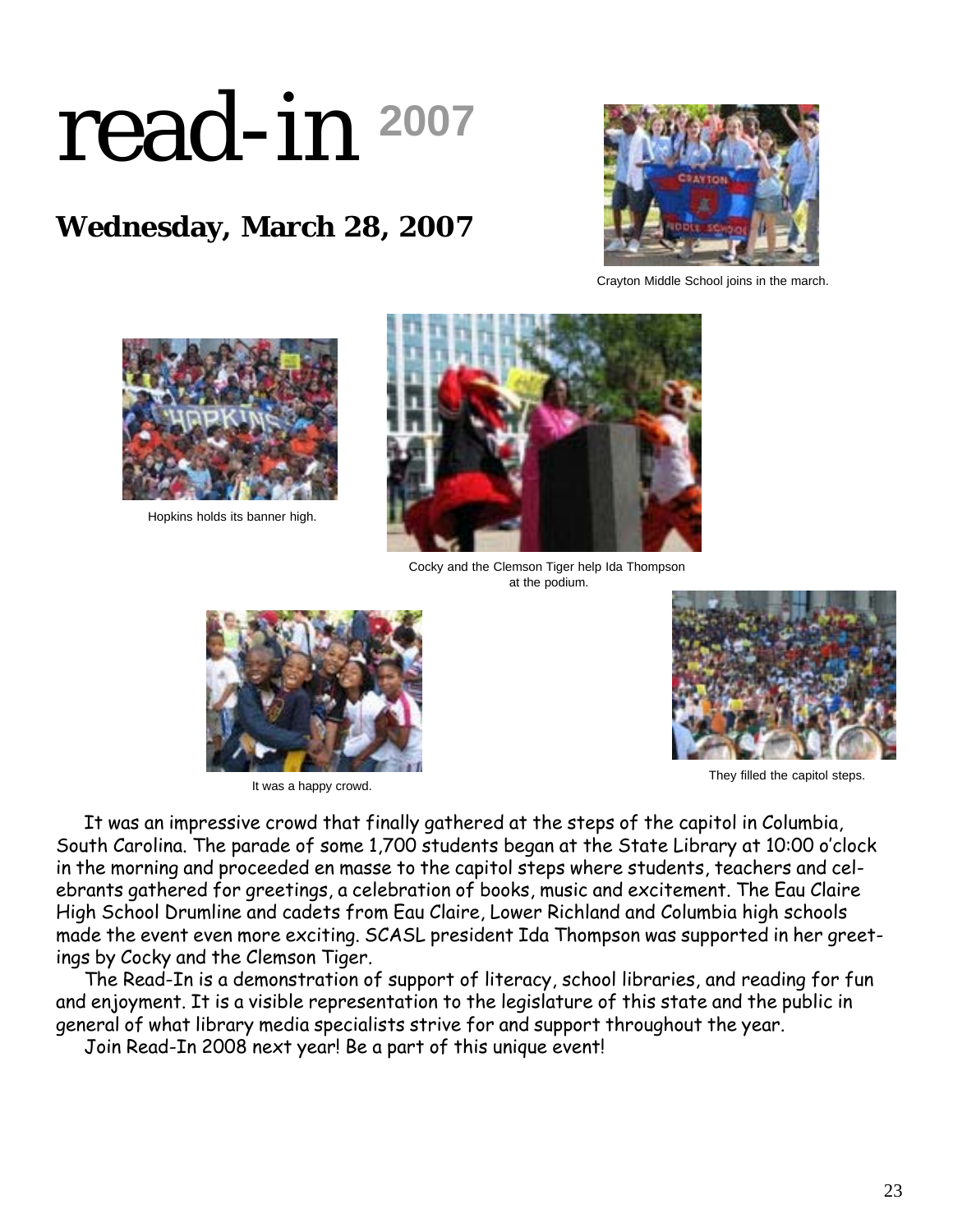*(Editor's Note: The following article is a bit unusual for the Messenger, and yet it addresses issues that have been expressed before, but not so profoundly. It is a very personal story.)*

# **On the Care and Feeding of a Black Dog**

Shannon Wham, Bell Street Middle, *sdwham@laurens56.k12.sc.us*

Whenever I've written articles for the MCM, I've tried to write about what I know. After all, I'm a second-year librarian writing to many who have been in this profession for years and years. It would be silly for me to try and hold forth on topics of policy and methodology with my thus far limited knowledge. So, I take what I know and apply it to librarianship. This will be the hardest article I've ever written for the MCM.

I suffer from chronic, and sometimes crippling, depression. It's what Sir Winston Churchill, another depression sufferer, called "a black dog." I have dealt with this depression since I was fifteen. The suffocating emotional blackness very nearly destroyed me in high school. I began self-medicating with alcohol and illicit drugs, a practice I was to continue for over ten years. When I started teaching, I knew I had to quit all the hard stuff or lose my job. I went cold turkey and as a consequence, the "black dog" gripped my throat again. I can't begin to count the number of times I contemplated suicide. Then, somehow, I met, wooed, and then married my beloved wife. She suffered silently for four years before sitting me down and gently saying, "Honey, get help or I'm leaving. I can't live wondering if I'll come home and find you in a pool of blood, dead." That was six years ago.

Now, what does this wonderful bit of soul-baring have to do with librarianship? Simple. Many of you have sat next to me in conferences. Several of you were my classmates at USC-SLIS. I've worked with lots of you on committees. In spite of my proximity to so many of you, to my knowledge, only two other librarians in the state know the seriousness of my condition. I keep up a good front and mask my condition well due to a good medication regimen, therapy, and a real desire to "be well." I am functional and, if my principal is to be believed, even brilliant at times. Still, understand that the black dog is quieter now, but far, far from dead. I still have days when it takes every iota of energy in my body and every scintilla of willpower I can muster just to get out of bed.

My point is this – depression is a real threat and a very serious one. Just as most of you had no idea before now of the fight inside me, many people at your schools are in the pits with black dogs of their own lunging at their throats, and, quite often, no one can tell a thing from casual observation. Think of the students you know who are loners or seem isolated or even angry. Think of the ones who are constant discipline problems. Sure, they may be loners and well adjusted at the same time but they may be suffering some degree of clinical depression. Oddly enough, many of the best readers whom I've known as students have eventually been treated for depression or some other mental illness. Reading, especially big doses of fantasy or other escape fiction, can be a potent way of self-medicating, and a much safer alternative to alcohol or drugs.

Don't just stop with the students. That colleague who always seems a little down; the teacher down the hall from the library who has dark circles under his eyes; or even someone who is "trying too hard" to be happy – all of them could be in need of help. In fact, our librarian colleagues may be suffering from chronic depression. After all, the nature of the job we do lends itself in many ways to being a haven for the depressive personality. Depression doesn't know socio-economic status, grade point average, or job description. Most people would go out of their way to help someone with a broken leg, but because depression is "invisible," many people ignore the signs of someone crying out for help.

Please don't misunderstand me. I'm not advocating we be junior mental health professionals. To be very honest, severe depression really is a job for trained people, if not Superman. What I'm asking is that we all keep our eyes open, and that we don't get so busy working with our collections and collaborations that we fail to notice people hurting around us. I know that I always found solace in the library when I was in elementary and middle school. My depression started getting worse when I abandoned my library time in high school because I just didn't feel as welcome there. Don't get me wrong; my high school librarian was a wonderful professional, but I just didn't connect with her.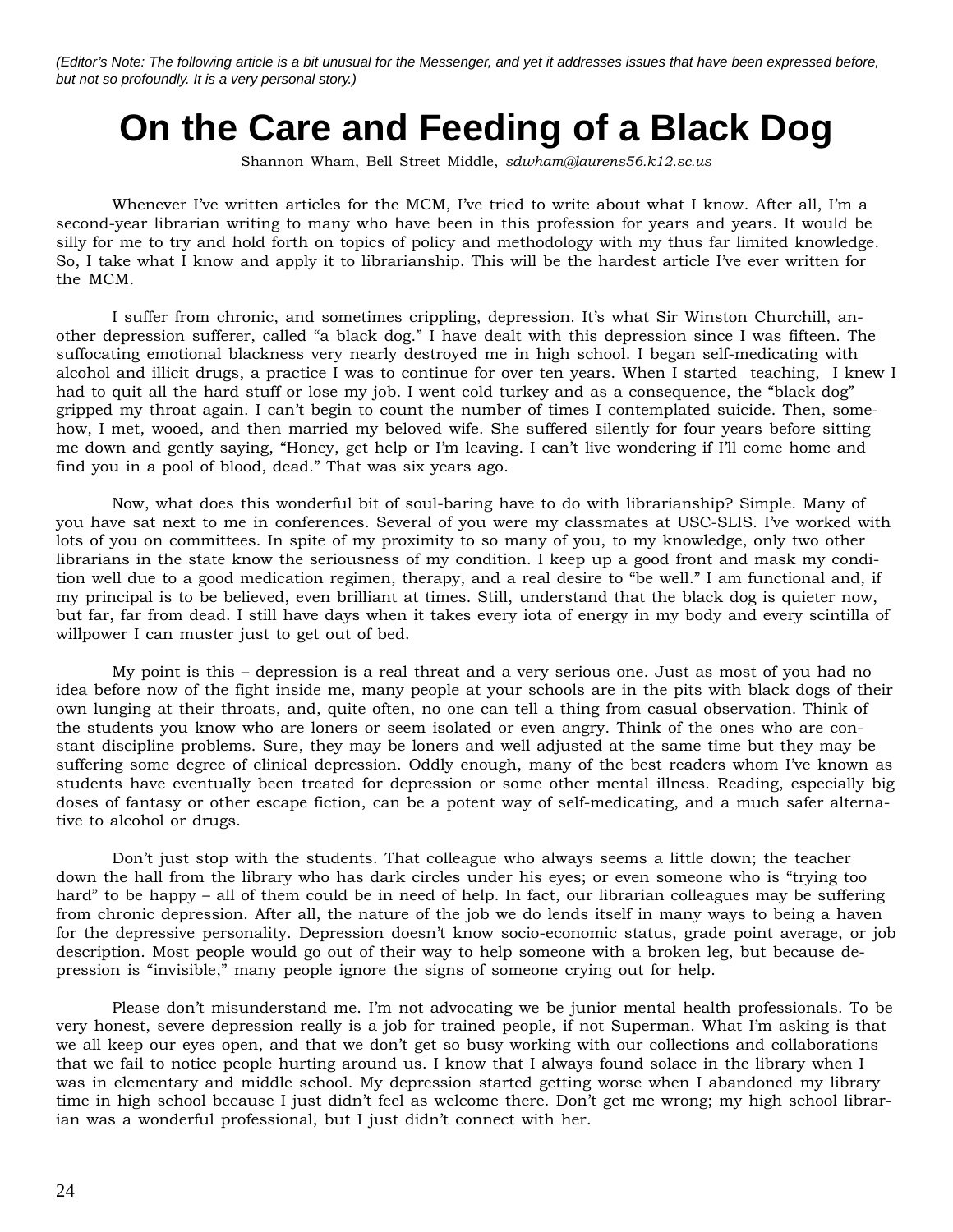That's the main idea of what I'm asking us to do – connect. Notes to fellow faculty members, a kind email, even something as small as a smile will all go a long way toward giving a bit of solace to a suffering colleague. As for our students, notice who hangs out in the library. Stop a minute before shooing them out the door for being in the library without a pass. Oh sure, most of them might be rule breakers trying to get out of class, but one or two may be genuinely looking for a place to hide or to cry without the entire student body seeing him or her. Depression thrives on loneliness.

In the news not long ago, a story ran about a ten-year-old boy who committed suicide by shooting himself with his father's gun. The note the little one left said he was "tired of being sad and then angry all the time" and he "just wanted to stop hurting." Our world is way too fast in many ways. Children lose their naïveté much too soon these days while we adults have our own slate of marital problems, financial problems, sickness, job issues, and the list goes on. Some become like the little boy, sad, angry, hurting all the time, and before they know it, everything seems hopeless. It's a sickening feeling . . . believe me, I know all too well.

So keep your eyes open. Connect with the people around you. Watch your colleagues. Never be afraid or ashamed to point out to someone something that concerns you. Sure, you may not be appreciated every time, but you also may never know that you helped drag a black dog away from someone's throat. Finally, if the black dog is at your throat, remember that, covers of recent issues of *School Library Journal* aside, you don't have an S on your chest and a red cape on your back. Please, don't wait twenty years to seek help as I did. No one needs to fight the black dog alone.

*Editor's Note: We received a note from Lynda Lee expressing her regret for not being able to meet her assignment for this issue. Having been plagued with bouts of ill health, she has had to prioritize her activities, but she still manages to positively interact with her students and appreciate members of her faculty. Bearing in mind Shannon's suggestions, who knows how her acts of kindness may have affected them? The following is excerpted from her note, with her permission:*

. . .This year my intent had been to write at least one thank you note a week to staff members. I was going to build my article on that activity. When school began, I learned that my library assistant would be out for an undetermined amount of time. Going into survival mode, I still wrote some thank you notes. The teachers whom I wrote to were very touched. One thought that I must be leaving. Yikes! My exhaustion from working and dealing with this flawed middle age body wreaked havoc with my "thank you" plans. I have managed to still do some random acts of kindness as thank you's. Instead of giving the cold shoulder to a teacher who was very rude to me in front of a group, I gave them a print of one of my nature photos that they had admired. I use my photography to brighten my work area, and they had seen some of the pictures scroll by on my screen saver. I purchased one of my favorite old DVD's to give to a coach who always prepares his classes well before he brings them and addresses behavior before it ever becomes an issue. When Valentine's Day approached, I used the student council's fundraiser of valentines attached to CHOCOLATE to thank several teachers. With the end of the year fast approaching, I am making sure that the coveted empty Follett boxes get to teachers who are going to be leaving us. While I don't believe we should take on the job of "babysitter", I do volunteer to watch a class for 15 or 20 minutes every once in a while to give a teacher heading to a graduate class an easier afternoon. Another teacher doing double duty...teaching and being taught...was easy to say thank you to with a book from the SCASL conference and forwards from our listserv that were sure to save valuable time. While none of these activities are extraordinary, I have found that just by having a thankful mindset, I have taken more notice of the many kindnesses afforded me during the year.

Lynda Lee, Manning High School, *LLee@clarendon2.k12.sc.us*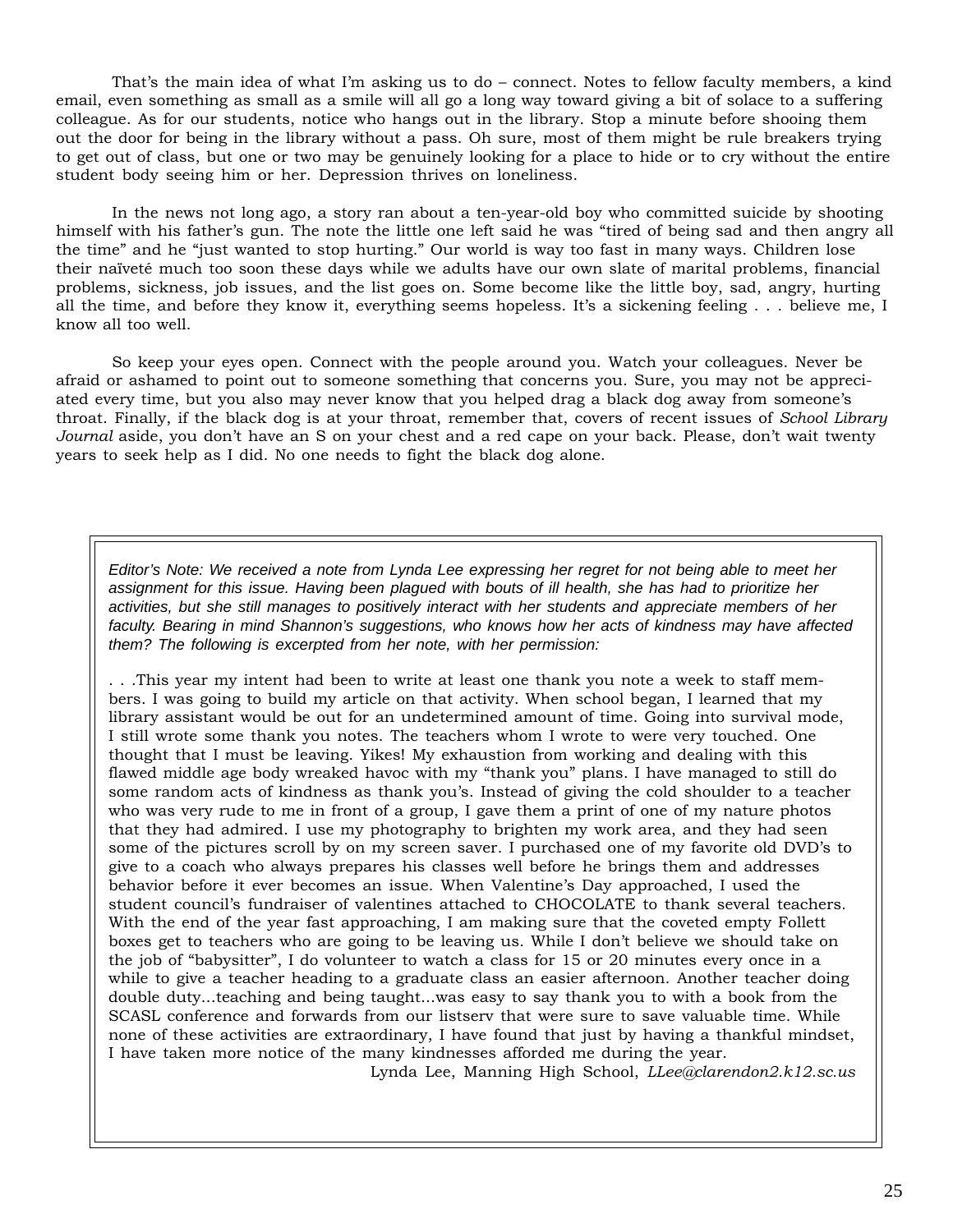# **What I Do That Makes Me LOVE My Job!**

Roberta Dwelley, Sanders-Clyde Elementary, *Roberta\_Dwelley@charleston.k12.sc.us*

Wow what a fun title! Love my job, yes indeed I do! I do love my job. Where else can you be Santa, Easter Bunny, Leprechaun, an Elf, Lilly (and her purple plastic purse) a Pirate, Ms Frizzle and all other assorted characters?!

I love to excite children about reading because I myself get excited to find a new book. I was thrilled to find the latest addition to the Junie B Jones series this past weekend.

I love being able to present a character to children and draw them into the story.

Sharing special books or even certain phrases with a particular group helps me make a stronger connection. Earlier this year one of my second grade classes made the discovery that the crayons had "special names". This group now loves to say "Hi, Burnt Sienna" to me. That is "our" special word and it makes for many smiles as we greet each other in the hallway or classroom.

Of course, I also have older students and they don't necessarily love my characters. For them I try to make things interesting and draw a connection to their lives—a feat that is often much more difficult than I would like to admit to anyone.

Being with the students and watching them grow as readers is what makes me love my job.

# **The Advocacy Committee - Working For You!**

The Advocacy Committee continued the mentor program. We had many who volunteered to be mentors and not as many who wanted or needed a mentor. We attributed this to the individual districts having their own mentoring programs.

The committee wishes to thank those who volunteered to be mentors. We also want to encourage everyone to attend the SCASL Summer Institute on June 12 at the Columbia Convention Center. Karen Lowe has highly pertinent information on collection development.

> *Lendy Hinton, Chair lhinton@lex2.org*

**Advocacy Committee Members:** Lendy Hinton, Chair Susan Adams, Janie Doyle , Andi Fansher, Peggy Harrison , Melanie Stewart, Celeste Stone

*Things to do:*

*Work in your commuinity to support Strive for 25.*

*Complete a leadership application form available on the SCASL Website.*

*Join the conversation on SCASL Listserv!*

*Plan to attend the SCASL Summer Institute*

*Volunteer to serve on one of the SCASL Committees.*

**Public Awareness Committee Members:** Judy Parham, Chair Patty Bynum, Teresa Morelli, Robert Cashion

**Archives & History Committee Members:** Joyce Moore, Chair Joan Kruger, Laura Jackson

**Special Public/Independent Schools:** Gina Reilly, Chair Patricia Bradley, Galena Gaw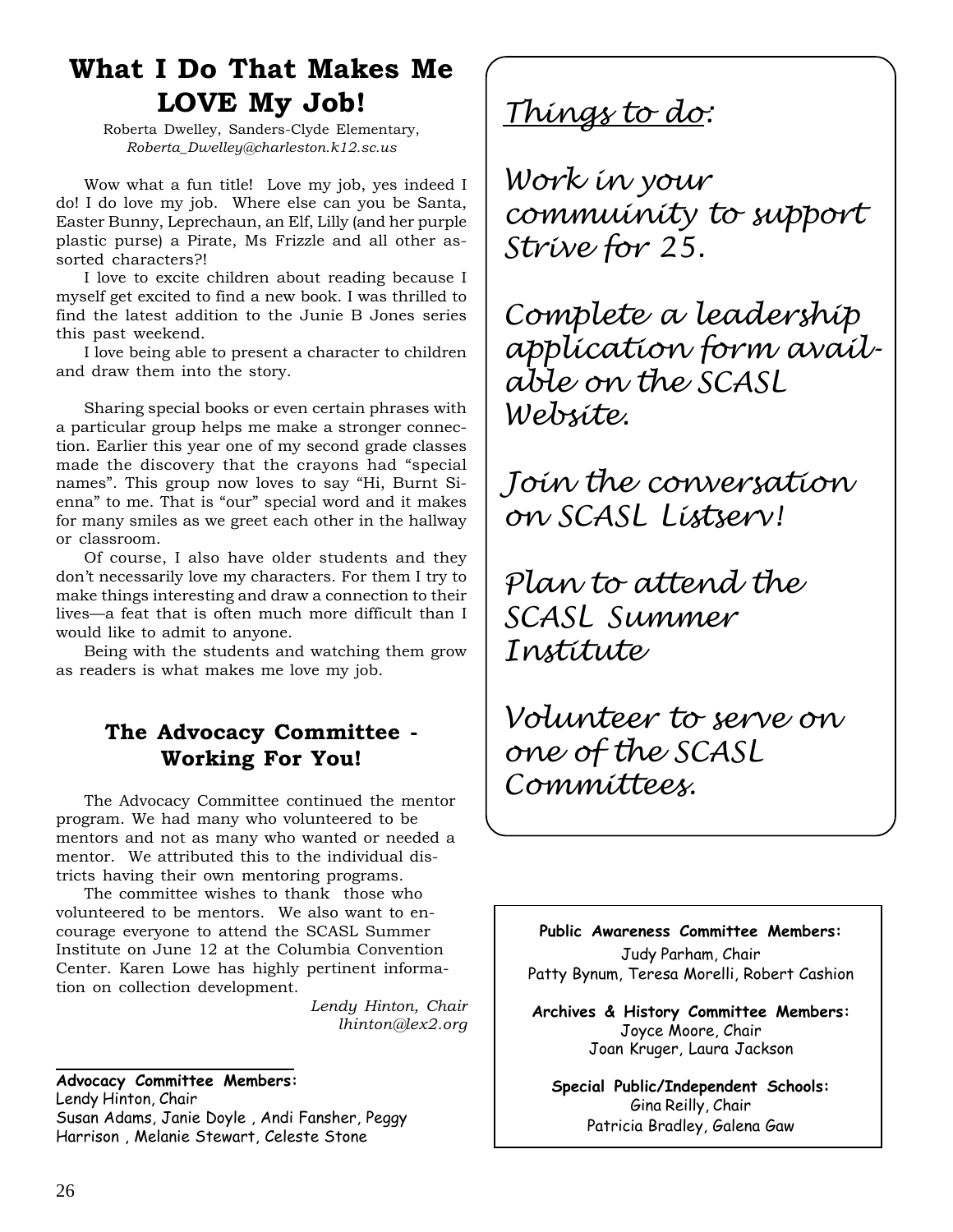# SCASL Summer I nstitute

Library Media Resource Alignment

*Does your library media collection support student achievement? Are the resources aligned with your standards-based curriculum? Join us for an exciting and productive day of professional development led by expert Karen Lowe. Learn best practices to ensure that your students and teachers have access to the resources and support they need to complete standards-based assignments and to read for pleasure!* 



*South Carol i na A ssoci ati on of School L i brari ans*  http://www.scasl.net

**Approved Professional Training Session for S.C. State Department of Education Renewal Credit (Based on the South Carolina Department of Education Renewal Credit Matrix.)** 

**Date & Time:** Tuesday, June 12, 2007 from 9:30 AM-4:30 PM

**Location:** Columbia Metropolitan Convention Center, Columbia, South Carolina

**Sponsor:** South Carolina Association of School Librarians P.O Box 2442; Columbia, SC 29202; Telephone: 803-782-3956

**Intended Audience:** School Library Media Specialists

**Presenter:** Karen Lowe, Northwest Regional Education Service Alliance

# **Training Objectives:**

• To assess the media center collection by matching it to the state curriculum

- To identify resources that need to be discarded as well as gaps and weaknesses in curriculum support
- To develop a five-year resource development plan
- To prepare a five-year budget plan to acquire needed resources

**Registration:** \$50.00 (Includes lunch and snacks)

| Card # _____/_____/____/_____ Expiration Date: ________ 3-digit security code: _______ |                                                                                                                                                    |  |  |
|----------------------------------------------------------------------------------------|----------------------------------------------------------------------------------------------------------------------------------------------------|--|--|
|                                                                                        |                                                                                                                                                    |  |  |
|                                                                                        |                                                                                                                                                    |  |  |
|                                                                                        | Registration space is limited. Form and payment must be received no later than May 25, 2007.<br>Mail to: SCASL / P.O. Box 2442 / Columbia SC 29202 |  |  |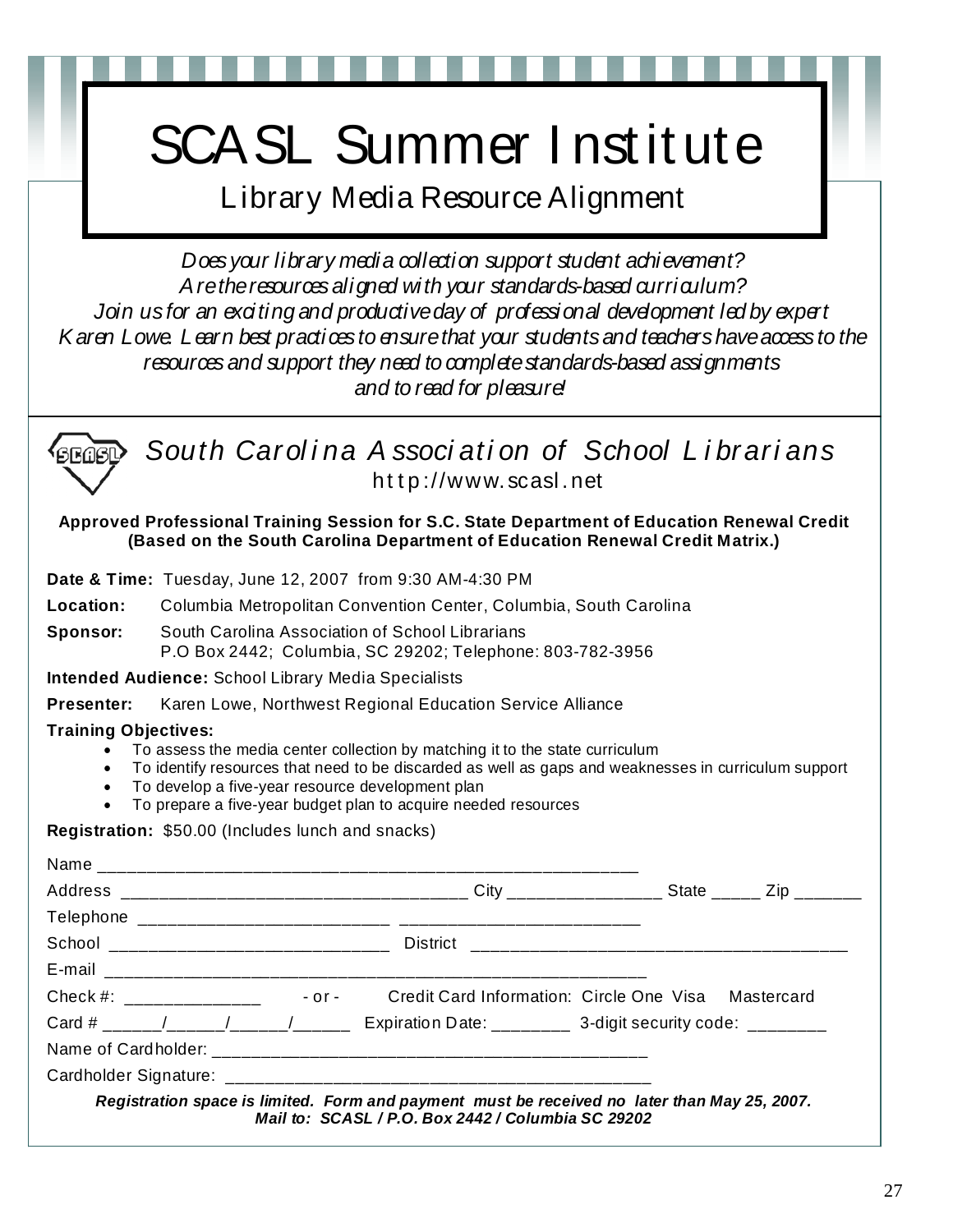# **Retirement?**

Barbara Montgomery, Pontiac Elementary, *Mont9898@bellsouth.net*

When one begins to look forward to retirement it is important to remember what you are leaving behind. It can be your legacy and should be someone's largess. Keep in mind that the person coming after you may be a seasoned veteran or more likely a fresh new face. Do you remember your beginning as a fresh new face? Think about what you wanted to walk into.

You probably wanted to find sitting in the middle of the well cleaned out and cleared off desk a lovely note from the former media specialist welcoming you to a great school. She gave you her phone number inviting you to call if you had questions. But, you did not have to call because she left the "book." That's right the "book." Your reference book containing a wealth of information. The book includes a list of book jobbers preferred and the name and number of the appropriate representatives. It also lists the best places to purchase equipment, laminating film, barcodes, poster paper, overhead lamps, and many other items. It suggests where equipment can be repaired by someone who picks it up, delivers it and doesn't charge an arm and a leg. This book includes a list of willing volunteers, good dates for book fairs and details of other ongoing programs. It tells you who to talk with about these activities. There are suggested names of teachers of each grade level who have been most willing to collaborate.

Notes about the circulation system are included: how to startup and how to make date changes, who the SASI guru is and her favorite chocolate. It emphasizes that you need to have the bookkeeper's number on speed dial and find out what her favorite chocolate is. (Chocolate always works!) Really important is a list of all accounts and when they should be spent. The book also provides up-to-date magazine lists, and book and equipment inventories, too. To round things out, sitting next to the "book," is an upto-date policy manual of everything you need to know but did not want to ask about libraries and librarianship in this new district. Also included is a list of all the media specialists and how to reach them during the summer.

Now the only thing more important than the book and the manual is the name and information about the assistant you will be working with. This person is your right hand, your sentence finisher, your buffer and partner in crime. The assistant is the person who knows just as much as you do about everyday operation of the library and the person who will be your greatest asset and supporter. Encourage her and praise her.

# **Retirees Still "Feeding Their Minds"**

*Feeding Your Mind* was the theme for our retiree session at the conference. I wish to thank those who attended for their suggestions as to how to keep our profession and the love of reading going. Some of the suggestions offered included visits to hospitals, senior citizen centers, and group homes. Working with afterschool programs and visiting other facilities to read to individuals or groups were other good ideas. A great idea for anyone who doesn't want to take time away from home is to create a community reading program wherein a retiree-volunteer reads to children one day a week on her own porch or in her yard. Many of these suggestions will be presented to the executive board and, with your participation, initiated during the coming year. Please stay in touch with SCASL and your friends. Many of our former media specialists are still helping to foster the love of reading in others. Plan to work with our group next year.

*Blanche F. Fowler, Chair Retirees Section bfowler@dorchester2.k12.sc.us*

**The Retirees Section members:** Blanche F. Fowler, Chair Lucille S. Pinckney, Judy Roumillat

**Constitution and By-Laws Committee Members:** Lillian DeGuire, Chair Florence Gibbs, Karen Stinson, Winnie Green, Stephanie Sistrunk-Edwards

> **Elections Committee** Lawren Hammond, Chair Frankie O'Neal, Laura Jackson Penny Hayne

**Information Technology Committee Members:** Donna Teuber, Chair Alice Brice, Julie Putnam, Shannon Wham, Andi Fansher, Linda Estridge, Laura Richardson, Charletha King,

Catherine Nelson, Susan Adams, Linda Day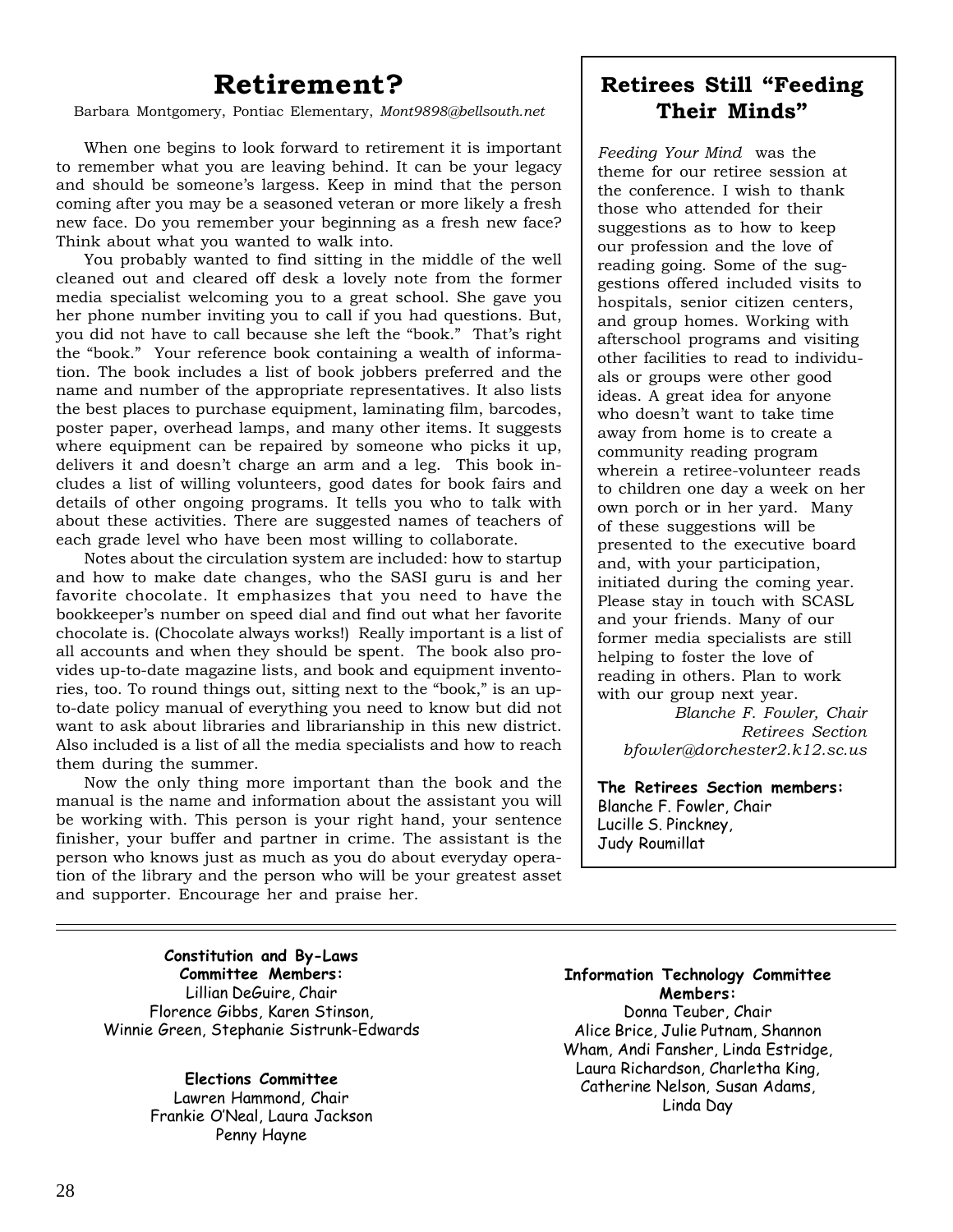# **South Carolina Rural Schools Denied Right to Intellectual Freedom**

Rhett Jackson, *rhett@happybookseller.com*

For decades censors have been crawling out of the woodwork, determined to decide what school children should be allowed to read. While this invasion of intellectual freedom appalls many of us, a similar censorship threatens the social fabric of rural South Carolina.

What could be more abhorrent than restricting the right of adolescents to read the coming of age stories told by Judy Blume, Mark Twain and J.D. Salinger? The answer is vividly illustrated along the I-95 corridor of South Carolina, where schools stand in malignant disrepair and aged texts serve as reminders of the days of "separate but equal."

The American Library Association defines Intellectual Freedom as "...the right of every individual to both seek and receive information from all points of view without restriction…"

Along this "Corridor of Shame," as it is popularly known, 132,000 school children are denied access to information because our legislature refuses to seek a standard of exemplary education, instead, electing to accept a state standard of a "minimally adequate education." Adding to the deprivation of resources available to school children, the decline of the agricultural and industrial sectors of the rural communities has deteriorated the tax base and, in turn, local funds available to these 36 rural elementary, middle and high schools.

Few would deny that intellectual freedom is the basis for our democratic system. In order to hold our citizenry responsible for self-government, we must provide them opportunities and tools to be well-informed. Access to ideas and information is critical to allow people to inform themselves and, as a byproduct, make well-educated decisions.

If censorship is said to occur when expressive materials, such as books, magazines, films and videos, or works of art, are removed or kept from public access, then isn't also the lack of current text books and ill-equipped libraries in the rural schools of our state a form of negligence to intellectual freedom? A systemic change to rectify these conditions is necessary to provide for the emergence of a knowledgeable society and assure the continuation of a functioning democracy.

The words of Supreme Court Justice William O. Douglas come to mind. He once said, "Restriction of free thought and free speech is the most dangerous of all subversions. It is the one un-American act that could most easily defeat us."

Each decade, year, month and day that passes, the world gets smaller, as technology makes the other side of the globe a click away. These left-behind children are languishing in conditions without access to modern day amenities.

These same children are the fabric of today's rural landscape in South Carolina. They are the only hope we have of sustaining a quality of life in our rural communities for future generations. These forgotten children have been denied their rights to intellectual freedom and the opportunity to pursue the American dream of personal advancement amidst social progress.

*Rhett Jackson is a founding member and former board member of American Booksellers Foundation for Free Expression. For most of his life, Jackson has been an active advocate for education and the children of South Carolina. Mr. Jackson was the recipient of the SCASL-SIRS Intellectual Freedom award presented at the 2005 South Carolina Association of School Librarians annual conference in Florence.*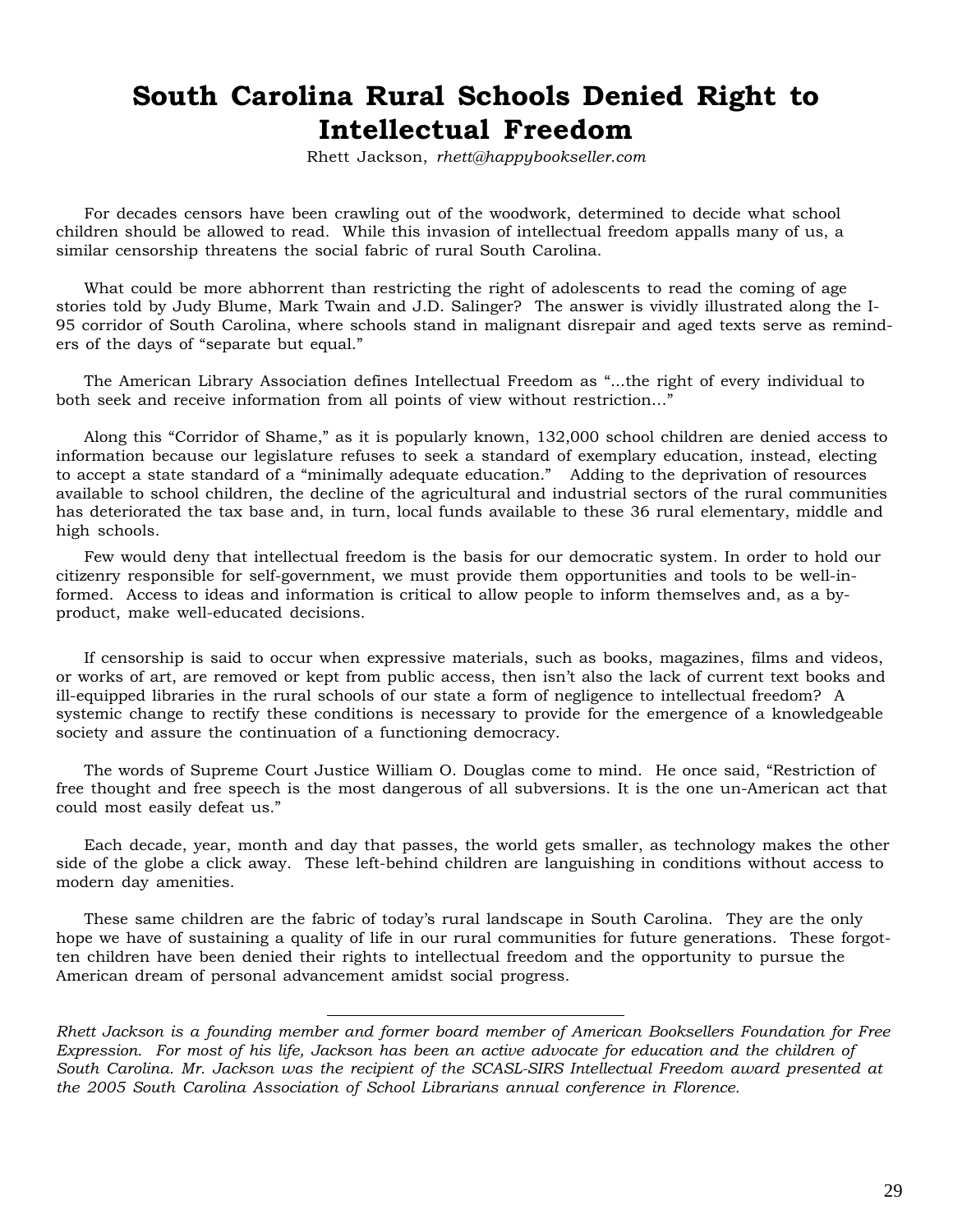# *Regional News*

### **Region 1A**

**Anderson District 5**. Westside High School media center has been very proactive in improving services including the introduction of graphic novels, book clubs, focus on technology, and a comfortable reading area. Pictured are some of their students.



**Oconee County. April Llibre** and **Kay Moxley**, Walhalla High School, teamed up with literacy coach **Lana Parris**, and ESOL instructor **Lynn Thrift**, for a \$2000 grant from their local Education Foundation. The grant money was used to purchase 45 Playaways to start an audio collection in

the school's library, and the Playaways have flown off the shelves! Tamassee-Salem Elementary and library media specialist **Tracy Whaley** hosted **Melinda Long,** author of *How I Became a Pirate* and *Pirates Don't Change Diapers* on Young Author's Day in March. The next day, journalist and author **Michael Cogdill**, from WYFF 4 visited and did a presentation about his children's book *Cracker the Crab*. He and his wife Jill, the book's illustrator, flew in on the SKY4 helicopter! Code Elementary and library media specialist **Phyllis Mays** also hosted **Melinda Long**. Ravenel Elementary and library media specialist **Cindy Edgerton** hosted **Tim Lowr**y who spent the day telling stories and that night families came back for the Social Studies Soiree where he told stories in Revolutionary War Period costume. Fourth graders were also dressed as Revolutionary heroes and participated in the performance. Seneca Middle School and library media specialist **Sydney Jones** hosted their first Teen Tech Week Contest. Students created commercials, videos, PowerPoint presentations, iStories and posters promoting READING through the use of technology. The student with the overall best project won an IPod Shuffle, while three students won flash drives just by participating.

### **Region 1B.**

**Cherokee County. Kaye Cox** moves from Granard Middle School to Lexington Intermediate in Lexington District 1 next year. **Spartanburg 6. Amber Keeran**, Jesse Bobo Elementary, was awarded a DHEC mini-grant for recycling and coordinated a schoolwide recycling program with the Second Grade Recycling Club. Amber will move to Inman Intermediate School in Spartanburg School District One next year. On April 11, **Letitia Moore**, Dawkins Middle School, and **Joyce Dillard**, Gable Middle School, hosted author **Will Dantzler**, 15-year-old author from Mt. Pleasant. **Greenville County**. In February, the local Barnes and Noble hosted Bryson Elementary Day for students,

faculty and family members. There was music, art work, readings by students and principal **Thomas Chambers**. This special event was a result of collaboration between the media specialists, **Deborah Wolf** and **Pam Maggio**, art and music teachers at Bryson with **Dana Graddick**, the community relations manager of the store. On Valentine's Day, storyteller **Tim Lowry** visited Mitchell Road Elementary. Students in grades K-5 were entertained by his wonderful standards-based stories. This was made possible through the organization of **Sherer Reid**, media specialist. The "Survivor" Reading Challenge at Blythe Academy was a great success as students were challenged to outlast and outread each other during a four-week period. Teachers also tried to score additional points for their groups The PTA provided treats for all. **Susan Dicey,** Southside High, is proud of daughter Elisabeth who has been named one of the top five finalists in the state in the AAA Travel High School Challenge. **Marion Blumenthal Lazan**, speaker at last year's SCASL Conference, was hosted by **Sandy Bailey,** Northwest Middle, and **Paula Shaw,** Hillcrest Middle. Mrs. Lazan shared her experiences as a child living through the Holocaust. Her book, *Four Perfect Pebbles* was also available for purchase by students and teachers. **Shannon Wham,** Bell Street Middle (Clinton), also hosted her at his school and a community-wide event. Young adult author **Neal Shusterman** (pictured) visited several district schools and spent the day at

Beck Academy. In preparation for his visit, **Andi Fansher** read from *Dreadlocks* each morning before school, and displayed posters and a large collection of his books in the library to encourage students to read his books on their own.



## **Region 3.**

**Chester. Russ Conrath**, Great Falls High School, gave a presentation on the historic Brainerd Institute in Chester to the USC's South History of Education Society during their conference in March. Russ is an ED. D candidate at USC.

#### **Region 4A.**

Fairfield County. The monthly meeting in April for the district media specialists will be held at a new local bookstore. The Fairfield County Public Library Director, **Sarah McMaster**, will be presenting the expansion plan for the main branch of the public library. Final plans will be made for the April Read-In.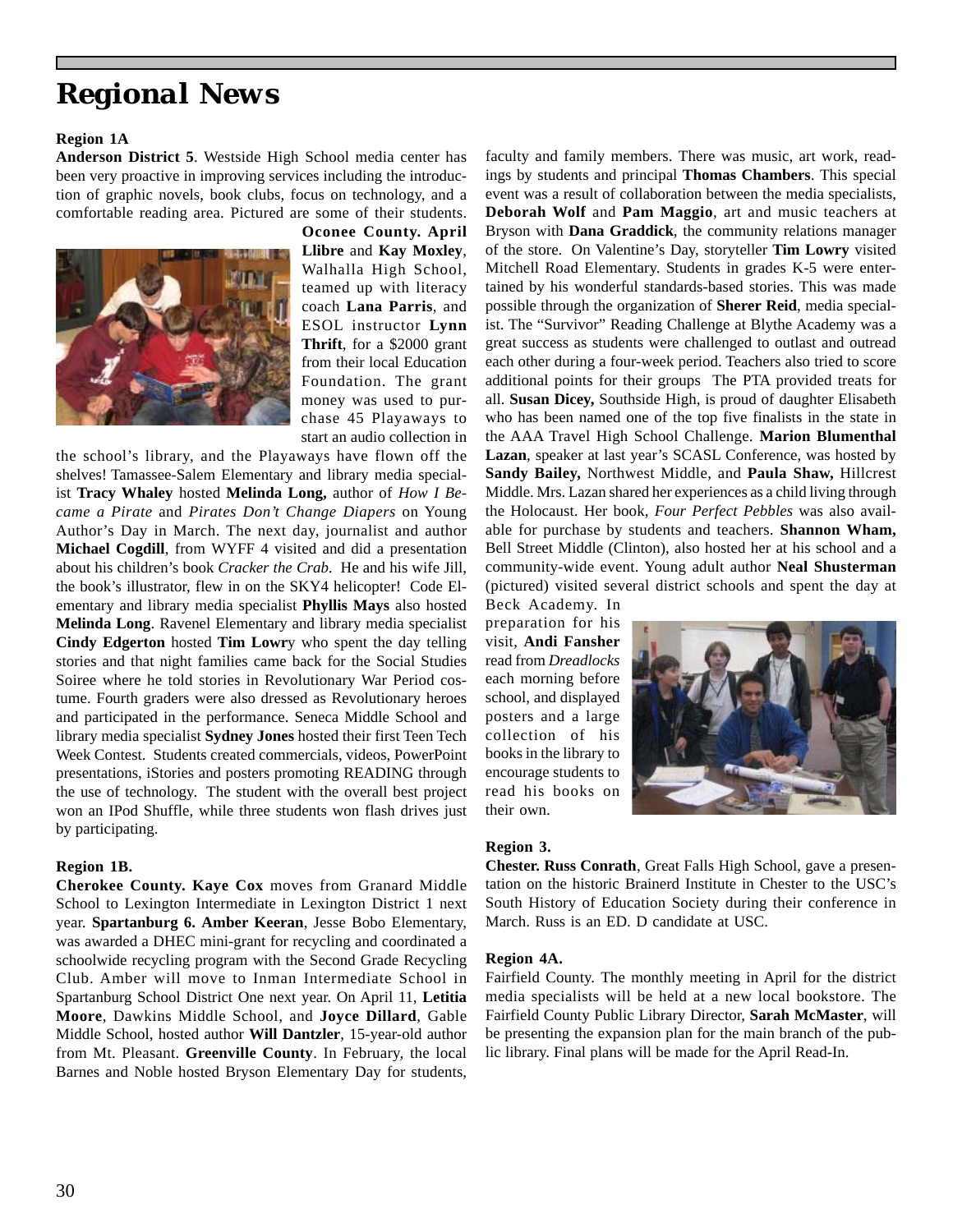# *Frankie O'Neal, Regional Network Director*

#### **Region 5A.**

**Aiken County. Kathy Bledsoe**, Greendale Elementary in New Ellenton, received a \$525 grant from Wal-Mart for the school's Accelerated Reader program.

## **Region 7.**

**Chesterfield.** Cheraw Intermediate holds a Media Center Family Day the first Saturday of every month. **Joely Stafford**, LMS opens the media center to families and students from 9 to 12. **Darlington. Dr. Darlene Atkinson-Moran**, LMS at Brunson-Dargan Elementary, has started "Come Read With Me" from 7:15-8:00 each morning. Parents come in and read with their children. **Dillon 1.** Throughout February, Lake View High School Media Center teamed up with a local business, The Gator Florist, to encourage students to "Fall In Love With Reading." Literacy was promoted in various ways. Students who visited the media center on February 1 received a chocolate kiss and on Valentine's Day, students brought in their favorite recipes and book-talked their favorite books. To end the month, top readers were treated to a pizza party where the month's top reader received a bouquet of flowers from The Gator Florist. **Dillon 2.** Thanks to an *Improving Literacy Through School Libraries* grant, three schools in Dillon hosted author and illustrator **Bob Barner** in March. He talked to the students at East Elementary, South Elementary and Stewart Heights Elementary about many of his books and also drew illustrations from some of his books. Author **Dori Sanders** visited Gordon Elementary and J.V. Martin Junior High schools recently. **Florence 1.** As of January, **Jane Shurman** became a new assistant in the media center at Royall Elementary. **Debra Heimbrook**, Carver Elementary, arranged a visit from author/ photographer **Charles Smith, Jr.** in January. **Florence 3. Lynda Hawkins**, district library coordinator, is retiring after 35 years of service to Florence District Three. **Elaine Miles**, district library secretary and assistant, is retiring after 31 years. They will be missed.

#### **Region 8.**

**Horry County. Nancy Nelson**, Carolina Forest High, reports that the Library Media Club promoted the Poetry Cafe Night at Socastee Library. They enjoyed a poetry mini-workshop conducted by **Dr. Nelljean Rice** of Coastal Carolina University. **Sabra Bell**, Waccamaw Elementary, is planning a repeat of last year's "Poetry Party" to celebrate National Poetry Month in April.

#### **Region 9B.**

**Dorchester. District Two.** An AR Auction will be held at Alston

#### **Kudos to Marianne**

**Dorchester 2. Marianne Odom**, Beech Hill Elementary School A/V Assistant, was selected as the school's Classified Employee of the Year.

Middle School on April 27, 2007. It will be the finale for their Reading Renaissance Program. Students will have a chance to bid on items that have been donated and/or purchased. **Berkeley County.** The St. Stephen Middle School media center will host the third annual Wonder of Words (WOW) Festival on Friday, March 30. The festival will feature storyteller **Carolyn "Jabulile" White**, readers' theater, poetry jams, student-written drama, guest readers, games, free books for everyone. College Park Middle School started a promotion called "Caught You Reading". They designed a simple coupon with a space for the student's name and homeroom teacher. If any teacher sees a student reading at an appropriate time (after class work is done, in the media center, during lunch) s/he gives the student a coupon which s/he fills out and drops off in the media center. They can come during their regular media center cafe day for a free drink and snack. It promotes free reading, the kids like it, and it is easy to do.

#### **Region 10.**

At Robert Smalls Middle School Media Center, media specialist **Lillian Haist** and her staff are now featuring a composer of the week. So far her students have heard works of Dvorak, Mozart and Bach in the background. She calls it "music to stimulate the creative and intellectual soul". The idea has caught on, and students can also hear the same composer but different works in guidance. **Sharon Draper**, an SCASL favorite, took part in a 2 day media blitz in Beaufort County in March appearing at Hilton Head Middle and Robert Smalls Middle Schools, and spending the entire day at Hilton Head High. Students at all the schools avidly read her novels prior to the visit, and took part in writer's workshops, group discussions, and other exciting activities highlighting her hugely popular works.

# **Teachers of the Year! Congratulations All!**

**Berkeley County. Linda Bryant**, Cainhoy School  **Lily Cooper**, St. Stephen Middle  **Emily Davis**, Daniel Island School  **Lynne Dubay**, J.K. Gourdin Elementary **Hampton 1. Carole McGrath,**Wade Hampton High **Dorchester 2. Debbie McLoud**, Knightsville Elementary School **Williamsburg County Kim Avant**, Hemingway High School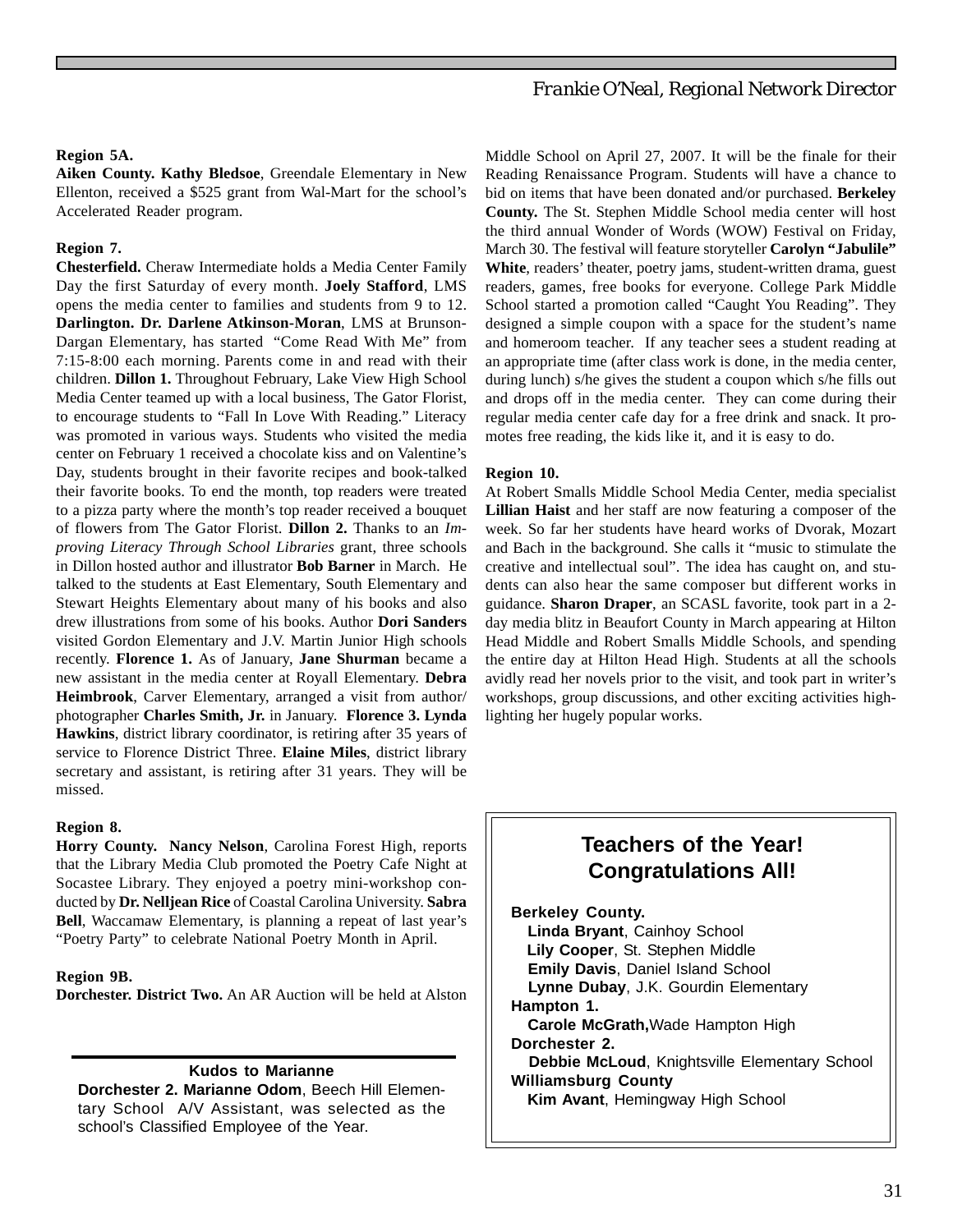*Vital Statistics*



# *Births*

Tina McDaniel, Blacksburg High School, adopted a baby girl.

Misty Gosnell, Mauldin Elementary, had a baby boy in March.

# *Marriages*

Darla Cudd, Corinth Elementary, was married in February and is now Darla Cudd Scruggs. Her husband Danny Scruggs was deployed to Iraq in late March.

# *Deaths*

Union County. Sympathy is extended to the family of Joseph "Joe" Chamberlain who died in early March.

# **Congratulations!**

These Districts have 100% SCASL membership for the 2006-2007 year.

| Region1A.        | Region 5A          |
|------------------|--------------------|
| Anderson 2       | <b>Barnwell 45</b> |
| Anderson 4       | <b>Barnwell 29</b> |
| Oconee           | <b>Region 5B</b>   |
| <b>Region 1B</b> | Orangeburg 3       |
| Spartanburg 4    | Region 6           |
| Region 2         | Kershaw            |
| Greenwood 52     | Region 7           |
| McCormick        | Dillon 1           |
| Saluda           | Dillon 3           |
| Region 3         | Florence 2         |
| Union            | Florence 3         |
| Region 4A        | Florence 4         |
| Fairfield        | Marion 1           |
| Lex 3            | Marion 2           |
| Lex 4            | Region 10          |
| <b>Region 4B</b> | Hampton 2          |
| Rich 1           |                    |

*Thinking of starting up a cozy cafe? Here is how BHS did it!*

# **Teens Read-a-Latte at the BHS Library Café**

A little bit of "Starbucks" came to the Beaufort High School Media Center on Friday, March 2nd, with the grand opening of its library café, *The Turning Page*. National "Read Across America Day" was used as the kick-off for this new venture, designed to encourage reading for enjoyment in a casual, low-key atmosphere. Was it a hit? BHS café-goers seemed to think so. "This is SO cool! Why did they wait until I was a senior to do this! This is the coolest thing Beaufort High has ever had," lamented senior Ebony Sumpter.

Media specialists Leah Roche and Doug Smith wanted more students to use the media center as a headquarters for recreational reading. "I wanted our students to really take ownership of the project from the start. I figured if **they** planned and designed the café, it would be inherently appealing to other teens," said Roche. Eight students, representing all grade levels, were recruited to serve on a Media Center Teen Board. After hearing the concept of the library café, and seeing pictures of other existing library coffee houses, they were brimming with ideas about what their BHS version should look like and feel like.

The Teen Board met on a weekly basis with their media specialists to determine such issues as color scheme, menu, and the name of the café. After much brainstorming, the group decided "The Turning Page" conveyed just the right vibe. "We wanted to create a restful space for reading and relaxing, but one that was also kind of funky and fun," said Estabon Middleton, Teen Board member. They also developed a special pass that allows teachers to send students to the café. "If a student needs to do some computer research, then the café is **not** where they need to be. But if they have finished class work, or have done something special, like "ace" a test, then we are happy to provide them with an added incentive to read here at school," said Doug Smith.

Media center student assistants run the café during school hours serving coffee and snacks. Roche emphasized that it was not meant to be a money-making project, but to encourage students to read in the media center.

Since there was no budget for this project, all the basics were donated. Faculty members contributed coffee pots and café supplies. Kathy Pitt, freshman biology teacher, offered to bake cookies. Sally Mayse, BHS School to Work coordinator, scoured local consignment shops for two easy chairs for the café. Bruce Roche, a local furniture refinisher, turned his hand to creating a sign, wood room dividers, and a serving cart. Art teacher Ginger Anderson painted a large mural depicting an idyllic outdoor scene which provides needed depth to the small space. "This is SO New York," enthused junior Joellen Hirshey, "I love it!"

Dan Durbin, BHS principal, was also pleased with the results. "Hopefully, **The Turning Page** is just the start of new and innovative offerings for our young adults. It is encouraging to see such positive ownership and responsible behavior from our students."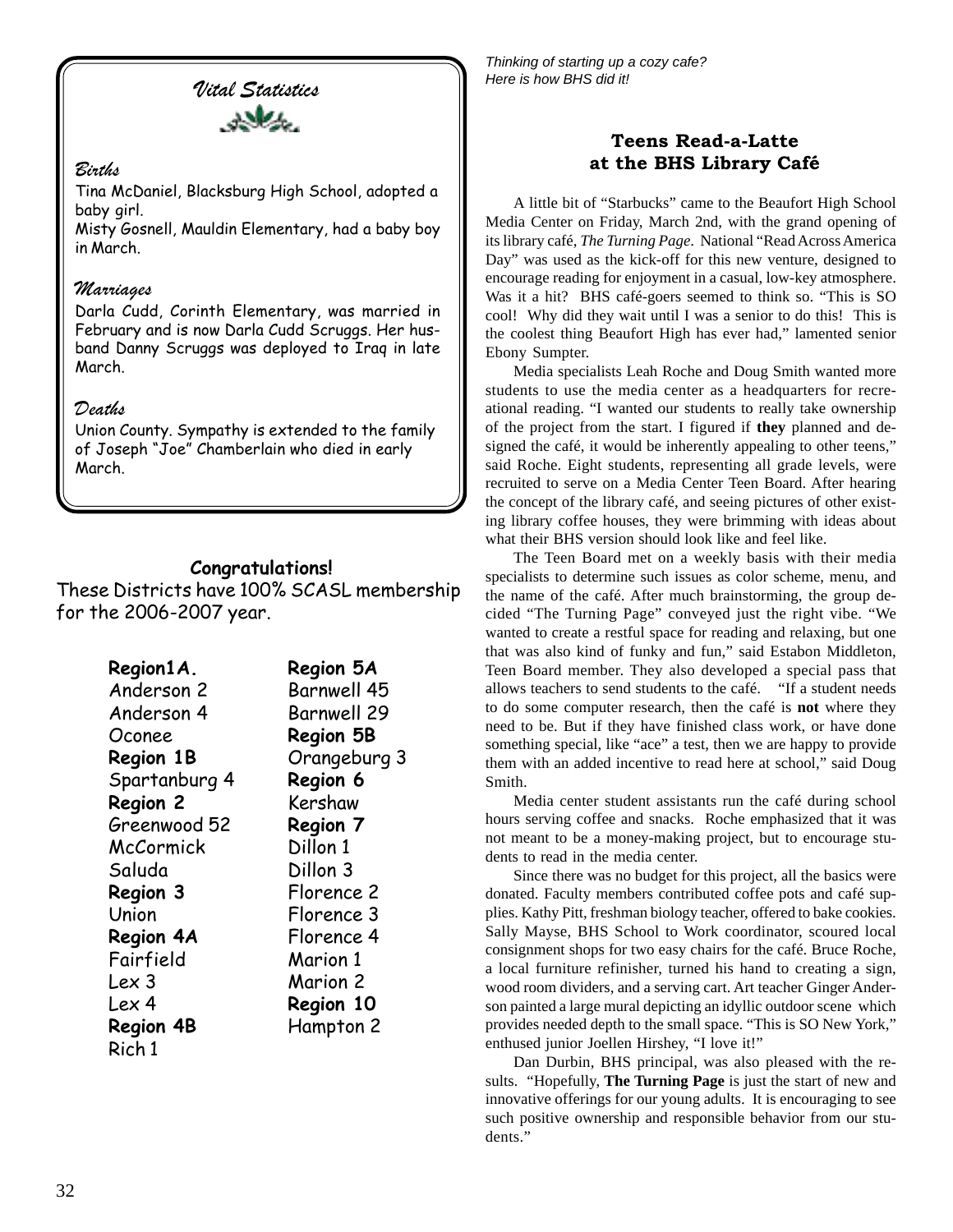

# **Regional Network**

**Director: Frankie O'Neal**

Non-Public: Gina Reilly Retired: Blanche Fowler

## **\* Region Co-ordinator**

#### **Region 1A.**

\*Carolyn Segers Anderson 1: Becky Bridges Anderson 2: Pam Wright Anderson 3: Deborah Jordan Anderson 4: Pam Owens Anderson 5: Carolyn Segers Oconee: April Llibre Pickens: Yvonne Mayo

#### **Region 1B.**

\*Sue Fitzgerald Cherokee: Darla Cudd Scruggs Greenville: Sandy Bailey Spartanburg 1: Nancy Gaulden Spartanburg 2: Katie Hughey Spartanburg 3: Karen McGill Spartanburg 4: Vickie Brown Spartanburg 5: Judy Parham Spartanburg 6: Peggy MCQuade Spartanburg 7: Lee Ann Bailie

## **Region 2.**

\*Lyn Wolfe Abbeville: Catherine Parker Edgefield: Jean Peeler Covar Greenwood 50: Peggy Harrison Greenwood 51: Linda Martin Greenwood 52: Patricia Henderson Laurens 55: Sherri Sherer Laurens 56: Janice Meeks McCormick: Lyn Wolfe Saluda: Jill Altman

#### **Region 3.**

\*Susan Cassels Chester: Teresa McKenzie Lancaster: Connie Horton Union: Pam Sloss York 1: Caylen Whitesides York 2: Nancy Kivette York 3: Julia Nichols York 4: Susan Cassels

### **Region 4A.** \*Harriet Pauling Fairfield: Harriet Paulilng Lexington 1: Dupre Young Lexington 2: Janie Doyle Lexington 3: Judy Derrick Lexington 4: Pam Livingston Newberry: Rebecca Elswick

**Region 4B.** \*Elizabeth Gregory Lexington 5. Renee Williams Richland 1: LaDoris Walker Richland 2: Amy Whitfield

**Region 5A.** \* Mary Lou Wallace Aiken: Mary Lou Wallace Allendale: Linda Day Barnwell 19: Donna Taylor Barnwell 45: Heidi Leiws Barnwell 29: John Rainey

#### **Region 5B**.

\* Anita Hutto Bamberg 1: Cynthia Tucker Bamberg 2: *Vacant* Calhoun: Julia Fanning Orangeburg 3: Helen Winningham Orangeburg 4: Wendy Blevins Orangeburg 5: Helen Chao

### **Region 6.**

\* Dr. Katherine Barrett Clarendon 1: Sylvia Witherspoon Clarendon 2: Lynda Lee Clarendon 3: Penny Kemp Kershaw: Kitt Lisenby Lee: Patricia Stukes Sumter 2: Carolyn Buckner Sumter 17: Anita Vaughn

**Region 7.**

\* Debra Heimbrook Chesterfield: Linda Estridge Darlington: Judy Hall Dillon 1: Liz Herlong Dillon 2: Ruthann Wooten Dillon 3: Christy Berry Florence 1: Debra Heimbrook Florence 2: Vonnie Smith Florence 3: Gayla Williams Florence 4: Amy Fouse Florence 5: Pam Hyman Marion 1: Edna Earl Rouse Marion 2: Robin Horne Marion 7: Ged Duvall Marlboro: Teresa Reid

#### **Region 8.**

\* Sabra Bell Georgetown: Grier Rivers Horry: Sabra Bell Williamsburg: Elaine Culick

#### **Region 9A.**

\* Susan Henley Charleston 1: Kim Livingston Charleston 2: Debbie Stroman Charleston 3: Beth Hale Charleston 4: Joyce Smith Charleston 9: Minerva King Charleston 10: Melanie Crumpton Charleston 20: Polly Greene Charleston 23: Stephanie Sistrunk-Edwards

#### **Region 9B.**

\*Lynne Dubay Berkeley: ue Coleman Dorchester 2: Suzanne Craw Dorchester 4: Joyce Pearson

#### **Region 10.**

\* Carole McGrath Beaufort: Leah Roche Colleton: Celeste Stone Hampton 1: Carole McGrath Hampton 2: Audrey Koudelka Jasper: Karin Kadar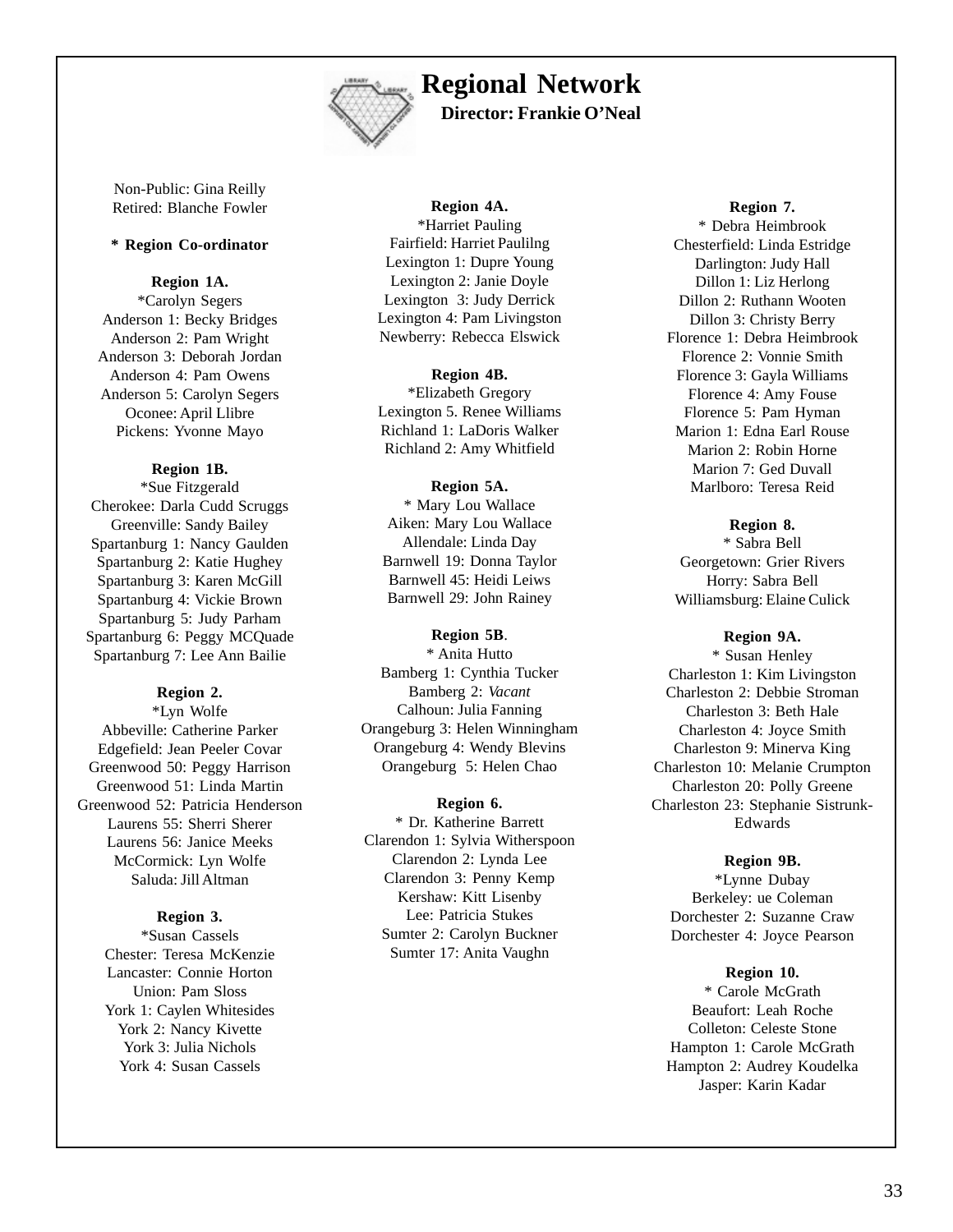# **SCASL Bound to Stay Bound My First AASL Grant**

# **"My First AASL" Grant**

Have you ever attended an American Association of School Librarians' Conference? If not and if you meet the criteria listed below, you may qualify for a newly announced grant to help you attend the meeting in October.

"My First AASL" To qualify for one of the \$750 awards, all you must do is:

- 1. Be a member of AASL by October 1, 2007
- 2. Be a member of SCASL
- 3. Be currently working in an elementary or middle school library
- 4. Be attending your first AASL National Conference
- 5. Have little or no travel funds available from your district

Bound to Stay Bound Books, Inc., a leading supplier of children's and young adult books, will award two of these grants to members of SCASL, in an attempt to encourage professional growth and interaction. If more than two qualified people apply, the local association will determine the winners.

# *Applications must be received by May 11, 2007.*

# **References**:

For additional AASL Conference information go to: *http://www.ala.org/ala/aasl/conferencesandevents/national/reno2007.htm*

For AASL membership information go to:

*http://www.ala.org/ala/aasl/aboutaasl/aaslmembership/aaslmembership.htm*

# **SCASL Bound to Stay Bound My First AASL Grant**

**"My First AASL" Grant**

# **Application Form**

| <b>Name</b>     |  |
|-----------------|--|
| <b>Address</b>  |  |
|                 |  |
| <b>Phone</b>    |  |
| <b>District</b> |  |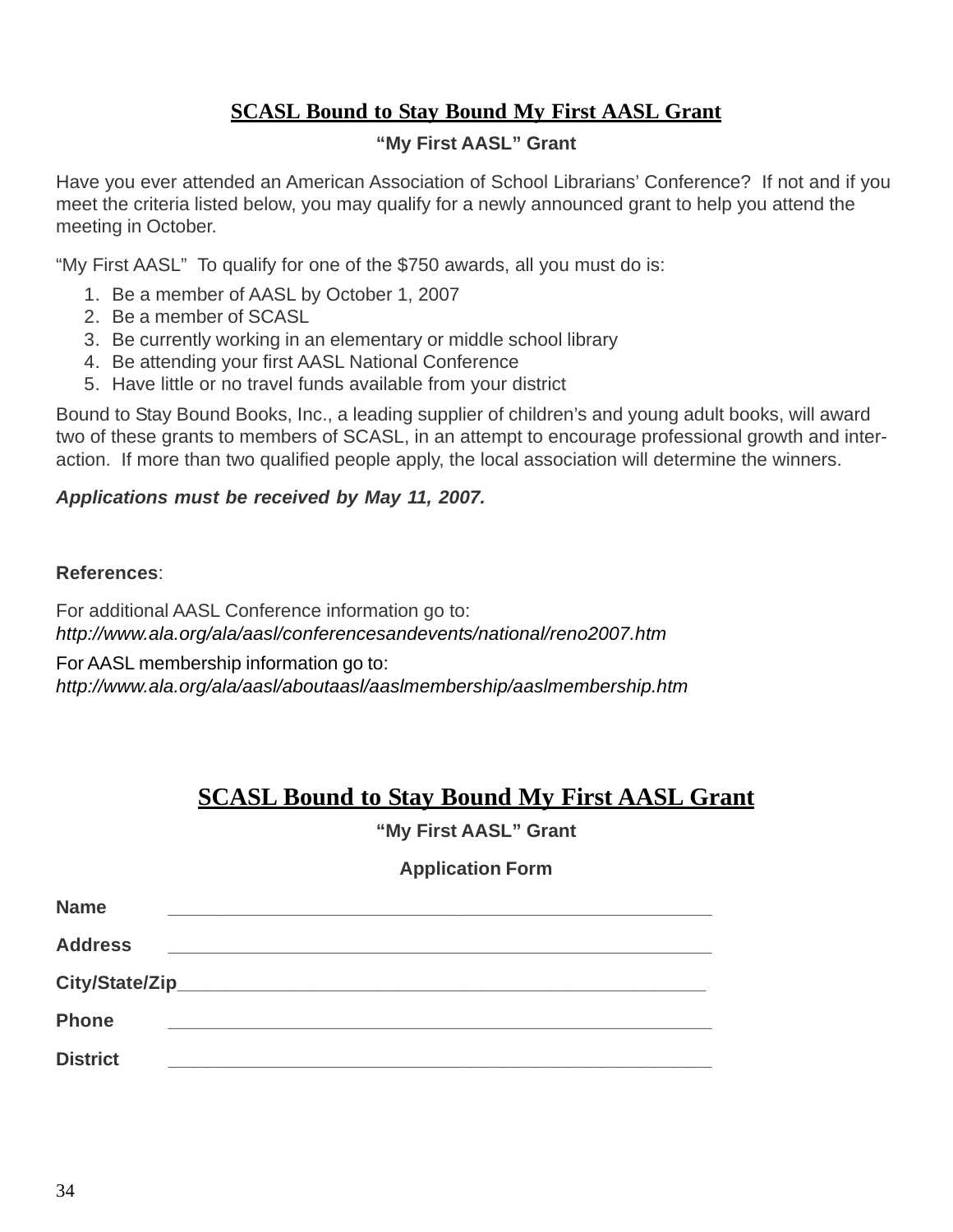# **Tried & True**

## **Being the Fourth in a Series of Helpful Hints**

Sabra Bell, Waccamaw Elementary, *sbell@we.hcs.k12.sc.us*

# **\*\*\*End of the Year \*\*\* Miscellaneous Ideas\*\*\***

Anytime I have to go fix something (computers, printers, telephones, reset TVs, distribution lists, replace Office applications, etc....), I type up the steps to do the FIXES and keep them is a file called SHORT CUTS (because I now have the directions and don't have to start at GO). Chances are, if there is a problem that needs my attention, the solution is in my file. And, if it isn't, it will be after I have solved the problem. I currently have about 50 "short cuts" in my SHORTCUT File!

#### **Paula Canine, St. James Middle School, Horry County**

We have been weeding nonfiction science heavily again this year, and I hated to see the wonderful photos go to waste. The art teacher and I put together a photo realism/photo mosaic project. I made a power point with two Chuck Close works and then pulled a couple of pictures from Rob Silver's work. We read "Up Close with Chuck Close" to the 4th grade classes. Then we showed examples of photo mosaic pictures that we found elsewhere (a cruise line photo, the cover of a 9-11 book, etc.)

I had my aide razor blade the photos from the science books and put them in categories, plants, mammals, birds, reptiles/amphibians, insects. The art teacher then had the students choose one photo to replicate in the photo mosaic style (Ours are slightly different. Most photo mosaics use tiny images of the final product.) Then the students cut the photos into approximately 1" X 1" squares of the category and pasted them onto their hand drawn animal or plant.

This project, of course, had curriculum tie-ins. The 4th graders are studying habitats and can now fit their animal/plant into the appropriate habitat and ask other students with animals/plants from the same habitat to join in a larger picture.

Maybe someone else can recycle those wonderful nonfiction photos this way!

### **Cathy Moore, Myrtle Beach Intermediate, Horry County**

I have a file drawer labeled "Previous Year's Data". At the end of each year (or at least before the next year starts), I clean out all my files and consolidate the papers into a few folders that I can keep and have easy access to when the need arises. I include budget, purchases, and book order information, lost book receipts, and special program information. I only keep what I might need in the future and recycle the rest.

#### **Sabra Bell, Waccamaw Elementary, Horry County**

I always have a short (3 day) book fair after testing is over to give students a chance to purchase summer reading. I give out the list of books nominated for the JBA so students can begin reading them during the summer. I also generate a brochure listing the students' favorite books (voted on by students) Usually we have a theme like "What 3 books would I pack to go on a cruise?", etc. This brochure is distributed in the final report card and I give it to the rising 6th graders when they come to tour the school in May. We also invite the children's librarian from Chapin Library (our local public library) to come and explain the summer reading program to students.

#### **Dr. Nancy Ragin, Myrtle Beach Middle, Horry County**

We give stickers to our kindergartners when they come to the circulation desk to check out their new books. It serves as an incentive, advertises reading and the library (we usually get book or library related stickers from Upstart) and also ensures that they don't walk out with a book without coming to the desk to check it out.

## **Donna Eddings, Myrtle Beach Primary, Horry County**

I have a Notetaking Template that is very popular when teachers are researching at NMBHS. *http:// www.hcs.k12.sc.us/high/nmbh/templates/notetaking\_template.rtf* . Whenever I get an e-mail request that asks for my assistance and after I have done whatever is requested of me, I move the e-mail into a folder called **Assistance 06.07**. For this year I have 141 e-mails in that folder. It's just a sampling, but it is a record.

#### **Frank Moore, North Myrtle Beach High, Horry County**